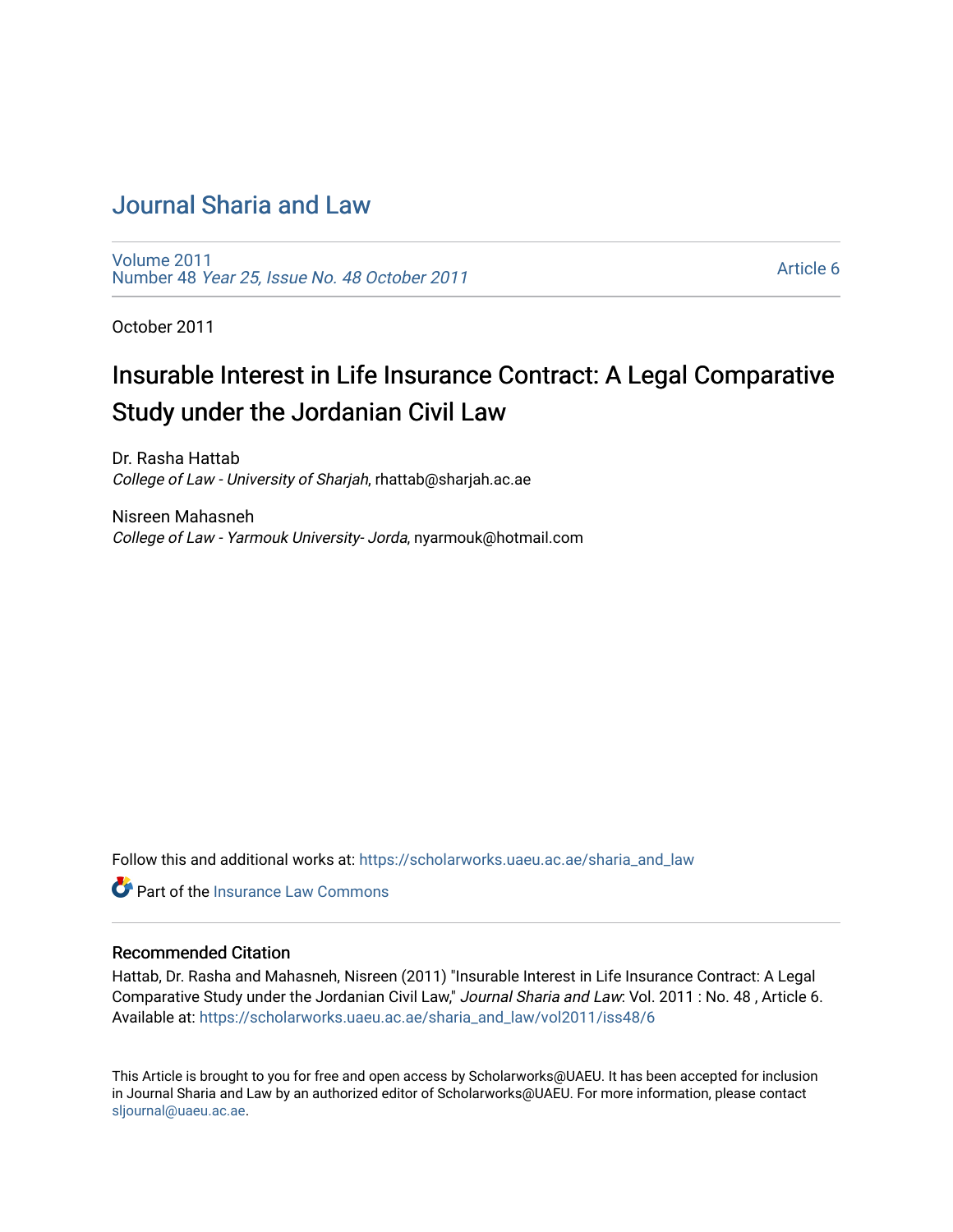### Insurable Interest in Life Insurance Contract: A Legal Comparative Study under the Jordanian Civil Law

#### Cover Page Footnote

Dr. Rasha Hattab Assistant Professor - Business Law - Faculty of Law Yarmouk University - Jordan rhattab@sharjah.ac.ae Prof. Nisreen Mahasneh Professor of Civil Law - Faculty of Law Yarmouk University - Jordan nyarmouk@hotmail.com

This article is available in Journal Sharia and Law: [https://scholarworks.uaeu.ac.ae/sharia\\_and\\_law/vol2011/iss48/6](https://scholarworks.uaeu.ac.ae/sharia_and_law/vol2011/iss48/6)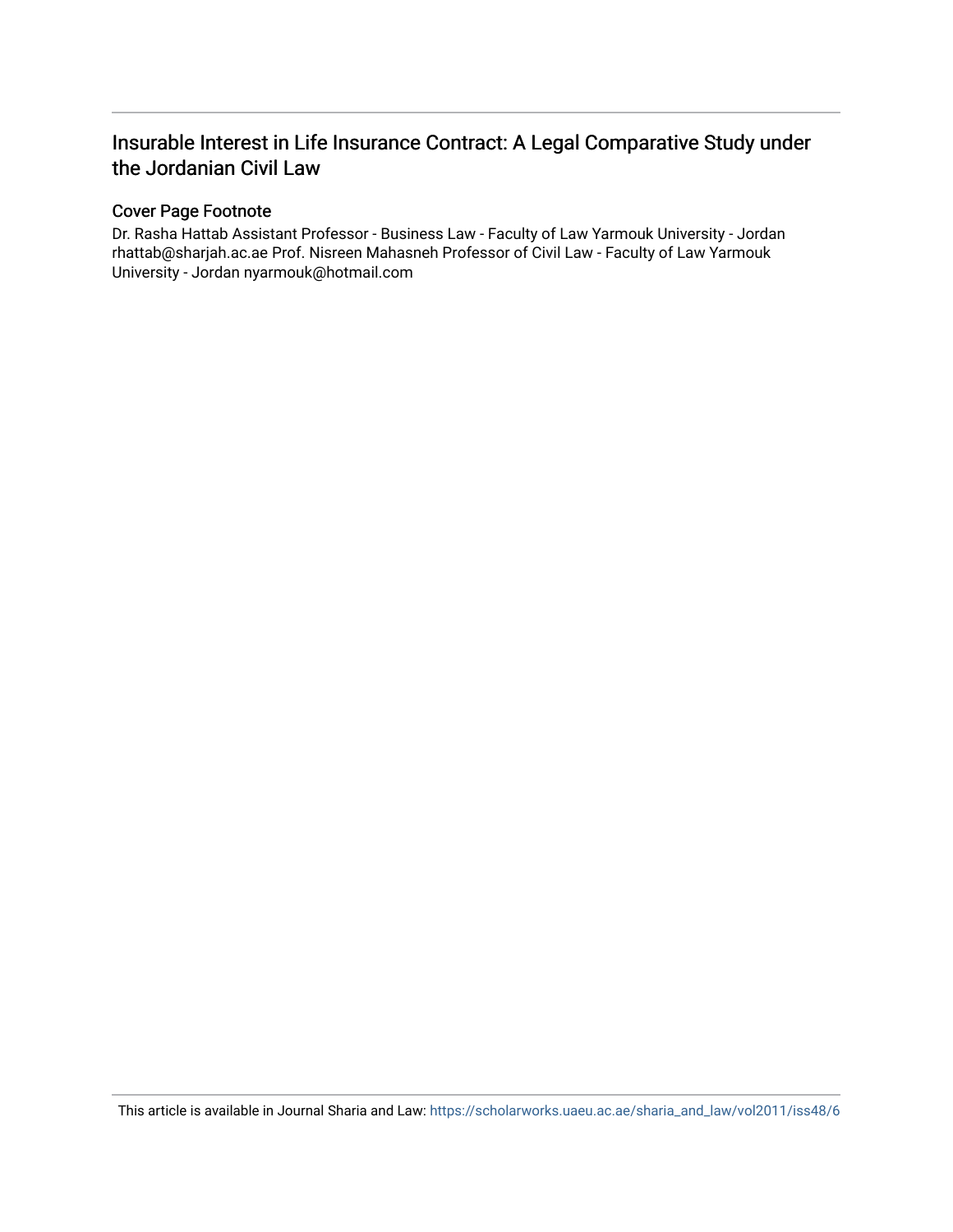د. رشا محمد تيسير حطاب'\* أ.د. نسرين محاسنة<sup>(∗)</sup>

المصلحة في عقدالتأمين على الحياة

"دراسة قانونية مقارنة .<br>ية ظل القانون المدني الأردني'<sup>"</sup>  $\overline{a}$ ملخص البحث

لم يتطرق المشرع الأردنى لدى تنظيمه لأحكام عقد التأمين في القانون المدنى للمصلحة ولم يحدد شروطا لها. وتمثل المصلحة فى التأمين على الحياة المنفعة التي تعود على المؤمن له من عدم تحقق الخطر المؤمن منه مشكلة بذلك الحدّ الفاصل بين العقد المشروع والمقامرة. ويجب توافر المصلحة وقت إبرام العقد واستمرارها أثناء تنفيذه. وقد عرف المشرع الأردنى، مثله فى ذلك مثل باقي التشريعات، صورا لحماية المصلحة في التأمين على الحياة ومن ذلك حرمان المستفيد من مبلغ التأمين مت*ى* تسبب ف*ى* وفاة المؤمن على حياته مت*ى* كان شخصا آخر غير طالب التأمين. وبناء عليه يمكن القول إنه وبالرغم من عدم وجود نص صريح في القانون الأردني إلا أنّ المصلحة تظل شرطا في التأمين

- $\overline{a}$ (\*) أسناذ القانون النجاري المساعد−كلية القانون − جامعة البرموك− الأردن.
	- (ُ\*) أستاذ القانون المدنيّ كلية القانون جامعة البرموك− الأردن
		- \* أجيز للنشر بتاريخ ٢٠١٠/٩/٢٠.

 $-\epsilon$  or دد الثامن والأربعون أكتوبر ٢٠١١] [مجلة الشريعة والقانون] [العا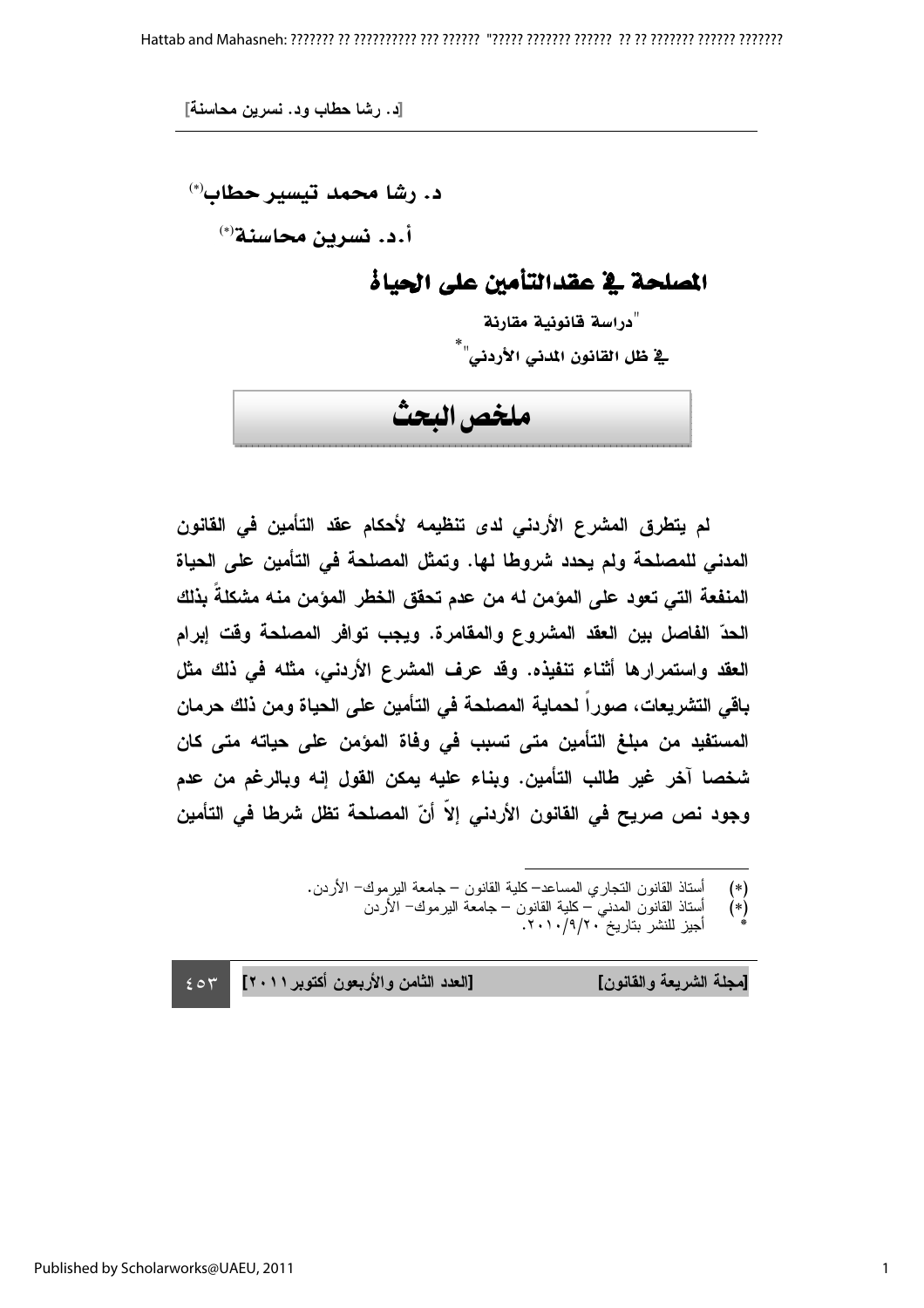على الحياة. ولقد ثار خلاف فقهى حول تكييف المصلحة في التأمين، فهل هي عنصر من عناصر المحل أم هي ركن السبب أم ركن مستقل؟ لقد خلصنا إلى أن الأوفق اعتبارها شرط انعقاد. وللمصلحة شروط أوردتها بعض التشريعات وبدراسة هذه الشروط خلصنا إلى القول بأن المصلحة لا تكون دائما مالية، وإنما قد تكون معنوية بحتة كتأمين الأب على حياته لمصلحة أولاده القصر كما قد تكون مالية بحتة كما في تأمين الدائن على حياة مدينه. وفي كل الأحوال قد تختلط المصلحة المعنوية مع المصلحة المالية. كما أن المصلحة الجدية تعنى وجود علاقة تبرر التأمين ومن ذلك علاقة القرابة أو المديونية أو العمل أو غير ذلك، وهذه المصلحة لا بدّ وأن تكون مشروعة غير مخالفة للنظام العام. فإذا انتفت المصلحة بشروطها السابقة بطل عقد التأمين لدخول العلاقة فى دائرة المقامرة. وانتهت الدراسة إلى مجموعة من التوصيات لعل أبرزها ضرورة تدخل المشرع الأردنى بالنص صراحة على المصلحة في القواعد العامة المتعلقة بالتأمين على الحياة.

## المقليمة

عالج المشر ع الأردني الأحكام القانونية المتعلقة بالتأمين على الحياة في المواد ((٩٤٩-٩٤٩) من القانون المدني الأردني. وباستقراء هذه النصوص بمكن القول بأن المشرع الأردني قد عرف صورًا مختلفة في التأمين على الحياة، ومنها التأمين على حياة الشخص لمصلحة نفسه لحال البقاء والنأمين على حياة الشخص لمصلحة مستفيد معين (المادة ٩٤١)، وكذلك التأمين على حياة الغير (المادة ٩٤٢)، كما

 $\epsilon \circ \epsilon$ دد الثامن والأربعون أكتوبر ٢٠١١] [مجلة الشريعة والقانون] [الع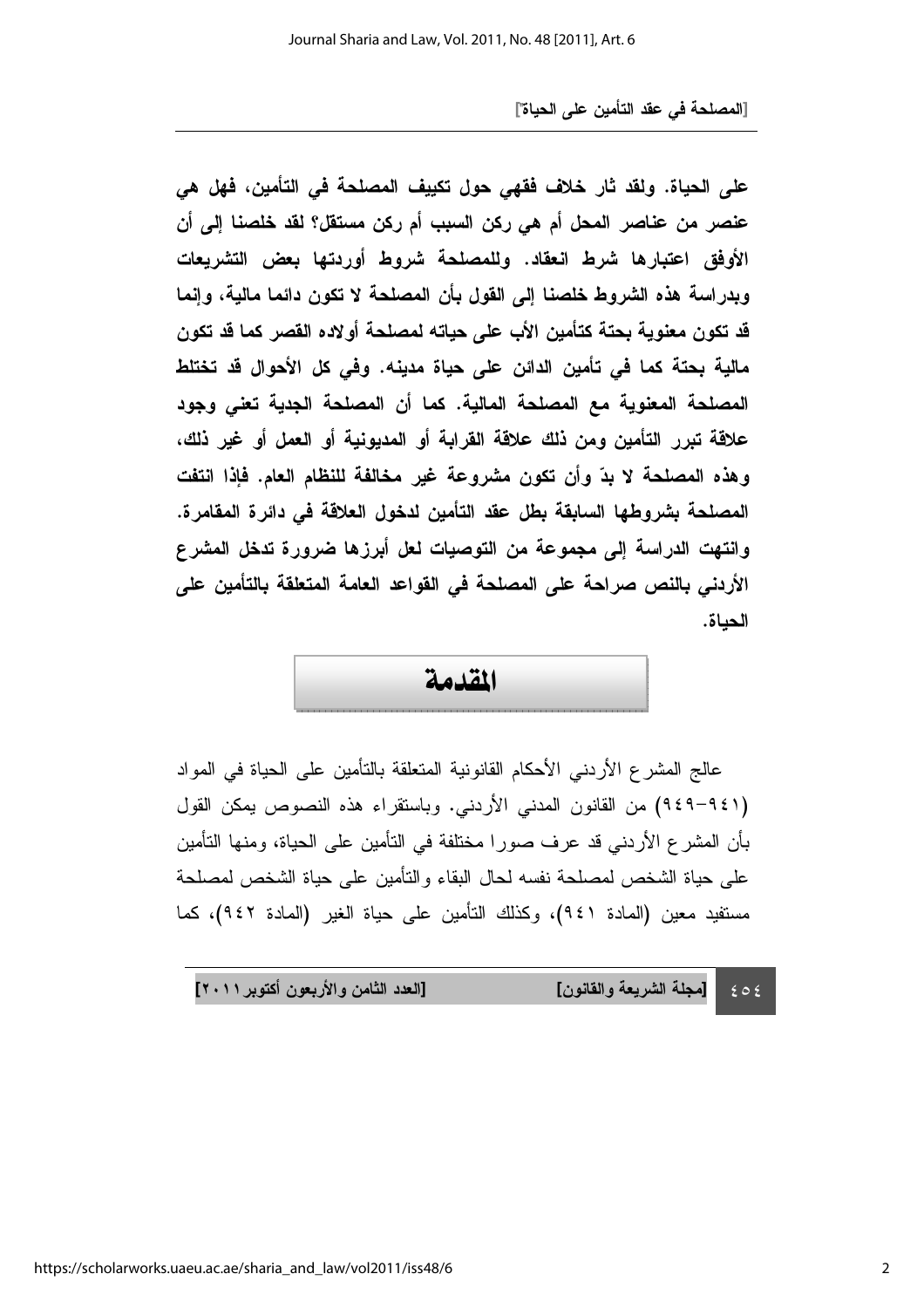عرّج المشرع في المواد اللاحقة على حرمان المستفيد من مبلغ التأمين متى تسبب في موت المؤمن له وأثر انتحار المؤمن له ( المواد ٩٤٣ و ٩٤٤)، بالإضافة إلى أحكام أخر ي.

على أنّ المشرع الأردني لم يأت على ذكر المصلحة التأمينية– كشرط في عقد النَّامين— لا في النصوص القانونية المتعلُّقة بالتَّامين عامة، ولا نلك المتعلِّقة بالتَّامين على الحياة ، وذلك بعكس معظم التشريعات العربية والأجنبية التي ذكرت المصلحة، وحددت شروطها واعتبرتها شرطا لصحة عقد التأمين. ولقد انعكس هذا الفر اغ التشريعي على الاجتهاد القضائي حيث لم يتم العثور على أي اجتهاد قضائي لمحكمة التمييز يتتاول المصلحة في التأمين. ولدى النظر في بعض التشريعات المقارنة العربية منها والأجنبية، تبيّن أن المصلحة في التأمين عموما، وفي التأمين على الحياة خصوصـا كـانت من اكثر القضـايا طرحـا ومناقشة ومحلا لخلافات فقهية جدلية، على أن هذا الجدل غير مطروح بالعمق المطلوب في الفقه أو القضاء الأردني.

إنّ الوضع السابق بيانه يحتم علينا طرح أسئلة حول الإطار التشريعي للمصلحة في التأمين على الحياة، فهل المصلحة شرط في ظل القانون الأردني؟ وإذا كانت كذلك فما هو السند القانوني لمهذا القول؟ وهل هي شرط في كل أنواع التأمين؟ ثم ما شروط هذه المصلحة في التأمين على الحياة بأنواعه، فهل هي مصلحة مالية أم معنوية أم مختلطة؟ وإذا ما انفقنا على ضرورة المصلحة فما النكبيف القانوني لمها، فهل هي شرط انعقاد أم ركن، أم تشكل عنصر ا من عناصر المحل أم هي ركن السبب في عبنه؟

 $\epsilon$ 00 دد الثامن والأربعون أكتوبر ٢٠١١] [مجلة الشريعة والقانون] [العا

Published by Scholarworks@UAEU, 2011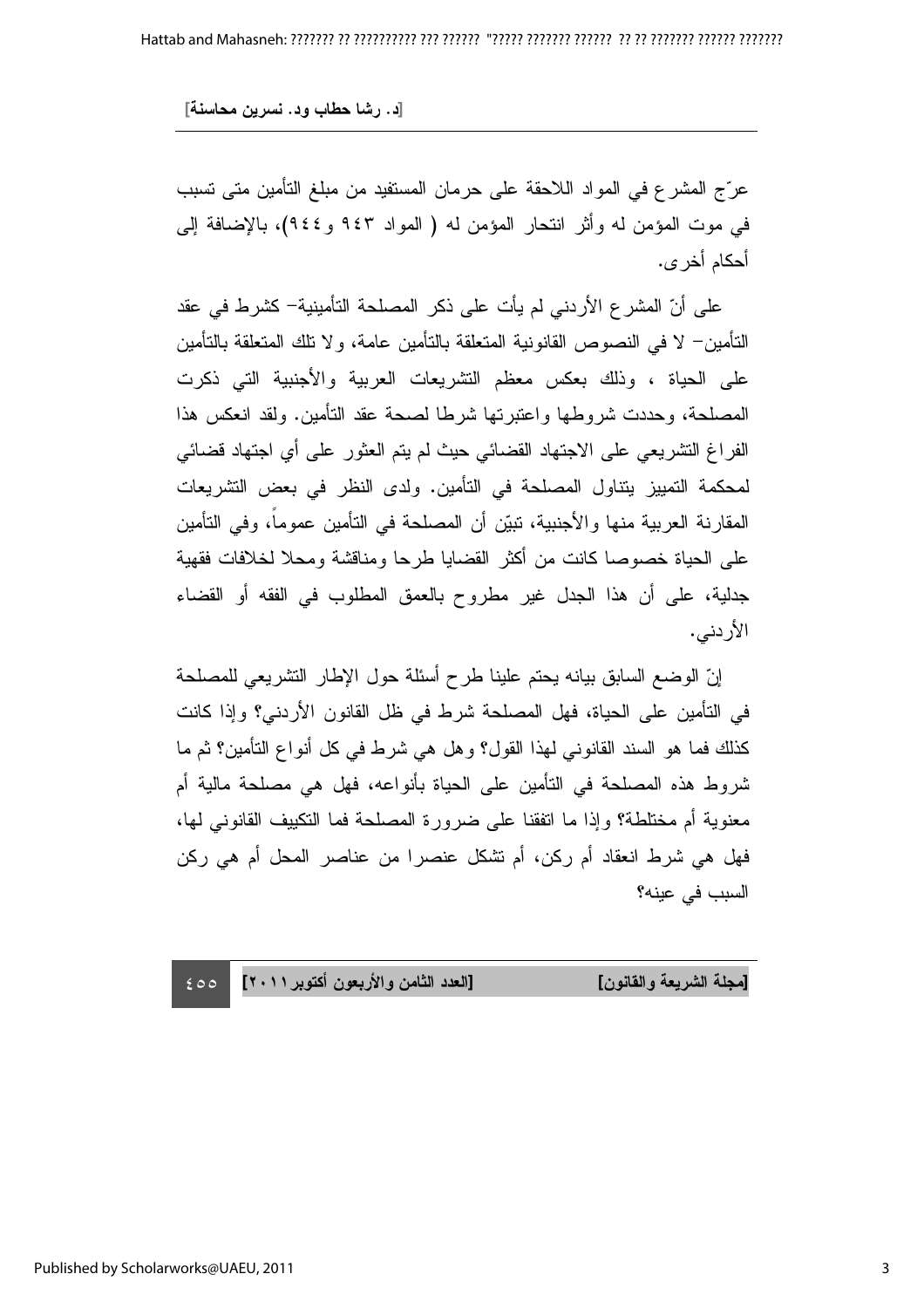بتناول هذا البحث جميع المسائل السابق بيانها ويحاول الإجابة على التساؤلات المتعلقة بها في ظل القانون المدني الأردني، إضافة إلى بعض المسائل الأخرى والمتعلقة بتفصيلات عقد التأمين على الحياة كوقت نوفر المصلحة وصور حمايتها وغير ذلك. وباعتبار أن القانون المدني الأردني قد خلا من نصوص صريحة نتعامل مع هذا الموضوع، كان لا بدّ والحالة نلك من الرجوع إلى نماذج من قوانين عربية كالقانون المصري، وكذلك بعض النطبيقات العالمية المتعلقة بهذا الموضوع مثل القانون الإنجليزي والأمريكي، وكان الرجوع لمهذه القوانين بالقدر الضروري فقط . من المستخدم العالمية العالمية العالمية العالمية العالمية العالمية العالمية العالمية العالمية العالمية ال<br>والمستخدم العالمية العالمية العالمية العالمية العالمية العالمية العالمية العالمية العالمية العالمية العالمية ا

وبناءً على ما سبق بيانه نتقسم هذه الدراسة إلى مبحثين؛ بنتاول المبحث الأول المفهوم العام للمصلحة التأمينية محاولين تطبيق ذلك على التأمين على الحياة بشكل خاص، ويتطلب ذلك تحديد مدلول المصلحة، وقت توفرها، ومدى اشتراطها في جميع أنواع النامين وذلك في مطلب أول. بينما يتناول المطلب الثاني من المبحث الأول التكييف القانوني للمصلحة في التأمين على الحياة. ويخصص المبحث الثاني لتطبيق شروط المصلحة على التأمين على الحياة، وذلك باختلاف أنواعه، حيث يخصص المطلب الأول لنطبيق شروط المصلحة في حال النامين على حياة الشخص نفسه، ويخصص المطلب الثاني لنطبيق هذه الشروط في النامين على حياة الغير . ونتنهي هذه الدراسة بمجموعة من النتائج والنوصبات.

> $\epsilon$  or [مجلة الشريعة والقانون] [الع

دد الثامن والأربعون أكتوبر ٢٠١١]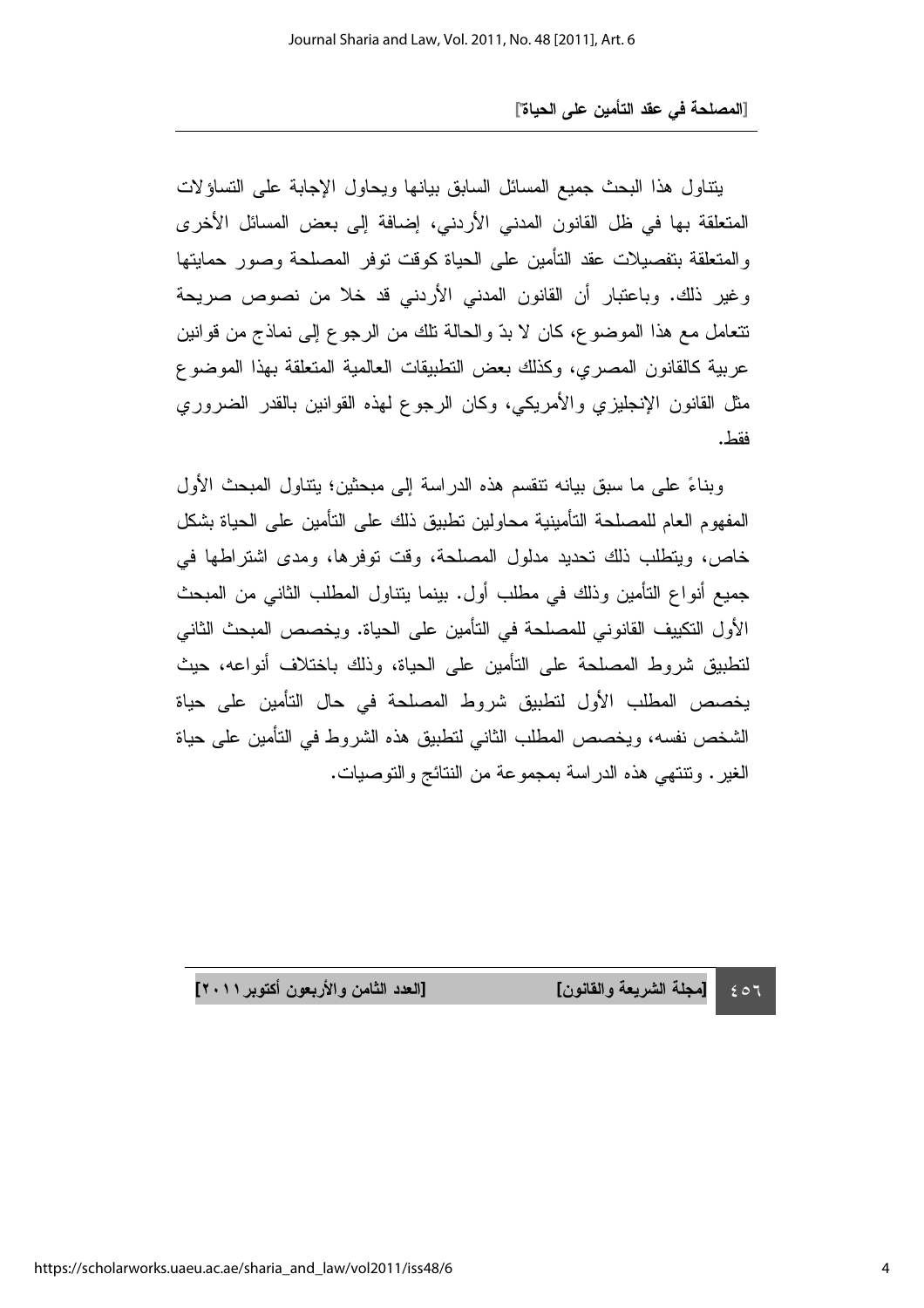# المبحث الأول

### المفهوم العام للمصلحة التأمينية

بتناول هذا المبحث مسالنين اساسينين نتعلق الاولى بالنعريف بالمصلحة في عقد النَّامين وبالأخص في النَّامين على الحياة، وذلك يتطلَّب بالضرورة الوقـــوف علــــى أسباب اشتراط المصلحة والصور التشريعية الموجودة لحماية المصلحة فسي عقــد النَّامين على الحياة، ومن ثم مناقشة الوقت الذي يجب أن نتـــوافر فيــــه المصــــلحة التأمينية، وكذلك التعرض للجدل الحاصل في مدى اشتراط المصلحة فـــي التــــأمين على الحياة. أما فيما يخص المسألة الثانية التي يتناولها هذا المبحث فإنمـــا تتعلَّـــق بالنكييف القانوني للمصلحة في عقد التأمين، فهل نشكل ركن انعقاد إضافي أم شرط انعقاد خاص، أم أن المصلحة في التأمين تشكل عنصراً من عناصر المحل؟ أم أنها تعكس ركن السبب في عقد التأمين. وسنتم الإشارة في كل ذلك إلى موقف بعــض القوانين المقارنة وذلك بالقدر الضروري. وعلى ذلك بنقسم هذا المبحث إلى مطلبين وذلك على النحو النالي:

#### المطلب الأول الأول الأولالمطلب الأول

التعريف بالمصلحة في عقد التأمين على الحياة

لم يعرّف المشرع الأردنـي المصلحة لدى نتـاولـه عقد النّامين بالنّنظيم، ولم يحدد ثىروطها، بخلاف المشرع المصري الذي أتى على ذكر المصلحة وحدد شروطها، حيث نصت المادة ٧٤٩ مدني مصري على أنه " يكون محلا للتأمين كل مصلحة اقتصادية مشروعة تعود على الشخص من عدم وقوع خطر معين". كما بؤكد القانون الإنجليزي على ضرورة وجود المصلحة في النأمين على الحياة، وذلك في

 $\epsilon$  ov دد الثامن والأربعون أكتوبر ٢٠١١] [مجلة الشريعة والقانون] [العا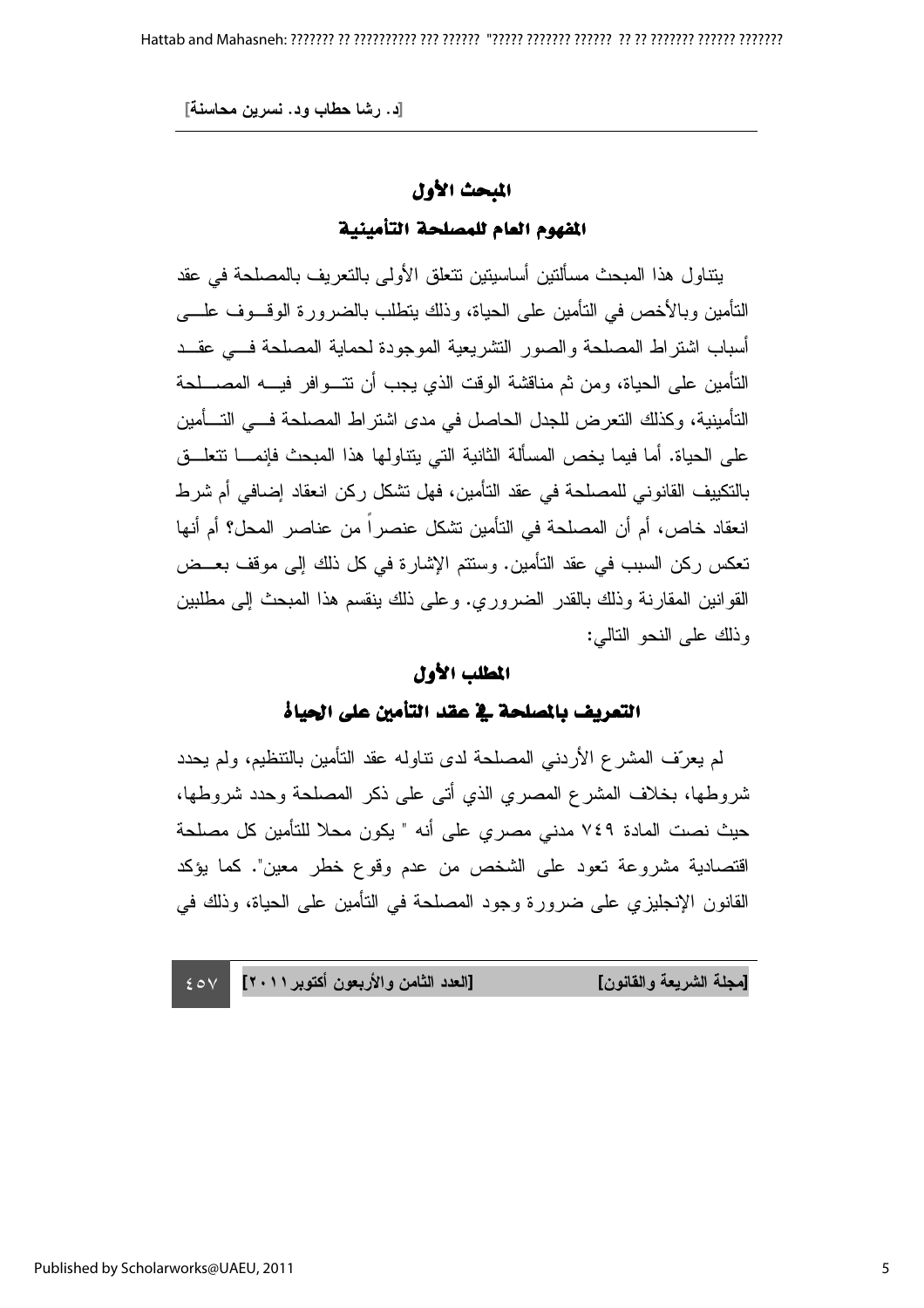قانون التأمين على الحياة لسنة ١٧٧٤ النافذ كما أن القانون الأمريكي تأثر بالقانون الإنجليزي رغم كونه أكثر مرونة<sup>(י)</sup>.

سيتناول هذا المطلب العناصر النعريفية للمصلحة في عقد النامين، وبناءً على ذلك سينقسم هذا المطلب إلى الفر عين التالبين:

#### الفرع الأول

#### تحديد مدلول المصلحة

تعني المصلحة في عقد التأمين المنفعة أو الفائدة التي ستعود على المؤمن له من عدم تحقق خطر معين<sup>(٢)</sup>. وعند تطبيق هذا التعريف على التأمين على الحياة نجد أن في التأمين على حياة الشخص لمصلحة الغير لحال الوفاة تعني المصلحة المنفعة التي ستعود على المؤمن له من عدم تحقق خطر الوفاة، وهذه المنفعة إنما نتمثل براحة النفس والاطمئنان على المستفيد، وهذا كثيرًا ما يتحقق في تأمين الأب على حياته لمصلحة أبنائه القصر أو زوجته، فهو يعلم أنه المعيل الوحيد لمهم، وطالما أنه على قيد الحياة فلن يكون هناك خطر ، اما متى توفي فإن الخطر المؤمن منه يكون

(1) MFB Reinecke, " Insurable Interest in the Context of Long-Term Insurance, Published on line PDF file http://www.ombud.co.za last time seen 8/2/2010 يعرف القانون الانجليزي نوعين من النامين هما النامين النعويضـي والنامين غير التعويضي، والفارق الجوهريِ بينهما هوانه في الاو ل يتم تقدير قيمة البوليصة بالضرر والخسارة المتعلقة بنوع التامين وِلا يقبض المستفيد إلا مبلغا من قيمة بوليصة التامين نساوي الخسارة اللاحقة به فعلا. اما في النامين غير النعويضي فيسمح للمؤمن له النامين باي مبلغ بريده ويحدُّ من ذلك فقطِّ المسائل الإدارية المنعلقة بـحق شركة النامين من الناكد من ان المؤمِن له قادر على دفع اقساط النامين، وفي حال تحقق الخطر يستحق ِالمستفيد كلِ مبلغ النامين بصرف النظرِ عن حجم الخسارة التي حلت به. ويرتبط النوع الاخير من النامين بصور محددة من النامين على الحياة.

Scottish Law Commission, Insurance Contract Law Issues Paper 4 Insurable Interest, Legal Report 2008, see http://www.lawcom.org.uk last time seen 8/2/2010.

(۲) محمد حسن قاسم، محاضرات في عقد التامين، الدار الجامعية، بيروت، ۱۹۹۹، ص ۱۲۰. ـ

 $\epsilon$  o  $\wedge$ دد الثامن والأربعون أكتوبر ٢٠١١] [مجلة الشريعة والقانون] [الع

l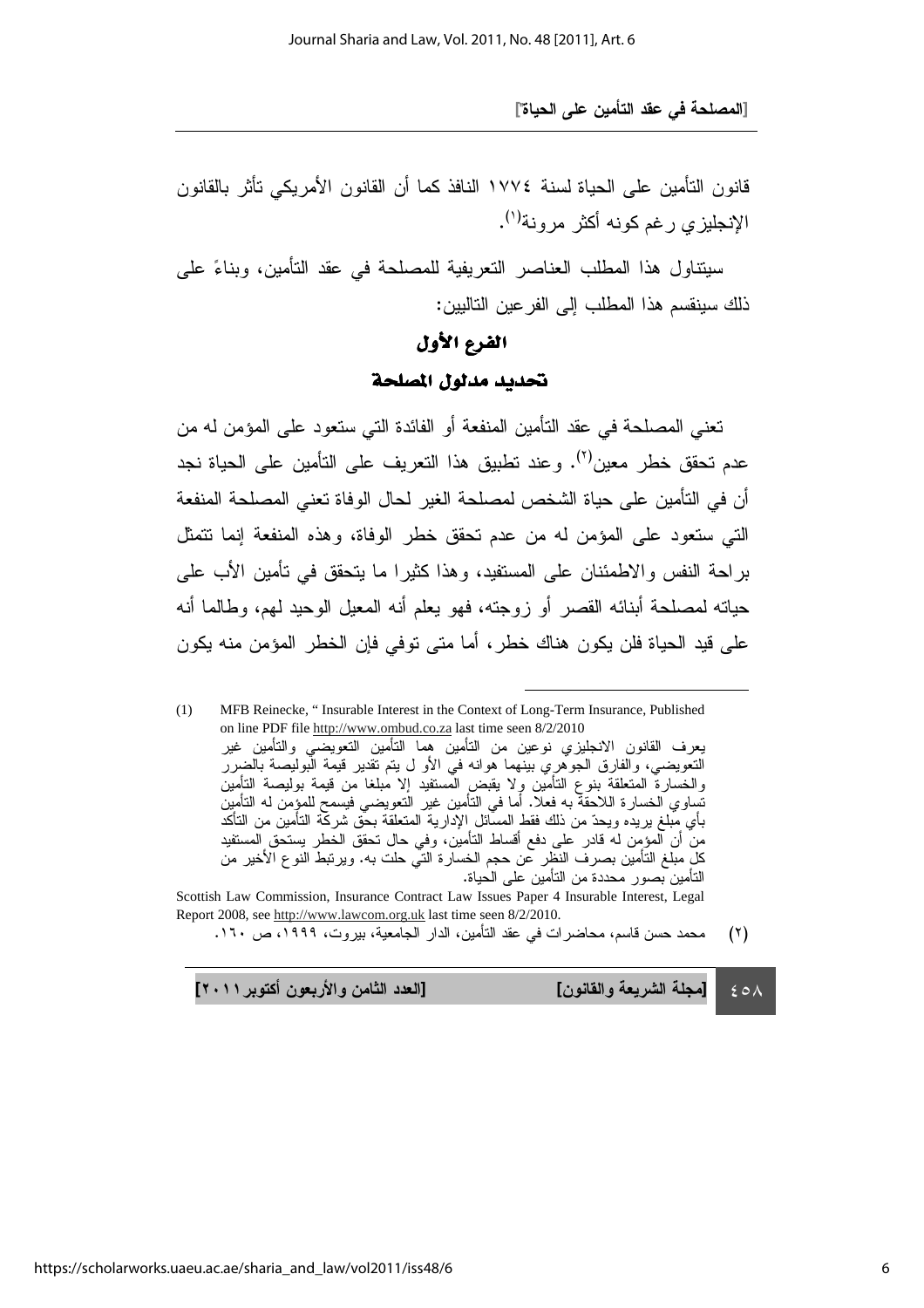قد تحقق. وفي تأمين الشخص على حياته **لحال** البقاء نتمثل المصلحة في رغبة المؤمن له بالاستمرار على قيد الحياة، وهي بهذا المعنى مصلحة مفترضة، حيث لكل شخص ر غبة أكيدة بالبقاء على قيد الحياة.

وفي مجال النامين على حياة الغير تعني المصلحة المنفعة الني نعود على طالب النَّامين من عدم وفاة الغير المؤمن على حياته، كما لو كان المؤمن على حياته مدينا وطالما هو على قيد الحياة فهو يؤدي اقساط الدين بانتظام، فإذا نوفي تحقق الخطر المؤمن منه وهو الإخفاق في سداد مبلغ القرض. ويمكن تعريف المصلحة في التأمين بشكل عام بأنها العلاقة بين المؤمن له وموضوع التأمين سواء أكان شيئا مادياً في النأمين من الأضرار أو شخصاً معيناً في النأمين على الحياة<sup>(٣)</sup> .

> لقد قيل في نبرير استلزام المصلحة التأمينية إنها نشكل الحد الفاصل بين العقد المشروع والمقامرة، فلو أن المصلحة غير موجودة لكان عقد النأمين سببا لإثراء المؤمن له الذي سيحرص على تحقيق الخطر المؤمن منه للحصول على مبلغ التأمين، فلو سمح في التأمين على الحياة لأي شخص أن يؤمن على حياة شخص اخر لمصلحته بدون علاقة قانونية بينه وبين المؤمن له، لقام المستفيد بتحقيق الخطر المؤمن منه وهو وفاة المؤمن له للحصول على مبلغ التأمين، وفي ذلك مقامرة على حياة الغير ، وارتكاب للجرائم وإخلال بالنظام العام<sup>(؛)</sup> .

> > وفي إطار النمييز بين النأمين على الحياة والمقامرة، فإن أطراف عقد النامين على الحياة ليسوا بأي حال مدفوعين بالرغبة في الحصول على المتعة من خلال

 $\overline{a}$ 

 $\epsilon$  09 دد الثامن والأربعون أكتوبر ٢٠١١] [مجلة الشريعة والقانون] [العا

<sup>(3)</sup> John Birds and Norma J. Hird, Birds' Modern Insurance Law, 5th ed., Sweet & Maxwell, London, 2001 at p 35. (٤) عصام أنور سليم، أصول عقد التأمين، منشأة المعارف، الإسكندرية، ٢٠٠٨، ص ٨٨.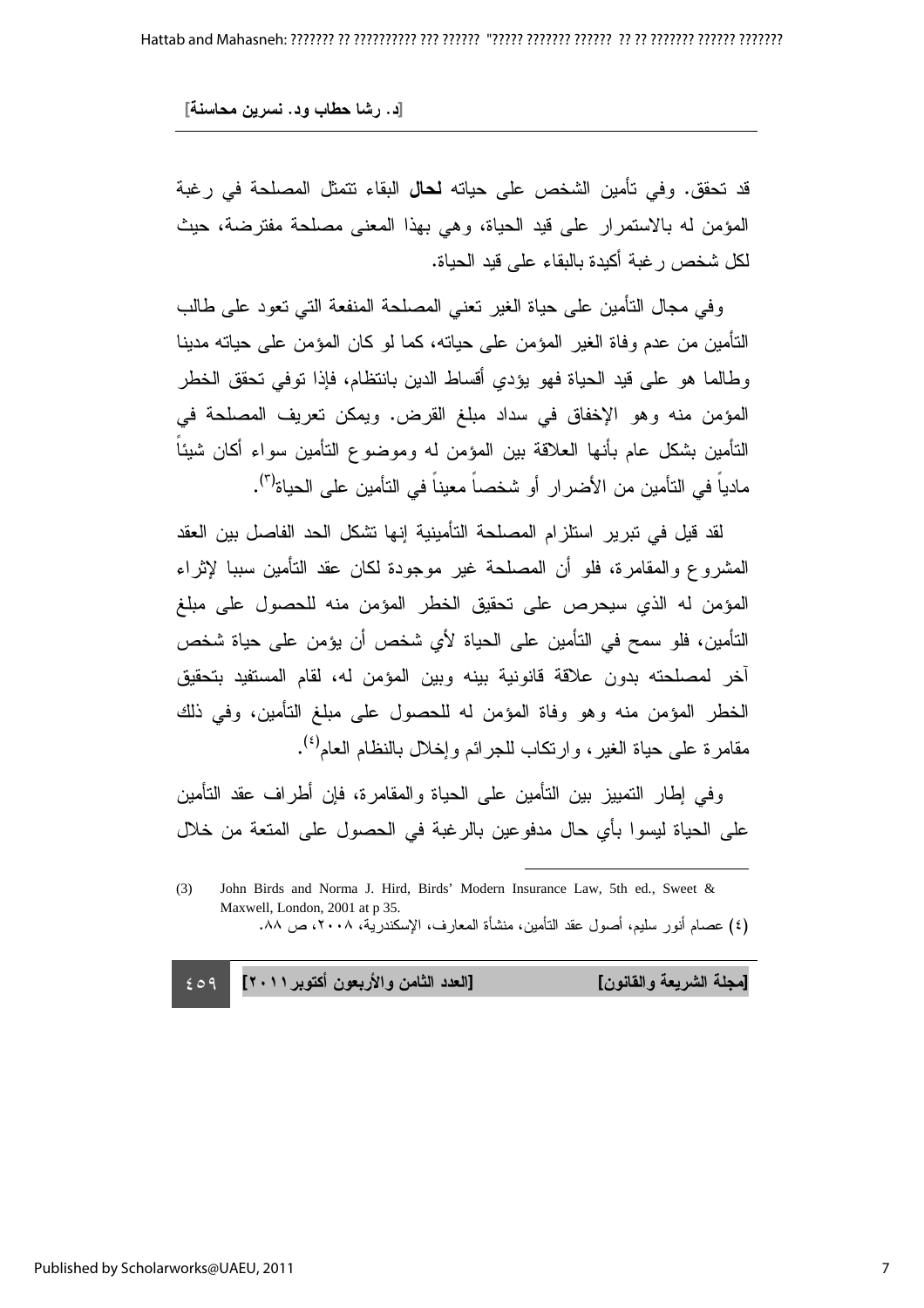المراهنة على حصول حدث معين كما هو الحال في المقامرة. وكذلك ليس في نية أحدهم الإثر اء من خلال هذا التأمين. على العكس من ذلك فإن تحقق الخطر المؤمن منه يشكل في نظر كليهما حدثًا غير مرغوب به، ووقوعه سيؤدي إلى الألم النفسي والحزن. وبكل هذا يفترق النأمين على الحياة عن المقامرة<sup>(٥)</sup> .

> إن أطراف عقد النامين على الحياة هما المؤمن و طالب النامين، أما المستفيد فليس طرفا في العقد، وبناء عليه بثور التساؤل حول الشخص الذي يجب أن نتوفر لدية المصلحة التأمينية، فهل هو طالب التأمين أم المستفيد؟ وللإجابة على هذا السؤال وجب التمييز بين الصور المختلفة للتامين على الحياة؛ فعندما يؤمن الشخص على حياته لحال البقاء تجتمع فيه صفات ثلاث: أنه طالب تأمين ومؤمن له ومستفيد، وفي هذه الحالة يجب أن نتوفر لديه هو هذه المصلحة، وهي موجودة فعلا حيث بهمه البقاء على قيد الحياة لحين وصوله سنا معينة يقبض بعدها مبلغ النامين. وفي حال ما تم التأمين على حياة الغير لمصلحة طالب التأمين بحيث اجتمعت فيه صفتا طالب التأمين والمستفيد، يجب في هذه الحالة أن نكون هناك مصلحة لدى طالب التأمين من بقاء الغير المؤمن على حياته على قيد الحياة. أما إذا قام شخص

> (5) MFB Reinecke. ظهرت فكرة المصلحة في التامين في القِرون الوسطى وفي تلك المرحلة كان التامين بفهم على ان له طبيعة تعويضية بحتة يغطي فقط الاضرار والخسارة المادية المالية التي تحل بتحقق الخطر المؤمن ضده، وبحِيث كانِ النّزام المؤمن بيدو وكانه تعويض للمؤمن له عِن الضرر ِالمادي، وعلى المؤمن له ان يثبت ان له مصلحة مالية بتحقق الحدث المؤمن ضده، لانه لا يمكن ان يكون سي حسارة وضرر بدون وجود مصلحة. وفي هذه الحقبة بالذات كان الفرق بين التأمين والمقامرة يتمثّل في ان الاخير لا يحتوي على مفهوم النعويض. ولقد ظل الوضع كذلك لحين<br>صدور قانون التأمين على الحياة الانجليزي لعام ١٧٧٤ حيث أدخل هذا القانون بعض التغييرات. See MFB Reinecke

l

دد الثامن والأربعون أكتوبر ٢٠١١]

 $\epsilon$ ٦. [مجلة الشريعة والقانون] [الع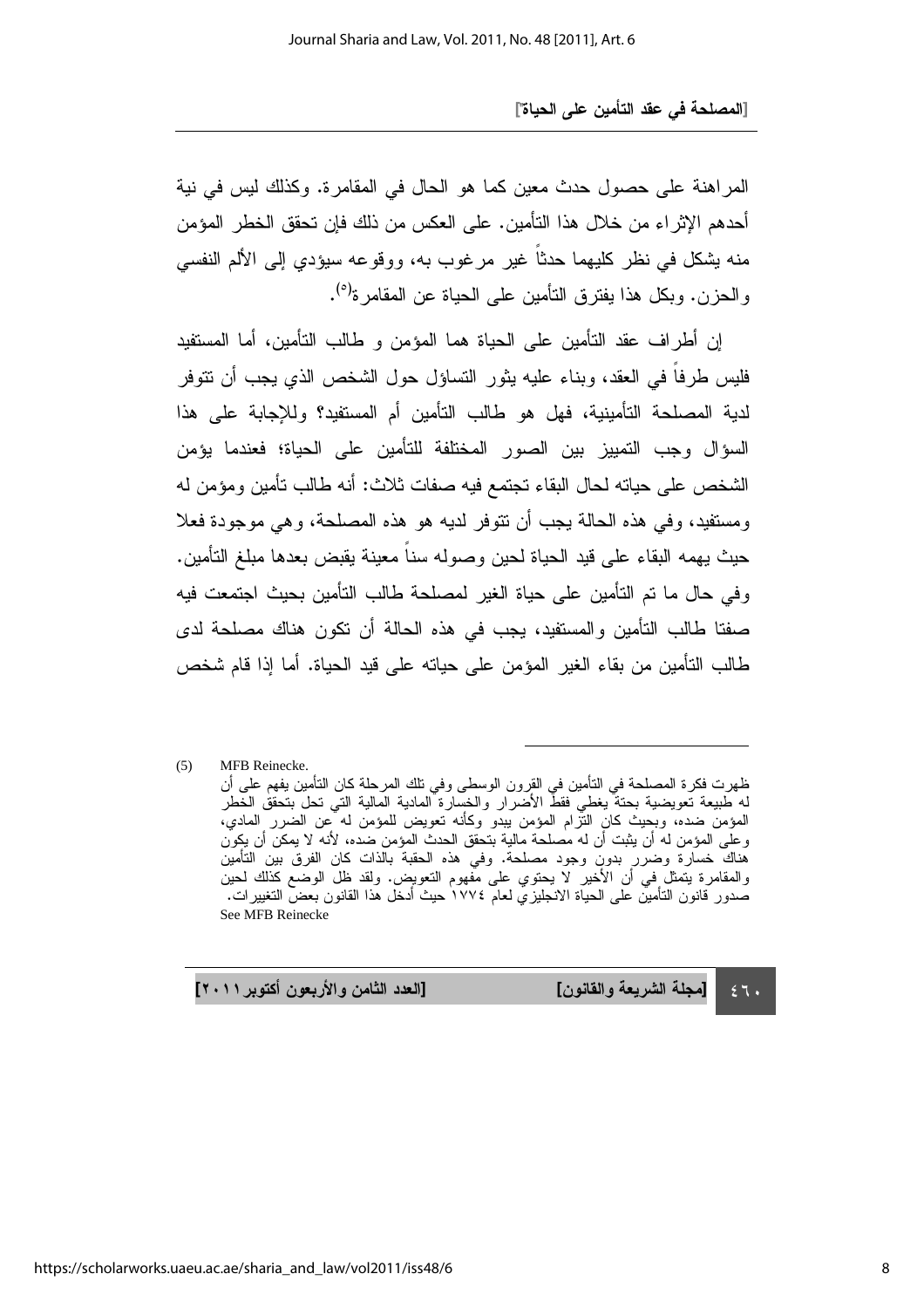بالنامين على حياة اخر لمصلحة ثالث، فيجب والحالة نلك نحري المصلحة عند كل من طالب النأمين والمؤمن له (المؤمن على حيانه) وكذلك المستفيد<sup>(٦)</sup> .

ولقد ورد في المادة الأولى من قانون التأمين على الحياة الإنجليزي إن المصلحة يجب أن نتوفر دائما في جانب طالب التأمين في البوليصة. وعليه فلا يلزم المستفيد أن يثبت أن له مصلحة في التأمين للحصول على مبلغ التأمين، وقيل في تبرير ذلك: إن المستفيد يكتسب حقاً بموافقة المؤمن له (المؤمن على حياته)<sup>(٧)</sup>.

وغالبا ما نتدخل النشريعات ونضىع بعض الضوابط لحماية المصلحة النأمينية، وبالرجوع إلى أحكام القانون المدني الأردني نجده يحرم المستفيد من مبلغ التأمين إذا انتحر المؤمن له، ما لم يكن انتحاره من غير إدراك أو اختيار، ويقع عبء إثبات ذلك على المستفيد<sup>(٨)</sup>. كما يحرم المستفيد من مبلغ التأمين إذا هو تسبب بوفاة المؤمن له او وقعت الوفاة بتحريض منه، وذلك عندما يفترق شخص المستفيد عن شخص المؤمن له (المؤمن على حياته)<sup>(٩)</sup>. .

والحقيقة أن الفقرة الأولى من المادة ١/٩٤٤ نثير بعض اللبس حيث نتص على أنه "يبرأ المؤمن من النزاماته إذا تم التأمين لصالح شخص اخر ، وتسبب المؤمن له

l

- (٧)<br>(٨) المادة ٩٤٣ من القانون المدنى الأريني نتص علي"١– لا يلتزم المؤمن بدفع مبلغ التأمين إذا (٨) المادة ٩٤٣ من القانون المدني الاردني نتص على"١– لا يلتزم المؤمن بدفع مبلغ التامين إذا انتحر المؤمن له وعليه ان يرد إلى من يؤول إليه الحق بمقتضى العقد مبلغا يساوي قيمة احتياطي التأمين. ٢– فإذا كان الانتحار عن غير اختيار أو إدراك أو عن أي سبب يؤدي إلى فقدان الإرادة فان المؤمن بلتزم بدفع كامل التأمين المتفق عليه. وعلى المستفيد أن يثبت أن المؤمن على حياته كان فاقدا الإرادة وقت انتحار ه"
- (٩) المادة ٢/٩٤٤ مدني التي نتص " فإذا كان التأمين لصالح شخص غير المؤمن له وتسبب هذا الشخص في وفاة المؤمن له أو وقعت الوفاة بتحريض منه فانه يحرم من مبلغ التأمين، وإذا كان ما وقع مجرد شروع في إحداث الوفاة كان للمؤمن له الحق في أن يستبدل بالمستفيد شخصا اخر ".

| [العدد الثامن والأربعون أكتوبر ٢٠١١    ٢٠١ | [مجلة الشريعة والقانون] |
|--------------------------------------------|-------------------------|
|                                            |                         |

<sup>(</sup>٦) احمد شرف الدين، احكام النامين في القانون والقضاء، " دراسة مقارنة"، جامعة الكويت، الكويت،  $\cdot$  19۸۳ ص $\cdot$  7۷۲–۲۷۷.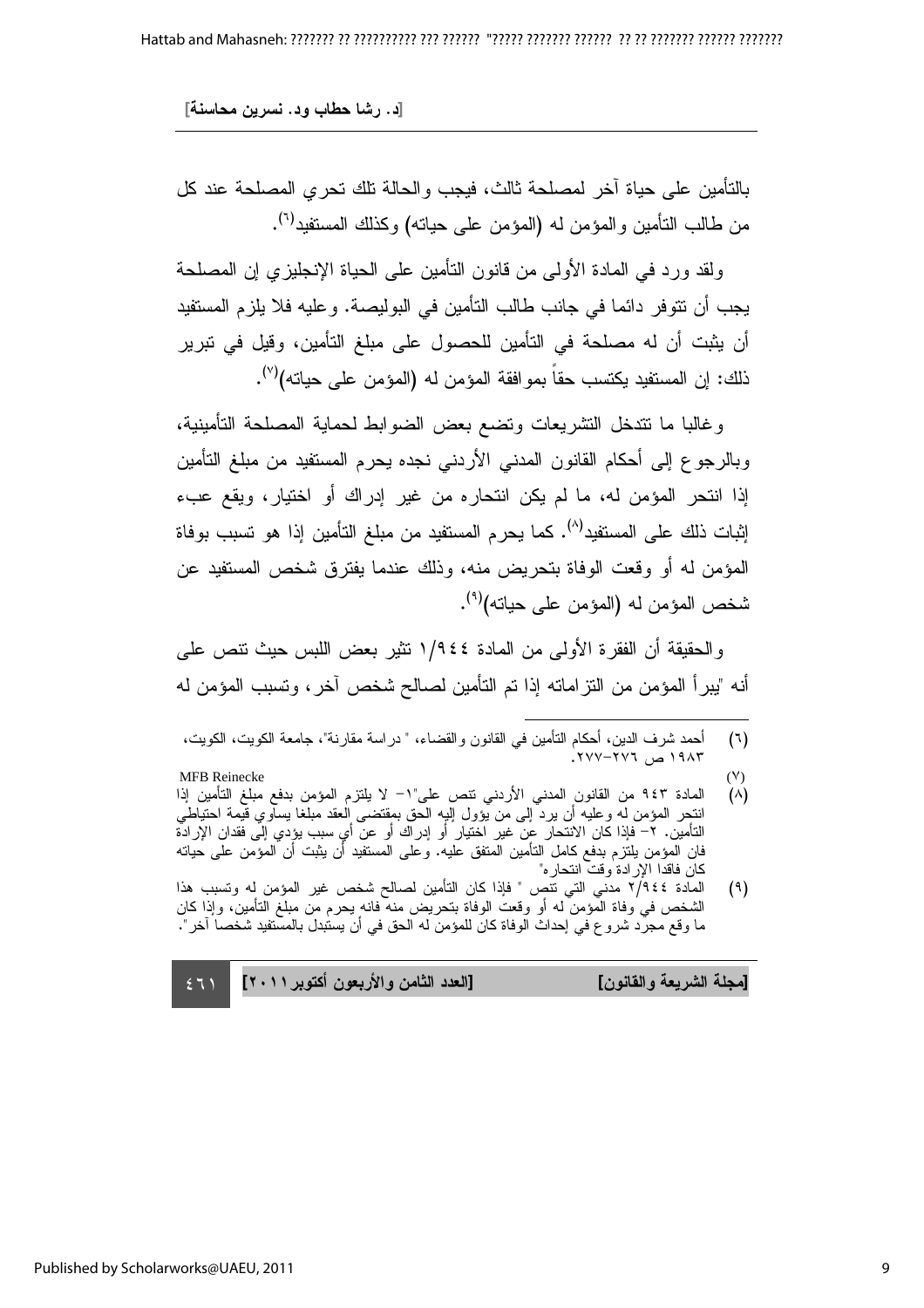في وفاته أو وقعت الوفاة بتحريض منه". فظاهر النص يوحي بأن الفقرة الأولى من المادة المذكورة نتعلق بصورة من صور النامين على حياة الغير ، وهي الني يفترق فيها شخص طالب التأمين عن شخص المستفيد وشخص المؤمن على حياته، ويفهم من النص أن المؤمن له ببرأ من النزامه في حال نسبب طالب التأمين في وفاة المؤمن على حياته أو وقعت الوفاة بتحريض منه، وهذا أمر غير منطقي؛ ذلك أنه لا مصلحة لطالب التأمين في وفاة المؤمن على حياته طالما أن شخصه مغاير لشخص المستفد.

وحقيقة الأمر أن المشرع الأردني قد ارتكب خطأ ماديا في الفقرة الأولى من المادة ٤٤٤ من القانون المدني، والدليل على ذلك ما جاء في نص الفقرة الثانية من نفس المادة التي بدأت بعبارة " فإذا كان التأمين لصالح شخص غير المؤمن له..." وهو ما يفيد بأن الفقرة الأولى إنما هي معنية بالحالة التي يكون فيها النأمين على حياة الغير لمصلحة طالب النأمين<sup>(١٠)</sup>، ومثال ذلك أن نؤمن الزوجة على حياة زوجها لمصلحتها. أضف إلى ذلك أن استخدام المشرع لفظ (المؤمن له) في مجال التأمين على الحياة يثير اللبس حول صفة المؤمن له في عقد التأمين، إذ إن صفة المؤمن له قد نتحد، كما أسلفنا، مع صفة طالب النامين والمستفيد والمؤمن على

l

 $\epsilon$  77 دد الثامن والأربعون أكتوبر ٢٠١١] [مجلة الشريعة والقانون] [الع

<sup>(</sup>١٠) يقابل نص المادة ٩٤٤ من القانون المدني الاردني نص المادة ٧٥٧ مــن القـــانون المـــدني المصري والتي جاء فيها: "١– إذا كان التامين على حياة شخص غير المؤمن له، برئت ذمــــة المؤمن من النز امانه متى تسبب المؤمِن له عمدًا في وفاة ذلك الشخص، او وقعت الوفاة بنـــاء على تحريض منه. ٢- وإذا كان التامين على الحياة لصالح شخص غير المـــؤمن لـــه، فـــلا يستفيد هذا الشخص من النامين إذا تسبب عمدا في وفاة الشخص المــــؤمن علــــى حياتــــه، او وقعت الوفاة بناء على تحريض منه....". ويلاحظ هنا ان لغة المشرع المصري فــي الفقـــرة<br>الأولـي أو ضح منها في الفقرة الأولـي من المادة ٤٤٤ مدني أردني رغم أن المعنـي المقصــــود واحد، حيث صرّح الممشر ع الِمصري بان النامين المقصود في الفقرة الاولى هو النامين علــــى حياة الغير لمصلحة طالب التامين (المؤمن له).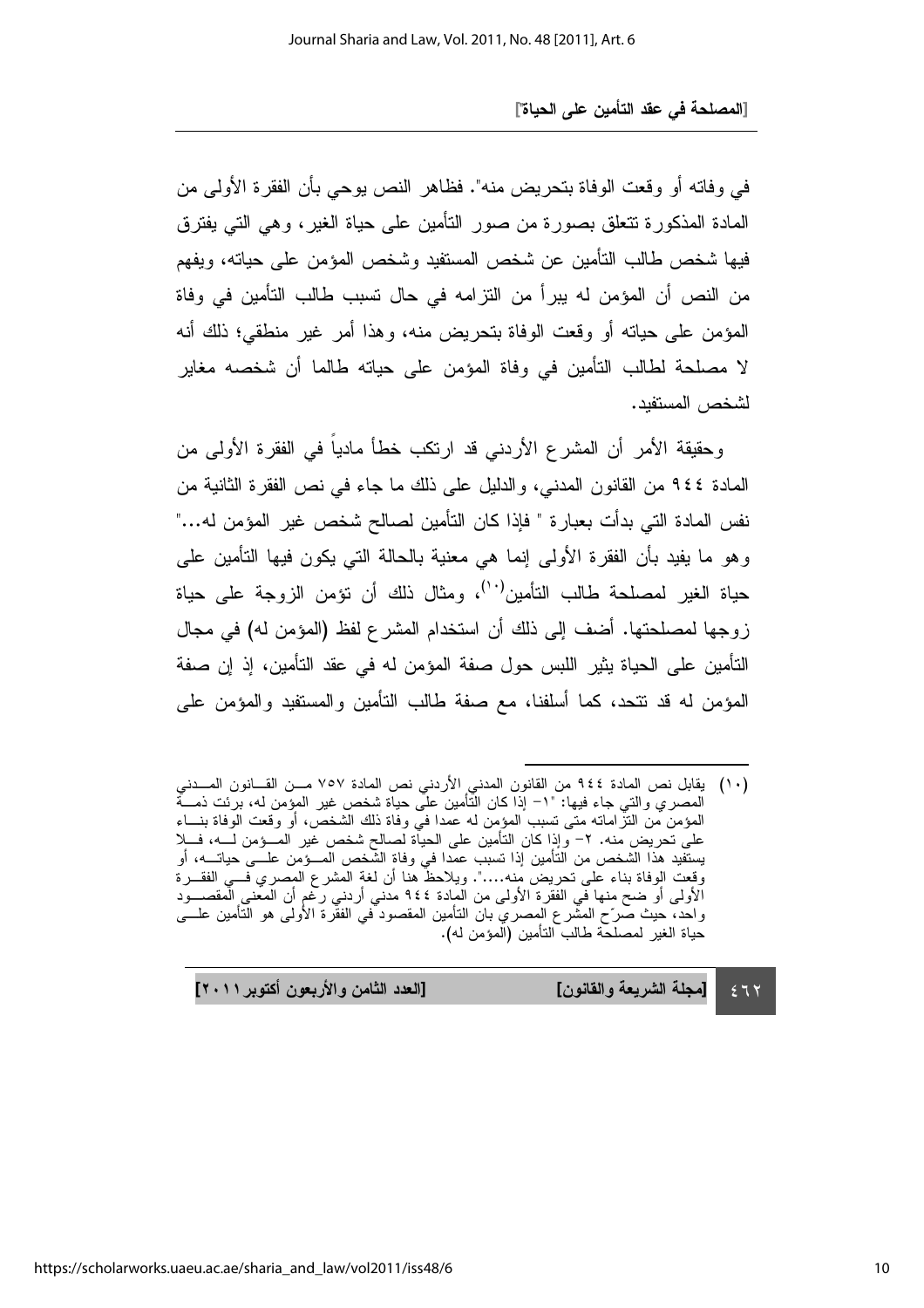حياته والأكثر دقة أن يستخدم المشرع لفظ (طالب التأمين) بدلا من (المؤمن له) بحيث يسهل التفرقة بين صور التامين على حياة الغير. بناءً على ما نقدم فإننا نقترح تعديل نص المادة ١/٩٤٤ على نحو يزيل الغموض الذي يعتريه بحيث يصبح كالآتي: "يبرأ المؤمن من التزاماته إذا تم التأمين لمصلحة شخص آخر وتسبب المؤمن له (طالب التأمين) في وفاته أو وقعت الوفاة بتحريض منه".

## الفرع الثاني وقت توفر المصلحة

لم يحدد المشرع الأردني وقتا لتوفر المصلحة، فهو لم ينص عليها ابتداء ولم يعرّفها، على أن معظم التشريعات المناثرة بالنظام القانونـي اللاننيني تشترط وجود المصلحة وقت إبرام عقد النامين، ونشترط استمرار هذه المصلحة أثناء فترة نفاذ العقد، ولحين تحقق الخطر المؤمن منه<sup>(\'')</sup>. وينبني على ذلك أن تخلف المصلحة بعد انعقاد عقد التامين يترتب عليه انقضاء العقد من لحظة تخلف المصلحة، ولا يظل المؤمن له ملزما بدفع الأقساط ولا حق له باسترداد الأقساط السابقة التي قام بدفعها، حيث إنه دفعها مقابل تحمل المؤمن الخطر خلال المدة التي توفرت فيها المصلحة. ولعل أبرز الأمثلة على تخلف المصلحة بعد انعقاد العقد هو أن يؤمن الزوج على حياة زوجته، ثم يحصل الطلاق بينهما، أو يؤمن الدائن على حياة مدينه ثم يقوم المدين بالوفاء بالدين<sup>(١٢)</sup>.

 $\overline{a}$ (١١) توفيق حسن فر ج، أحكام التأمين، الجزء الأو ل، مؤسسة الثقافة الجامعية، الإسكندرية، ١٩٩٦، ' ص ۱٦۹.

(١٢) أحمد شرف الدين، مرجع سابق، ص.٢٨٩

[مجلة الشريعة والقانون] [العا

 $\leq 71$ دد الثامن والأربعون أكتوبر ٢٠١١]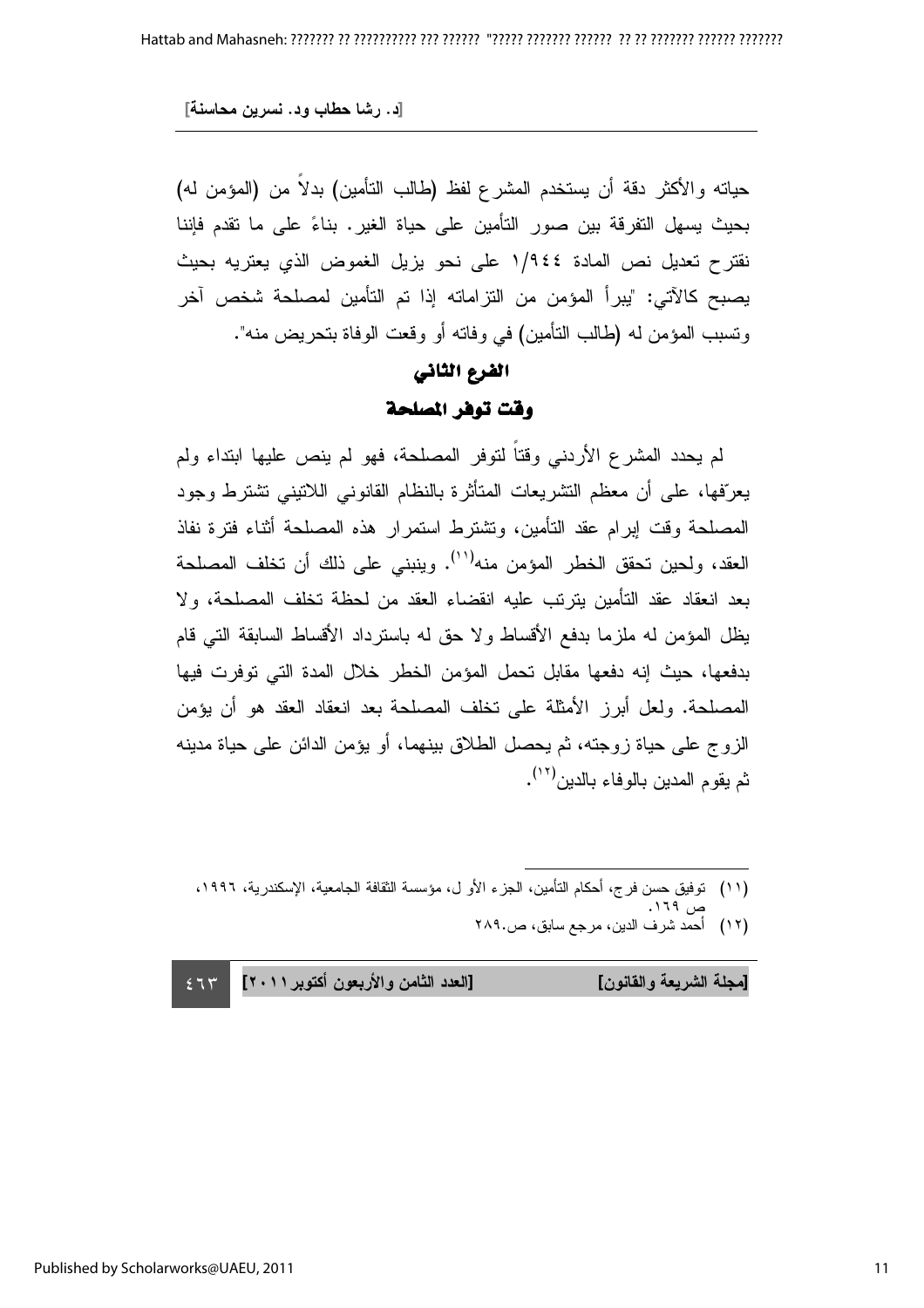وهنا لا بد من الناكيد على أن العقد ينقضـي للمستقبل فقط، أما المدة السابقة علـى تخلف المصلحة فيظل العقد منتجا لاثاره كعقد ملزم للجانبين، ولا يمكن القول بأن المؤمن له قد نبرع بأقساط التأمين للمؤمن لنبرير عدم استرجاعه لها، ذلك أن المؤمن له دفع هذه الأقساط في مقابل الراحة والاطمئنان الذي حصل عليه فعلا أثناء سريان عقد النامين. ولما تم وفاء الدين أو انفصل الزوجان ما عاد المؤمن له بحاجة إلى الأمان والاطمئنان فيما يخص علاقته بالمؤمن على حياته، فانقضت المصلحة، وانفسخ العقد للمستقبل.

أما عن موقف القانون الإنجليزي من هذه المسألة فقد قيل: إن القراءة المتجردة للمادة الأولى من قانون النأمين على الحياة ١٧٧٤ إنما نعكس فهما مفاده نطلب المصلحة فقط وقت انعقاد العقد لا أكثر. على أن المادة الثالثة من نفس القانون تجعل من حق المؤمن له استرجاع القيمة الحقيقية لمصلحته، وهذا قد يعكس شرط تواجد المصلحة عند تحقق الخطر، وهو الوقت الذي تحصل فيه وفاة المؤمن له. ولقد تأكد هذا الفهم في القضية المعروفة باسم Godsall v. Boldero'<sup>(١٣)</sup> والتي حكم فيها بأن بوليصة النأمين الني يجريها الدائن على حياة مدينه هي بوليصة تأمين نعويضية ونعليل ذلك المادة الثالثة من القانون النبي نسمح من خلال صبياغتها للدائن استرجاع ما دفعه بالتناسب مع ما تحقق من خطر، مما يعكس فكرة تعويض الخسار ة<sup>(١٤</sup>).

ولقد ظل الأمر كذلك حتى ظهرت القضية الرائدة في القضاء الإنجليزي وهي قضية Dalby وبقي القرار في هذه القضية على غير تعديل لسنوات عديدة واكد

l

(14) John Birds and Normal J. Hird at p 37.

دد الثامن والأربعون أكتوبر ٢٠١١]

 $575$ [مجلة الشريعة والقانون] [الع

<sup>(13) (1807) 9</sup> East 72.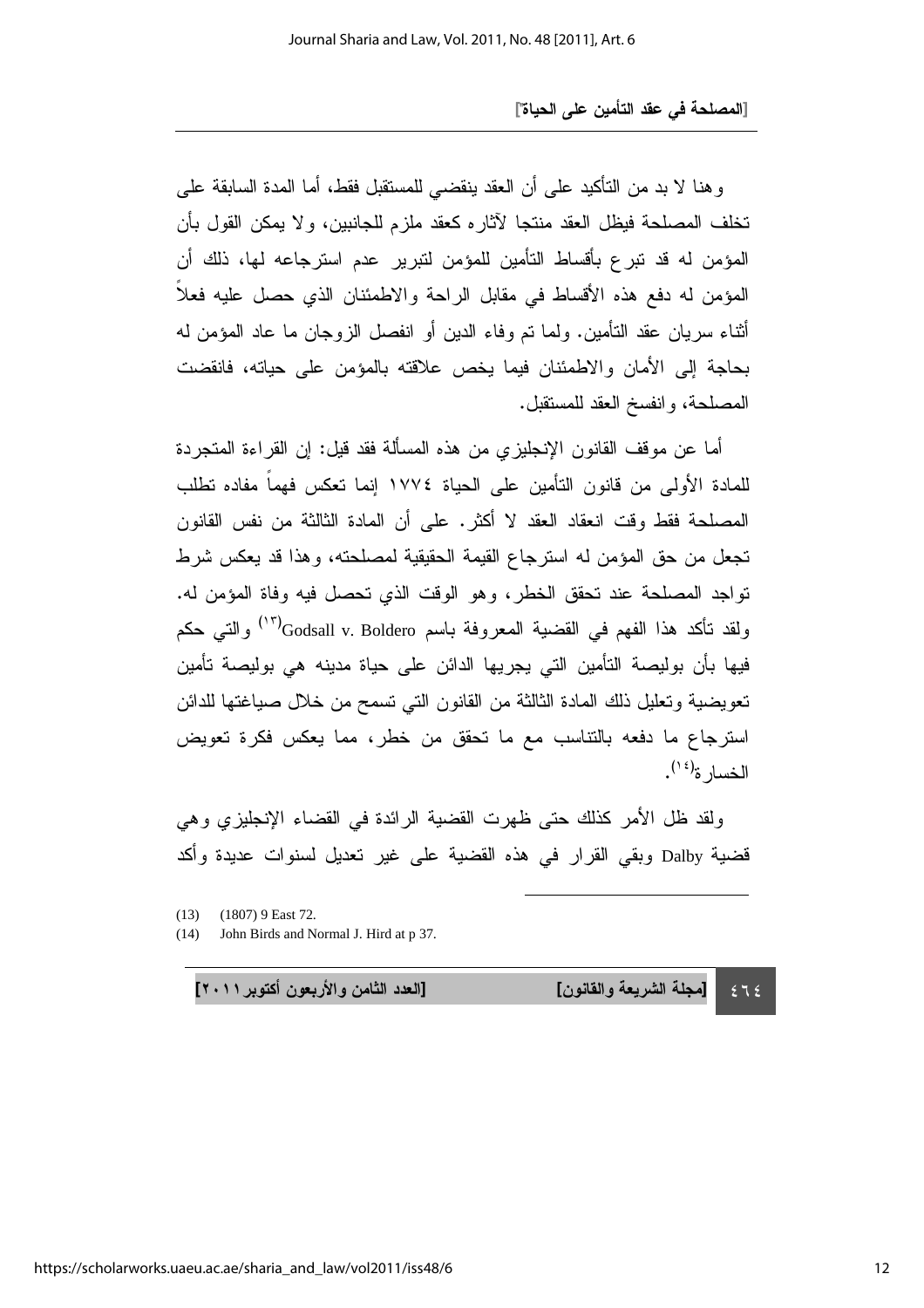الحكم في هذه القضية ضرورة تطلب المصلحة فقط في وقت انعقاد العقد. وتتلخص وقائع القضية في أن إحدى شركات التأمين على الحياة طالبت شركة إعادة التأمين بدفع قيمة بوليصة تأمين على الحياة كانت قد قبلت إعادة التأمين عليها لصىالحها فرِ فضت هذه الأخير ة بحجة أن هذه الشركة لم نكن لديها مصلحة في التأمين على حياة الشخص المتوفى وقت حصول الوفاة بسبب بيعها بوليصة التأمين إلى أحد مدر ائـها رغم استمر ار ها في دفع اقساط إعادة التأمين. ذهبت المحكمة إلى القول بأن شركة التأمين المدعية قد توافرت لديها المصلحة وقت أبرم إعادة التأمين، وهذا يكفي سندا للقانون، ويعطيها الحق بالحصول على مبلغ النأمين، كما أكدت المحكمة علَّـى أن المُدَّة الثالثة إنما نطَّبق لغايات نقدير قيمة المصلحة وقت إبرام البوليصة لا اكثر ، وأنه لا توجد قاعدة في القانون الأنجلوسكسوني تفيد بأن المصلحة يجب أن نتوافر في وقت لاحق لإبرام عقد التأمين<sup>(١٥)</sup>.

ولقد انتقد هذا الاتجاه في القضاء الإنجليزي على أساس من القول بأنه لا يمنع فكرة المقامرة، ويشجع على القتل للحصول على مبلغ النامين بالرغم من أن الـهدف من شرط المصلحة في التأمين على الحياة هو منع هذه الاثار . وقد نظهر هذه الاثار بشكل جلي وواضح في التأمين على حياة الغير اكثر من الحالات التي يكون المؤمن على حياته هو ذاته المؤمن له، فعلى سبيل المثال إذا أمّن الدائن على حياة مدينه، واستوفى الدين حال حياة المدين، نكون المصلحة قد انتهت وبالرغم من ذلك إذا هو استمر بدفع أقساط التأمين سيقبض مبلغ التأمين عند وفاة المدين، وما هذا إلا صورة

 $\overline{a}$ 

(15) John Birds and Normal J. Hird at p 38.

 $\leq 70$ دد الثامن والأربعون أكتوبر ٢٠١١]

[مجلة الشريعة والقانون] [العا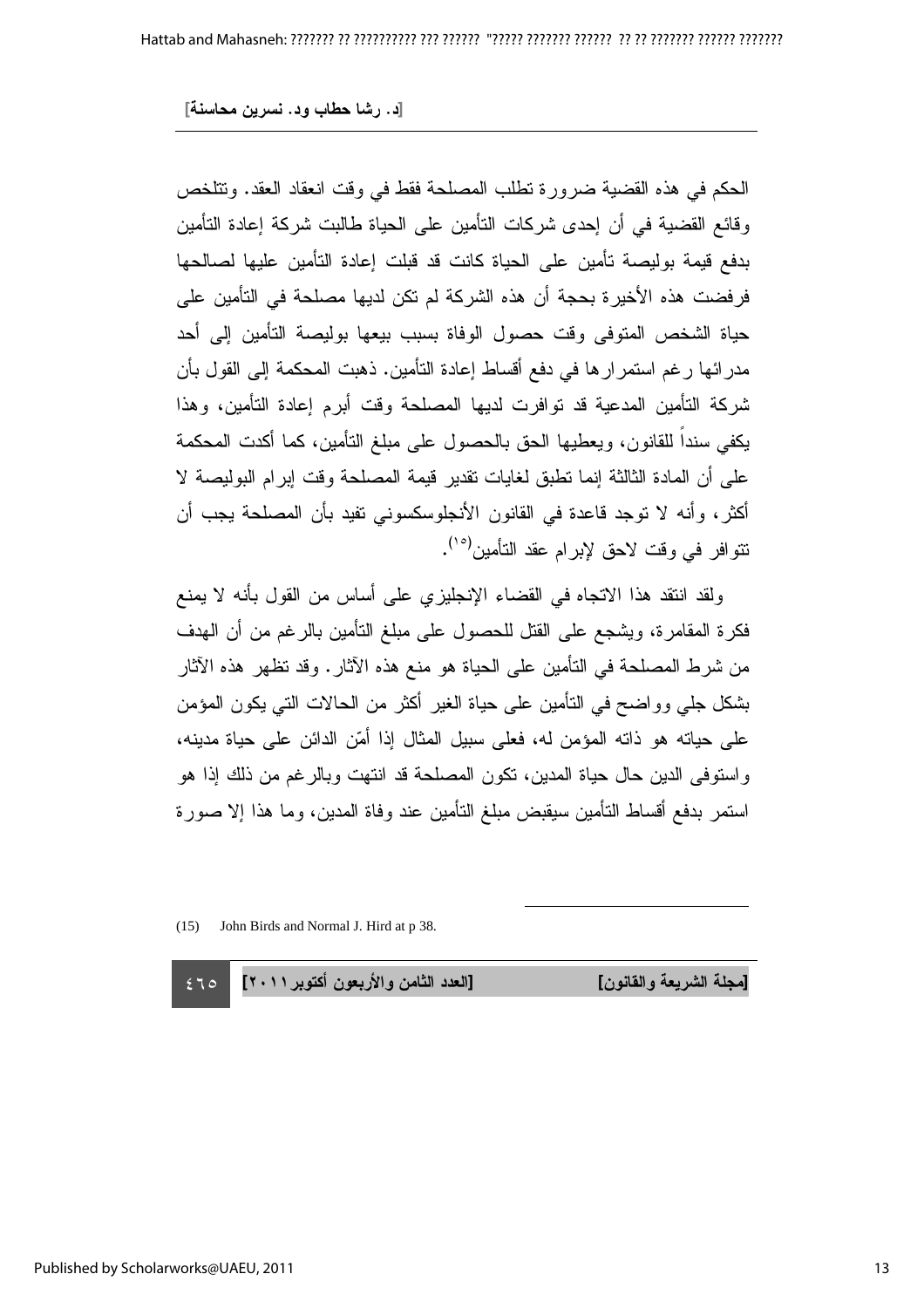من صـور المقامرة، واكثر من ذلك فمـا الذي يمنـع الدائن من الننامر علـى حياة المدين للتخلص منه والحصول على مبلغ التأمين؟<sup>(١٦)</sup>.

#### الفرع الثالث

اشتراط المصلحة في كل أنواع التأمين

لقد ثار خلاف فقهي واسع بين الفقهاء المصريين حول اقتصار شرط المصلحة على التأمين من الأضرار وعدم تطلبه في التأمين على الأشخاص، وسنتعرض لمهذا الخلاف بإيجاز في هذا الفر ع<sup>(١٧)</sup>.

فمن جهة، يرى بعض الفقهاء أن المادة ٧٤٩ من القانون المدني المصري والتي نتص على أنه " يكون محلا للتأمين كل مصلحة اقتصادية مشروعة تعود على الشخص من عدم وقوع خطر معين" وردت في الأحكام العامة في عقد التأمين ولَّها نطَّبيق على النَّامين على الأضرار، وكذلك النَّامين على الأشخاص وأن القول باقتصار المصلحة على التأمين على الأضرار دون الأشخاص من شأنه أن يقلب عقد التامين إلى عقد مقامرة مخالف للنظام العام، ويشجع على قيام المستفيد بقتل المؤمن له للحصول على مبلغ التأمين، مما يتنافى مع أهداف عقد التأمين وضوابطه<sup>(۱۸</sup>).

l

دد الثامن والأربعون أكتوبر ٢٠١١] [مجلة الشريعة والقانون] [الع

 $\epsilon$  11

<sup>(16)</sup> John Birds and Normal J. Hird at p 39

<sup>(</sup>١٧) لمزيد من النقاش والنفصيل في هذا الموضوع انظر: جابر محجوب علي، " مدى اعتبار المصلحة ركنا في النامين على حياة الغير لحال الوفاة" مجلة الحقوق، العدد(٢)، إلمجلد ٢٦، ســـنة، ٢٠٠٢ الصفحات (١٦٤–١٨٨)، انظر كذلك جلال محمد ابر اهيم، النامين وفقا للقانون الكويتي، در اســــة مقارنة مع القانونين المصري والفرنسي، مطبوعات الجامعة، جامعة الكويت، الكويـــت، ١٩٨٩، ص ٣٧٢ وما بعدها.

<sup>(</sup>۱۸) عصـام انور سليم، مرجع سابق، ص ۸٤–٨٨. انظر ايضـا احمد شرف الدين، مرجع سابق، ص  $\forall \circ \epsilon$  .  $-\forall \circ \forall$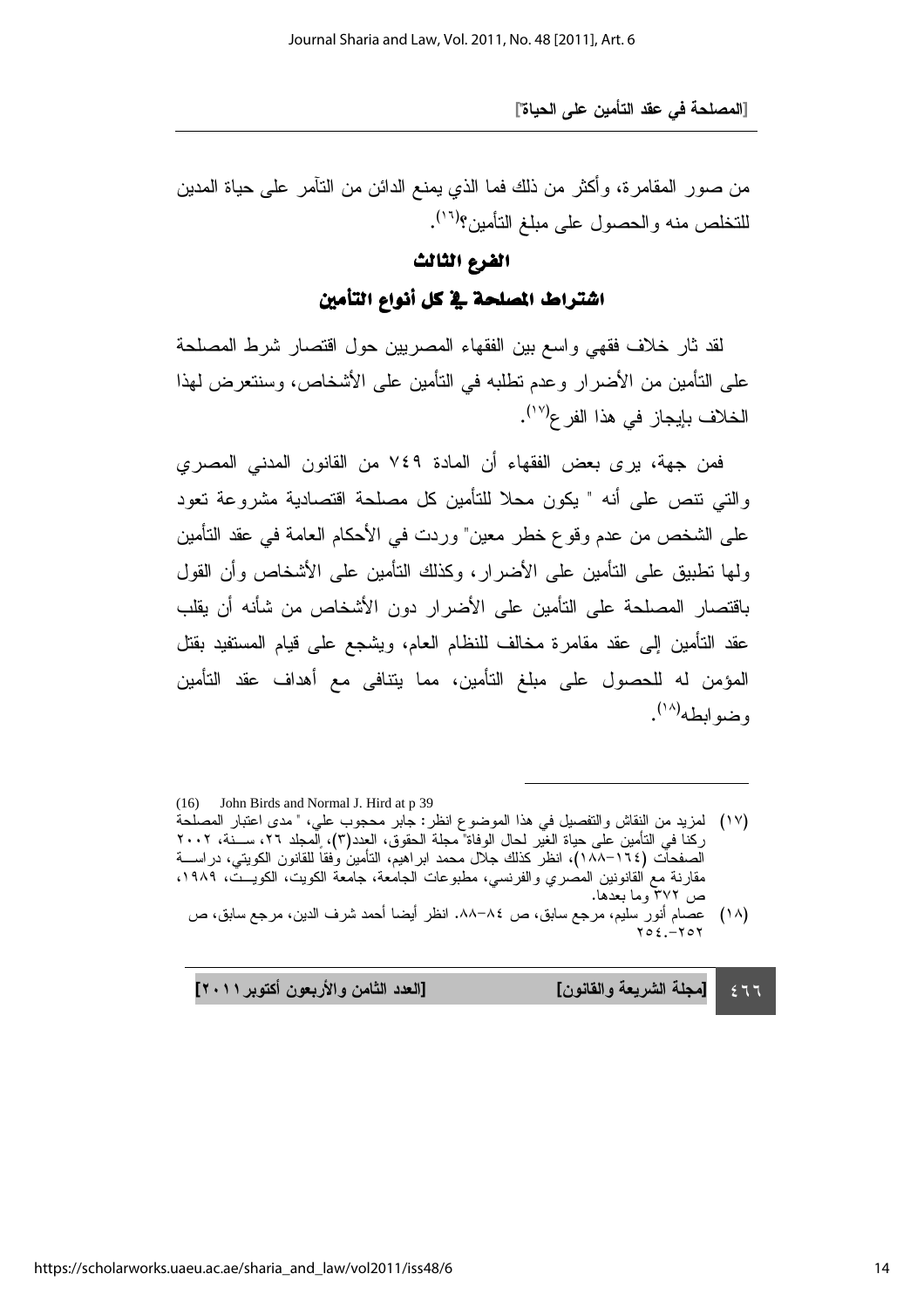في حين ذهب ر أي اخر إلى القول بان المصلحة التي تم ذكر ها في المادة سابقة الذكر هي مصلحة اقتصادية، وهذه غير متصورة إلا في التأمين على الأضرار دون النأمين على الأشخاص<sup>(١٩)</sup>، مع الإشارة إلى أن من قال بالرأي الأخير كان متاثرًا بالقانون والفقه الفرنسي الذي يقصر المصلحة على التأمين على الأضرار فقط<sup>(٢٠)</sup>. وتجدر الإشارة في هذا الصدد إلى أن القانون الفرنسي يشترط تحت طائلة بطلان عقد التأمين حصول الموافقة الخطية من قبل الغير المؤمن على حياته<sup>(٢١)</sup>، ويرى الفقه الفرنسي<sup>(٢٢)</sup> أن رضاء الغير المؤمن على حياته هو منطلب نفرضه قواعد النظام العام، وعليه فإن رضاء المؤمن على حياته يمكن أن يحل محل شرط المصلحة ويغني عنه<sup>(٢٣)</sup>.

- l (١٩) انور العمروِسي، عقود الغرر في القانون المدني، دار الفكر الجامعي، الإسكندرية، ٢٠٠٣، ص ٦٦. انظر ايضـا عبد الرزاق السنهوري، الوسيط في شرح القانون المدنـي الجديد، الـجزء السابع، المعلد الثاني، عقود الغرر(عقود المقامرة والرهان والمرتب مدى الحياة وعقد النامين، منشورات الحلبي الحقوقِية، بيروِت، ٢٠٠٠، ص ١١٥٤– ١١٥٦. على سبيل المثالِ ورد في القانون المدني الكِويتي نصـا صـريحا يفيد بـان شرط المصـلحة إنمـا هو منطلب فقط في النتامين علـى الاضـرار دون الاشخاص وعلى ذلك نصت المادة ٧٧٦ مدني كويتي: "يقع التامين من الاضرار باطلا إذا لم يستند إلبي مصلحة اقتصادية مشروعة".
	- (۲۰) عصـام انور سليم، مرجع سابق، ص ۸۰.
- (۲۱) المادة ل ۱۳۲–۲ من مدون قانون التامین الفرنسی. (22) Lambert-Faivre Y., Droit des assurances, Dalloz, 11 éd., 2001, p. 730-731, n◦ 911.
- (٢٣) على خلاف ذلك، انظر حسام الاهواني، (المبادئ العامة للتامين، القاهرة، ١٩٧٩، ص ١٠١، نقلا عن جلال محمد ابراهيم، مرجع سابق، ص ٣٨٢) الذي يرى بان الهدف المراد بلوغه باشتراط الموافقة هو حمابة المؤمن على حياته، اما "شرط المصلحة ليس الهدف منه فقط إبعاد الخوف على حياة الغير، بل أن وجود المصلحة هو الذي ينفي عن النأمين صفة المضاربة والموافقة الكتابية للغير لا تنفي ذلك بل قد تدل على اشتراك الغير والمؤمن له في المضاربة على حياة الأول. فالرضاء لا يفيد البتة الإقرار بتوافرِ عنصر المصلحة والشخص يختار الغير للتأمين على حياته ولا يؤمن على حياته هو شخصيا لأنه قد يتراءى له أن احتمالات وفاة الغير أكثر من احتمالات وفاته وبالتالـي يتوافر عنصر المضاربة الذي يجب السعي لنفاديه...فشرط المصلحة هو القادر<br>علـي إبـعاد النّـامين علـي حياة الغير عن أي إساءة وأي ضرب من ضروب الرهان والمقامرة".

[مجلة الشريعة والقانون] [العا

 $\sim$  27 $\vee$ دد الثامن والأربعون أكتوبر ٢٠١١]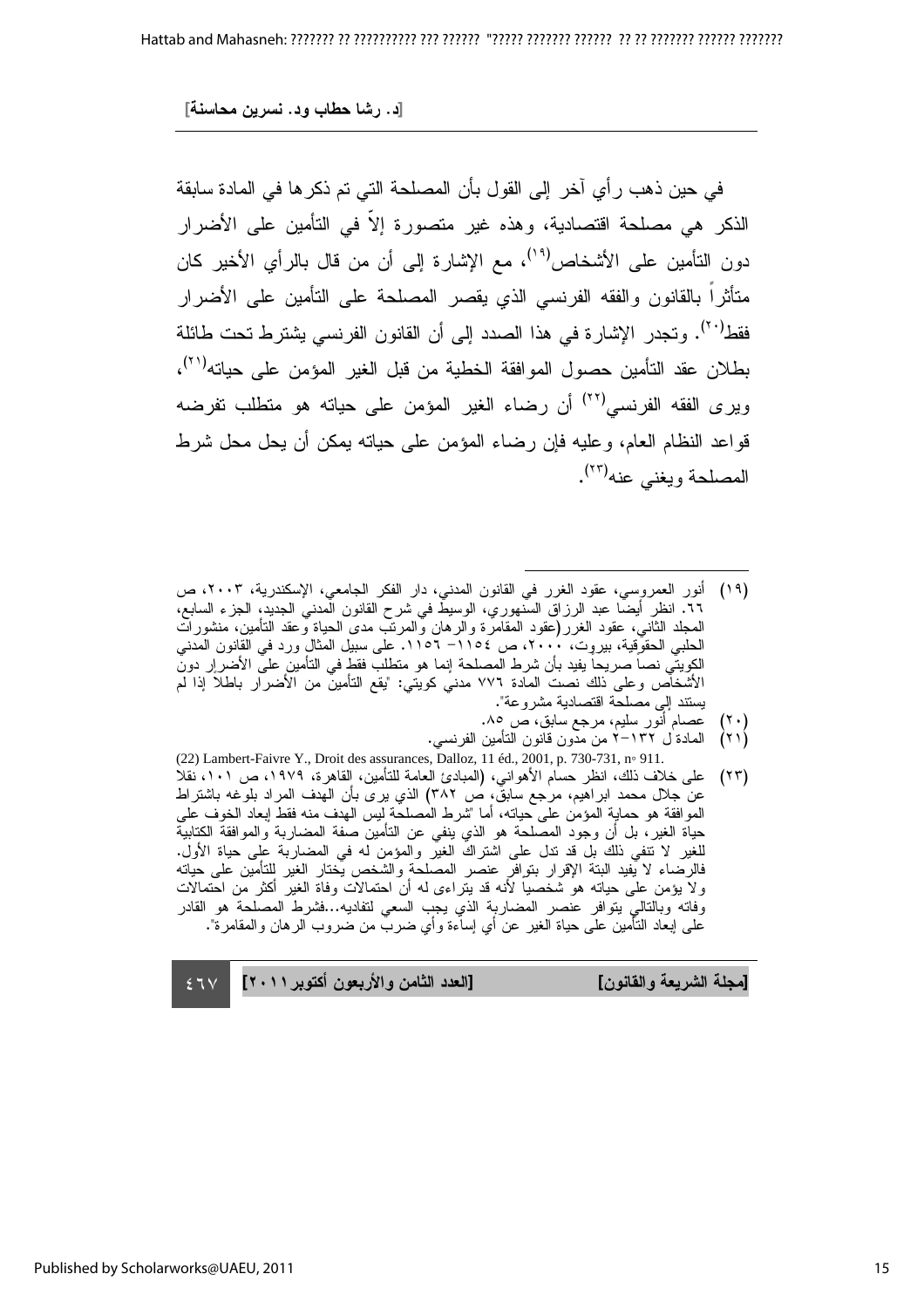ويترنب على ما سبق أن المصلحة الاقتصادية المنصوص عليها في القانون المدني المصري لا يمكن تطبيقها على التأمين على الحياة، حيث تكون المصلحة معنوية لا مادية. وإذا كانت أهمية المصلحة نبدو جلية في النامين على حياة الغير ، فقد قيل بأن المشرع عادة ما يحتاط ويقرر بعض القواعد لحماية المؤمن على حياته، ومن ذلك حرمان المؤمن له (في النأمين على حياة الغير) أو المستفيد (في التأمين على حياة شخص لمصلحة اخر) من مبلغ التأمين إذا هو اعتدى على حياة المؤمن على حياته، وفي هذا غنيً عن شرط المصلحة<sup>(٢٤</sup>).

أما في القانون الإنجليزي، كما أشرنا سابقا، فإن المصلحة منطلب في التأمين على الأشخاص، وذلك على الرغم من أن القانون الإنجليزي يميز بين التأمين على الأشخاص والنامين على الأضرار من حيث وجود الصفة النعويضية في الأخير وانتفائها في الأول، والأصل في المصلحة في القانون الإنجليزي أنها مالية حتى في التأمين على الأشخاص. ففي فضية (Feasey v Sun Life Insurance Corp of Canada) اكدت المحكمة على أن المصلحة في التأمين على الحياة يجب أن يكون لها مظهر مالي، إلا أنها عادت، وأكدت انتفاء الصفة التعويضية في التأمين على الحياة<sup>(٢٥</sup>).إلا أن هذه القاعدة قد تم تخفيفها ببعض الاستثناءات حيث قيل: إن المصلحة تكون مفترضة في بعض الحالات المحددة على سبيل الحصر وهي التأمين على حياة

l

 $\epsilon$  1  $\wedge$ [مجلة الشريعة والقانون] [الع

دد الثامن والأربعون أكتوبر ٢٠١١]

<sup>(</sup>٢٤) مصطفى الجمال، النامين الخاص وفقًا لاحكام القانون المدني المصــــــري، الفـــنح، الإســـكندرية، ٢٠٠٣، ص ١٥٥–١٥٧. انظر ايضا عبد الـــرزاق الســنهوِري، مرجـــع ســـابق، ص ١١٥٤. بالمقابل، برى الدكتور نزيه محمد الصادق المهدي (عقد الناميِن، دار النهضة العربية، بدون سنة نشر نقلاً عِن جلال محمد إِبراهيم، مرجع سابق، ص ٣٧٨) بان اشتراط الحصول علـــي موافقـــة الغير بالتامين على حياته، او النص على حرِمان المؤمن له من مبلغ التامين إذا تعمد ٍايقاع خطــــر لا تغني عن شرط المصلحة، إذ ليس من شانها منع المؤمن له من إيقاع الخطر عمدا شانه لو كان لديه مصلحة شخصية في عدم وقوع هذا الخطر .

<sup>(25)</sup> MFB Reinecke.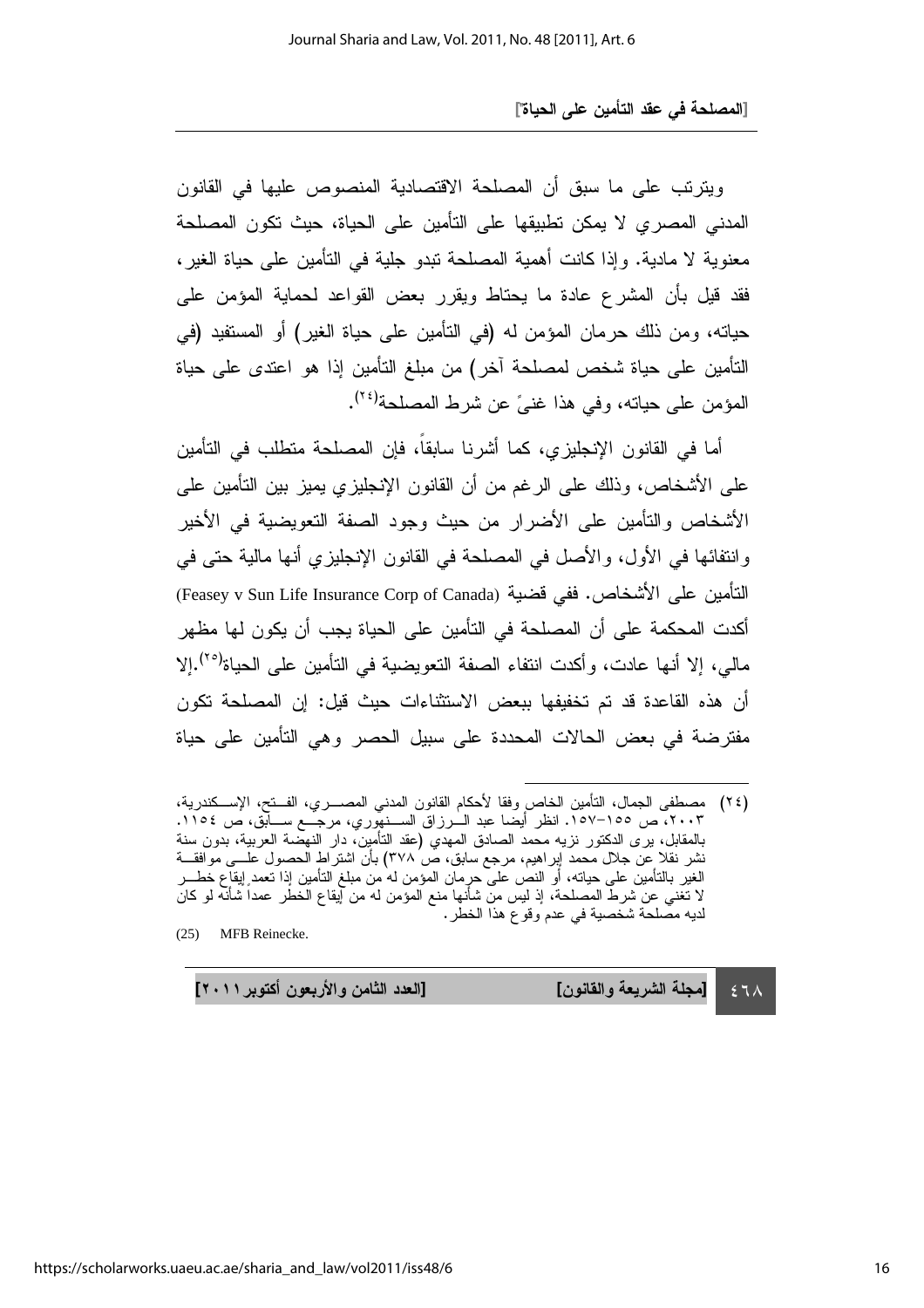الشخص لمصلحة نفسه حال الحياة والنامين بين الأزواج والمرتبطين بخطبة على حياة بعضـهم البعض، وفيمـا عدا تلك الـحالات يلتزم المستفيد من التأمين بأن يثبت أنه سيعانـي ماليا من وفاة الشخص المؤمن علـى حياته، ولا نلزم شركة التأمين بدفع مبلغ يزيد عن ذلك الذي يساوي مقدار هذه المعانـاة<sup>(٢٦)</sup>.

ويتطلب القانون الأمريكي المصلحة المالية في التأمين على الحياة فباستثناء الحالة التي يؤمن فيها الشخص على حياته لمصلحة نفسه حال الحياة، يتطلب القانون الأمريكي توفر المصلحة في العلاقة بين الشخص المؤمن على حياته والمستفيد من التأمين. كما أن القانون الأمريكي يكتفي بالمصلحة المالية المحتملة كما في حالة الدين المحتمل. على أن قوانين بعض الولايات الأمريكية تعتبر قبول المؤمن على حياته قرينة على وجود المصلحة<sup>(٢٧)</sup>. ويختلف القانون الأمريكي في ذلك عن القانون الإنجليزي الذي لا يعترف إلا بالمصلحة القانونية المؤكدة، اي نلك التي تترتب عليها اثارٌ قانونية، أما مجرد الوعد من قبل الدائن بعدم مطالبة المدين بالدين ما دام الدائن على قيد الحياة، فلا يعتبره القانون الأمريكي مصلحة مالية مقبولة، فمن ناحية برى أن هذه المصلحة هي متوقعة، وليست مؤكدة، ومن ناحية أخرى أنَّها غير قانونية إذ لا يلزم القانون الدائن بوعد قطعه على سبيل المجاملة<sup>(٢٨)</sup>.

وإذا ما عكسنا الجدل السابق في ضوء أحكام عقد التأمين المنصوص عليها في القانون المدني الأردني نجد أن المشرع الأردني، كما سبق وأشرنا، لم ينص على

 $\overline{a}$ 

#### $\leq 79$ دد الثامن والأربعون أكتوبر ٢٠١١]

[مجلة الشريعة والقانون] [العا

<sup>(26)</sup> John Brids at p 40.

<sup>(27)</sup> MFB Reinecke.

<sup>(28)</sup> Malcolm A Clarke and others, The Law of Insurance Contract, LLP, London, 1999 at 3-6B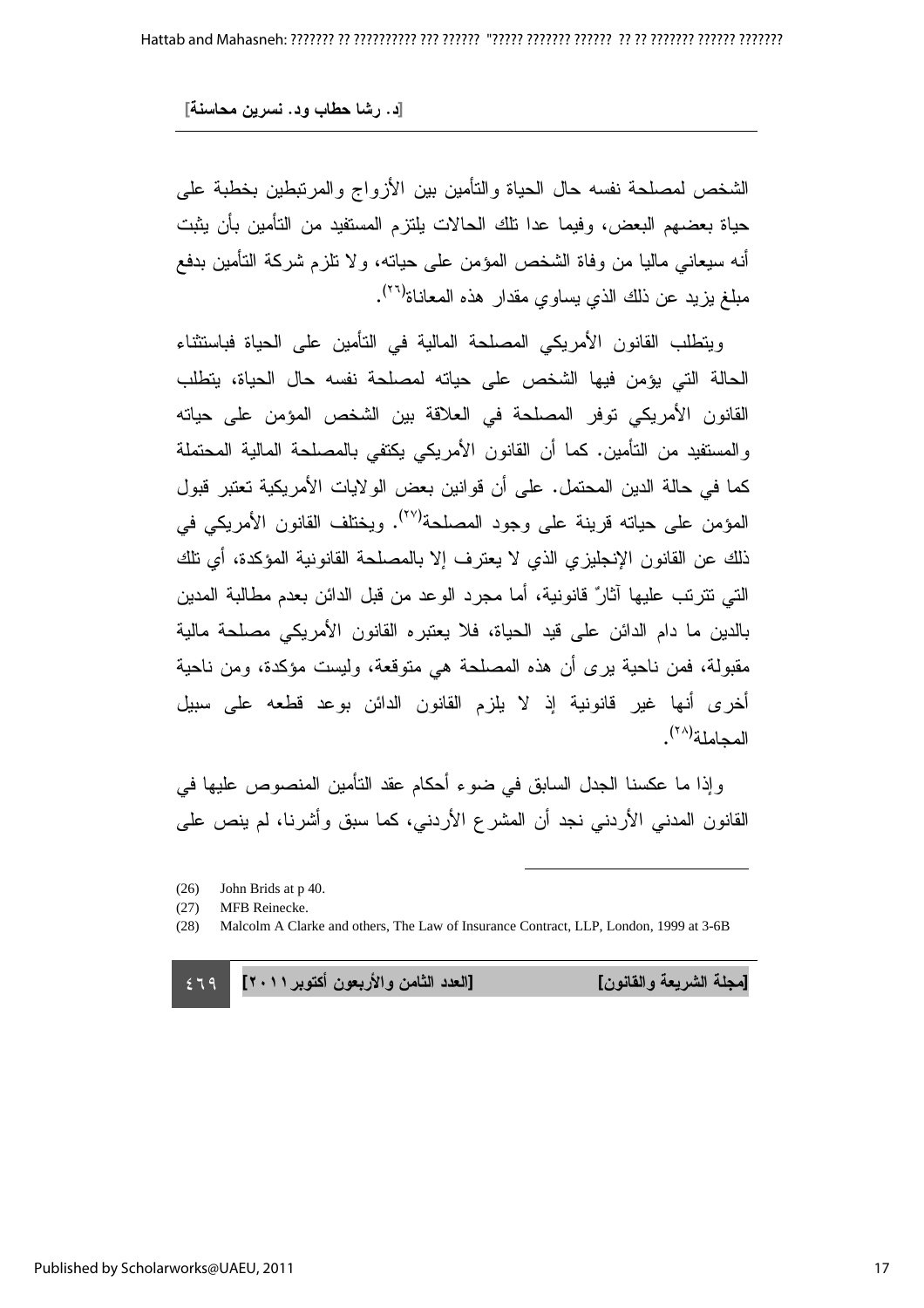المصلحة ولم يعرفها ولم يحدد شروطها خلافا للتشريعات الأخرى، فهل المصلحة شرط في النامين على الحياة؟ ولعل الإجابة المبدئية على هذا السؤال نقتضي القول بَأَنَ الْمُشْرَعِ الْأَرْدَني، وَإِنْ لَمْ يَنْصَ صَرَاحَةٌ عَلَى شَرَطَ الْمَصَلَحَةِ فَي عَقُودَ النَّامِين عموما، إلا أنه قد عرف بين طيانه صورًا لحماية المصلحة. وإذا كان التأمين على الحياة يتخذ صورتين رئيسيتين هما التأمين على حياة الشخص لمصلحة مستفيد، والنَّامين على حياة الغير، فقد أورد المشرع الأردنـي في المادة ٩٤٣ صـورة لـحماية المصلحة في التأمين على حياة شخص لمصلحة مستفيد معين حينما اعتبر أن انتحار المؤمن له عن اختيار وإدراك سببٌ لانتفاء النزام المؤمن<sup>(٢٩)</sup>. أما فيما يخص التأمين على حياة الغير فلا بد من الوقوف أولا عند نص المادة ٩٤٢ من القانون المدني الأردني التي جاء فيها " يشترط لنفاذ عقد التأمين على حياة الغير موافقته خطيا قبل إبرام العقد فإذا لم نتوافر فيه الأهلية فلا ينفذ عقده إلا بموافقة من يمثله قانونا"، وهذا المتطلب موجود في كافة القوانين حتى نلك التي نصت صراحة على وجوب توافر المصلحة. ثم جاءت المادة ٩٤٤ من القانون المدني الأردني لتقرر صورا لحماية المصلحة في التأمين على حياة الغير، حيث أبرأت المؤمن من النزامه إذا تسبب المؤمن له في وفاة المؤمن على حياته<sup>(٣٠)</sup>. وبهذا يمكن الخروج

- (٢٩) نتص المادة ٩٤٣ من القانون المدني الاردني على " "١– لا يلتزم المؤمن بدفع مبلغ التامين إذا انتحِر المؤمن له وعليه ان يرد إلى من يؤول إليهِ الحق بمقتضى العقد مبلغًا يساوي قيمة احتياطي التامين. ٢– فإذا كان الانتحار عِن غير اختيار او إدراك او عن اي سبب يؤِدي إلى فقدان الإرادة فان المؤمن يلتزم بدفع كامل التامين المتفق عليه. وعلى المستفيد ان يثبت ان المؤمن على حياته كان فاقدا الإرادة وقت انتحاره".
- (٣٠) المادة ١٤٤٤مدني التي نتص "إ ببرا المؤمن من النزاماته إذا تم التامين لصالح شخص اخر وتسبب المؤمن له في وفاته او وقعت الوفاة بتحريض منه ٢– فإذا كان النامين لصالح شخص غير المؤمن له ونسبب هذا الشخص في وفاة المؤمن له او وقعت الوفاة بتحريض منه فانه يحرِم من مبلغ التامين، وإذا كان ما وقع مجرد شروع في إحداث الوفاة كان للمؤمن له الحق في ان يستبدل بالمستفيد شخصبا آخر ".

 $\epsilon$   $\vee$   $\cdot$ دد الثامن والأربعون أكتوبر ٢٠١١] [مجلة الشريعة والقانون] [الع

l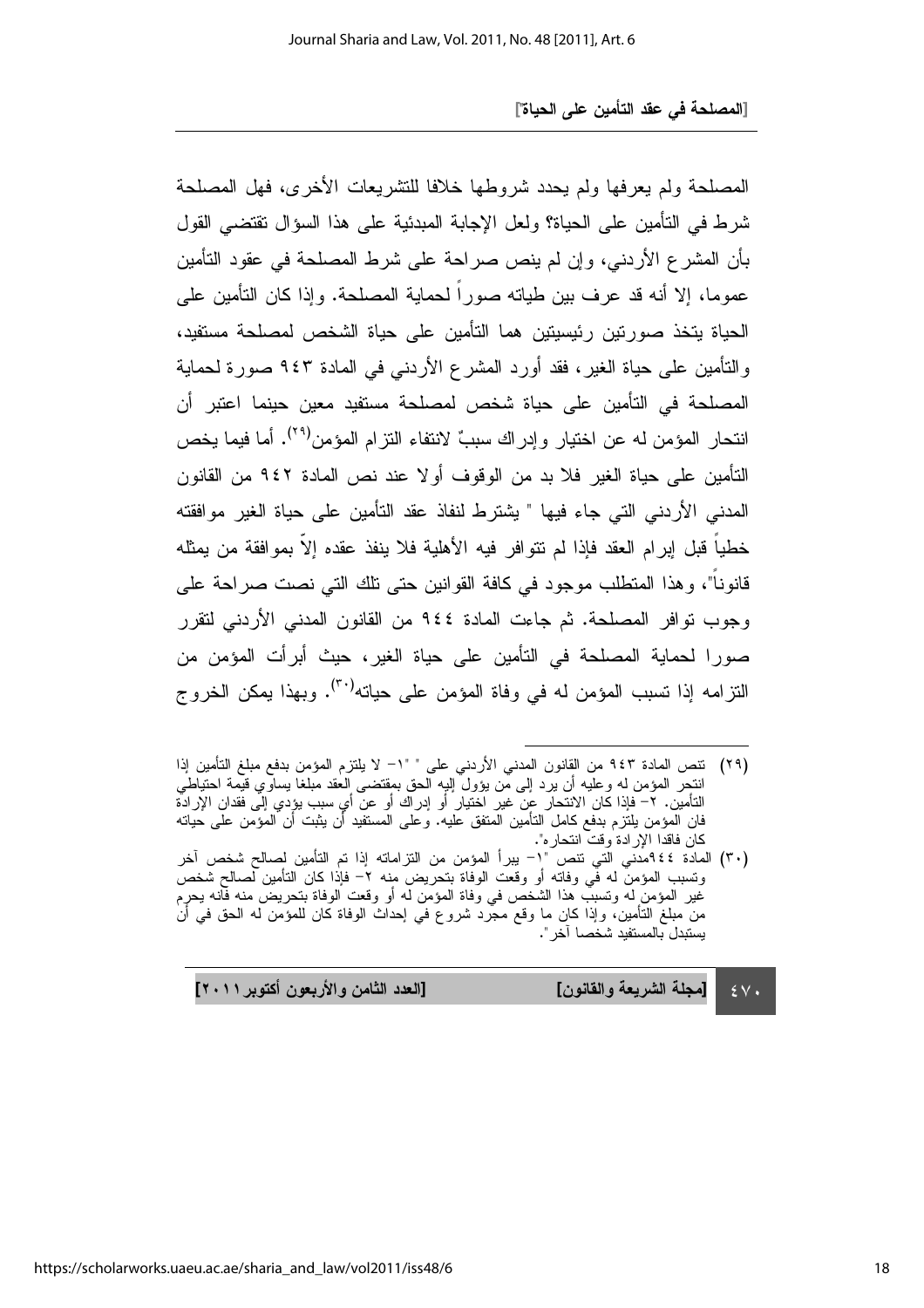بنتيجة مفادها وجوب توفر المصلحة في القانون المدني الأردني في التأمين على الأشخاص مع ا**لإشارة** إلى أن الخلاف الذي ثار في الفقه المصري حول ما إذا كانت المصلحة مطلوبة في نوعي التأمين (الأضرار والأشخاص) أم لا غير قابل لأن يثور هنا؛ ذلك أنه لا يوجد نص صريح يمكن الاستناد إليه.

كما يمكن الندليل على ضرورة وجود المصلحة في عقد النامين على الحياة في ظل القانون المدني الأردني من خلال الرجو ع إلى نص المادة ١/٩١٥ مدني أردني والَّتي جاء فيها "كل اتفاق على مقامرة أو رهان محظور يكون باطلا" ، فعدم اشتراط المصلحة في عقد التأمين على الحياة يجعل العقد ضربا من ضروب المقامرة على حياة الإنسان المحظورة قانونـ.

#### المطلب الثاني

### التكييف القانوني للمصلحة في عقد التأمين على الحياة

من أهم المبادئ المستقرة في نطاق التامين مبدأ "لا تأمين بلا مصلحة" وتكاد أغلب التشريعات والفقه يجمع على أن خلو عقد التأمين من المصلحة التأمينية يؤدي إلى بطلانه. على أن ترتيب جزاء البطلان على تخلف المصلحة في التأمين على الحياة يثير تساؤ لا حول التكييف القانوني لهذه المصلحة، فهل هي ركن إضافي في العقد أم شرط انعقاد؟ أم أنها عنصر من عناصر المحل في العقد؟ أم أنها ركن السبب في عقد التأمين؟ يناقش هذا المطلب كل هذه التساؤلات، وذلك على النحو التالي:

دد الثامن والأربعون أكتوبر ٢٠١١]

[مجلة الشريعة والقانون] [العا

Published by Scholarworks@UAEU, 2011

 $\sim$  2  $\vee$  1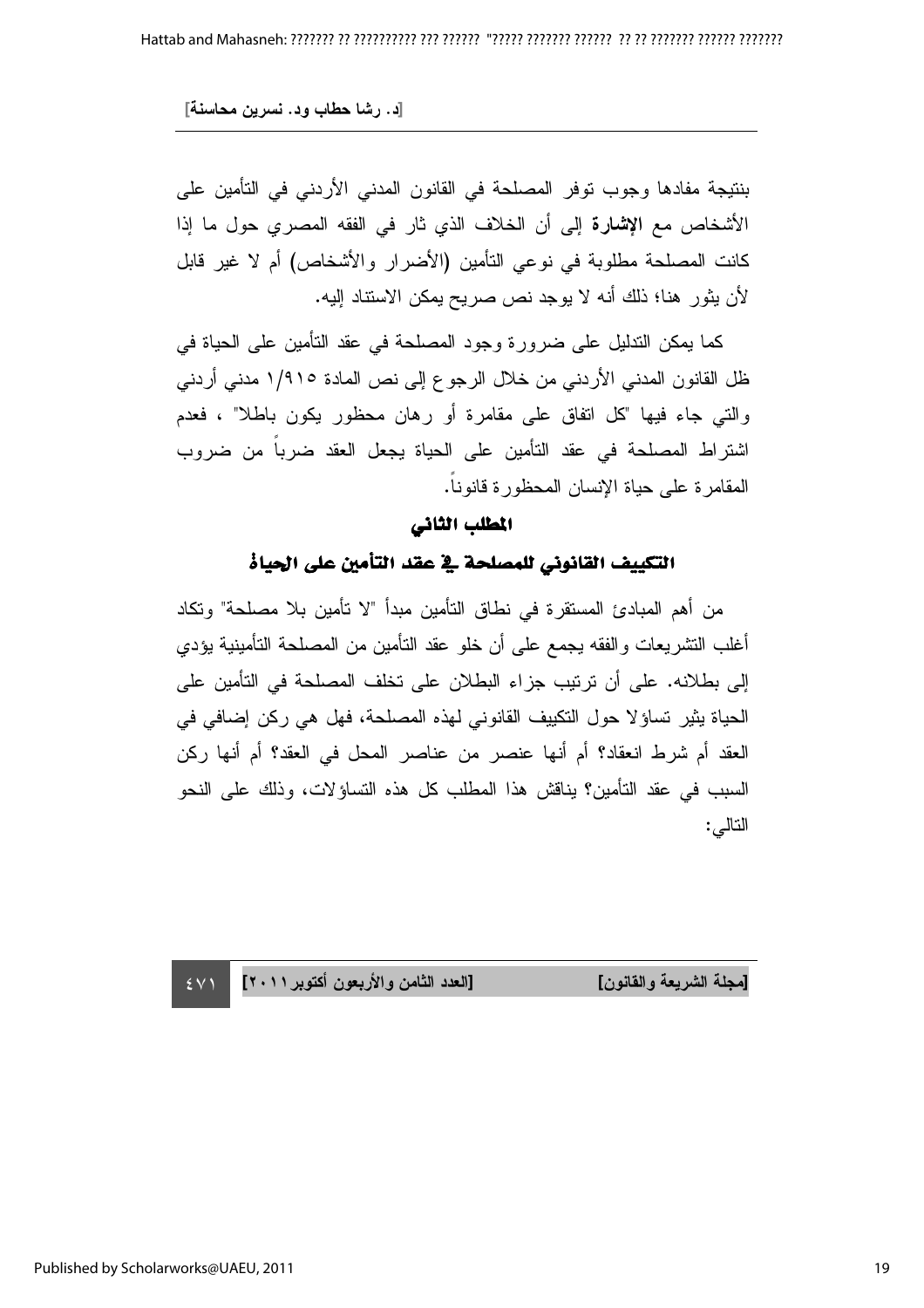### الفرع الأول

### المصلحة ركن أو شرط انعقاد

إن النظر للمصلحة في التأمين على أنها ركن يعني أن عقد التأمين لا ينعقد إلا بتوافر الثلاثة أركان النقليدية المتعارف عليها نشريعا وفقها وهي التراضىي والمحل والسبب، بالإضافة إلى ركن إضافي خاص هو المصلحة التأمينية. وبهذا تصبح أركان العقد في التأمين على الحياة أربعة بدلا من ثلاثة. وعادة ما نتص القوانين المدنية في باب العقد على الأركان **الثلاثة** الأولى، وتفصل أحكامها بشكل عام بحيث تصلح لتنطبق على جميع أنواع العقود، ولا تخص عقدا بعينه<sup>(٣١</sup>). وإذا ما سلمنا بأن المصلحة ركن رابع في عقد التأمين على الحياة، فإن تخلّف أي من هذه الأركان الأربعة سبؤدي إلى بطلان العقد.

ولقد درج الفقه في ظل بعض النشريعات كالمصري مثلاً أن يعبر عن استلزام المصلحة في عقد التأمين على الحياة باعتبار ها ركنا. على أن هذه التسمية قد لاتكون دقيقة في ظل القانون المدني الأردني الذي ناثر بالفقه الإسلامي فيما يخص التمييز بين ركن العقد وشرطه. حيث يعرّف الأحناف الركن بأنه "ما يتوقف عليه وجود الشيء وكان جزءا من حقيقته أو ماهيته" ويدللون على الركن بالأمثلة النالية: الركوع في الصلاة، والإيجاب والقبول في العقد؛ فهذه تعدّ وبحق جزءا من حقيقة العقد. أما الشرط فهو "ما يتوقف عليه وجود الشيء، وكان خارجا عن حقيقته" ومن الأمثلة عليه الأهلية والقدرة على التسليم<sup>(٣٢)</sup>.

l

 $\epsilon$   $\vee$   $\tau$ دد الثامن والأربعون أكتوبر ٢٠١١] [مجلة الشريعة والقانون] [الع

<sup>(</sup>٣١) عدنان السرحان ونوري خاطر, شرح القانون المدني, مصادر الحقوق الشخصية "الالتزامات",دار النقافة, عمان, ۲۰۰۸, ص ٥١ و ٥٦.

<sup>(</sup>٣٢) وهبة الزحيلي، الفقه الإسلامي وادلته، الجزء الرابع، الطبعة الثالثة، دار الفكر، دمشق، ١٩٨٩  $. 880$ ص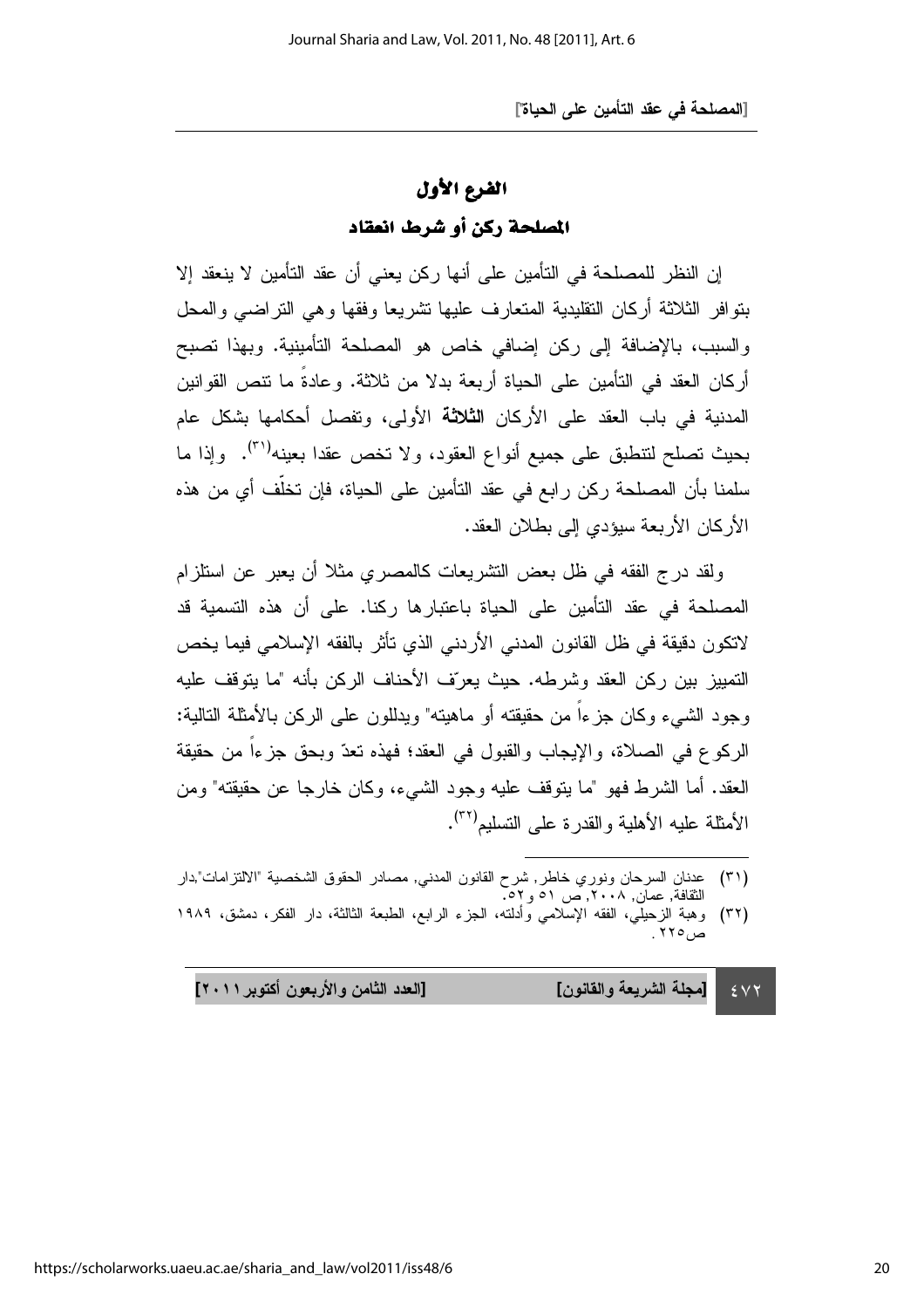أما ركن العقد في الفقه الإسلامي فهو التراضـي وحده، وهذا له عناصر هي الصيغة والعاقدان والمحل والسبب<sup>(٣٣)</sup>. وفيما يخص الشروط فإنهم يميزون بين أربعة أنواع منها وهي: شروط الانعقاد، وشروط الصحة، وشروط النفاذ، وأخيرا ثىروط اللزوم. وأكثر ما يعنينا هنا شروط الانعقاد. وتعرّف شروط الانعقاد بأنها "ما يثَنَّنزوط تُحقُّه لجعل العقد في ذاته منعقدًا شرعًا وإلا كان باطلاً" وهي على نوعين: شروط عامة بنبغي توافرها في كل عقد كالأهلية والمحل والسبب، وشروط خاصة يجب توافرها في بعض أنواع العقود دون غيرها، ومن ذلك وجود الشهود في الزواج، وضرورة التسليم في العقود العينية. ويترتب على تخلف ركن العقد أو شرط الانعقاد العام أو الخاص نفس الأثر القانونـي وهو البطلان<sup>(۳٤</sup>).

ومن التطبيقات على شروط الانعقاد في القانون المدني الأردني، اشتراط التسجيل في البيوع العقارية، وذلك على خلاف الحال في بعض التشريعات كالمصري الذي ذهب إلى أن التسجيل في بيع العقار ليس لازما لانعقاد العقد بذاته، إذ يظل البيع رغم ذلك رضائيا، وليس شكليا وأن التسجيل ما هو إلا شرط لترتيب أثر العقد المتمثل بنقل الملكية فقط<sup>(٣٥)</sup>. ومن شروط الانعقاد أيضا كتابة عقد الشركة وكذلك اشتراط الكتابة في الأوراق التجارية<sup>(٣٦)</sup>.

(٣٣) محمد ابو زهرة، الملكية ونظرية العقد في الشريعة الإسلامية، دار الفكر العربي، بدون مكان نشر ، ١٩٧٦، ص٢٢٩.

l

(٣٤) وهبة الزحيلي، مرجع سابق ص ٢٢٦–٢٢٩.

- (٣٥) انظر, علي العبيدي, العقود المسماة, البيع والإيجار, دار الثقافة, عمان, ٢٠٠٦, ص ٨٩ وما بعدها, عبد الرحمن الحلالشة, الوجيز في شرح القانون المدني الأردني, عقد البيع, دار وائل للنشر, عمان, ٢٠٠٥, ص ٢٩٣ وما بعدها.
- (٣٦) يذكر بعض الفقه الكتابة في عقد الشركة على أنها ركن شكلي دون الوقوف على الفرق الدقيق بين الركن وشرط الانعقاد, انظر على سبيل المثال: عزيز العكيلبي, شرح القانون التجاري, الشركات التجارية, دار الثقافة, عمان, ٢٠٠٢, ص ٤١ وما بعدها, أسامة المحيسن, الوجيز في الشركات النجارية والإفلاس, دار الثقافة, عمان. ٢٠٠٨, ص ٤٣ و ٤٤.

 $\epsilon$   $\vee$   $\tau$ دد الثامن والأربعون أكتوبر ٢٠١١] [مجلة الشريعة والقانون] [العا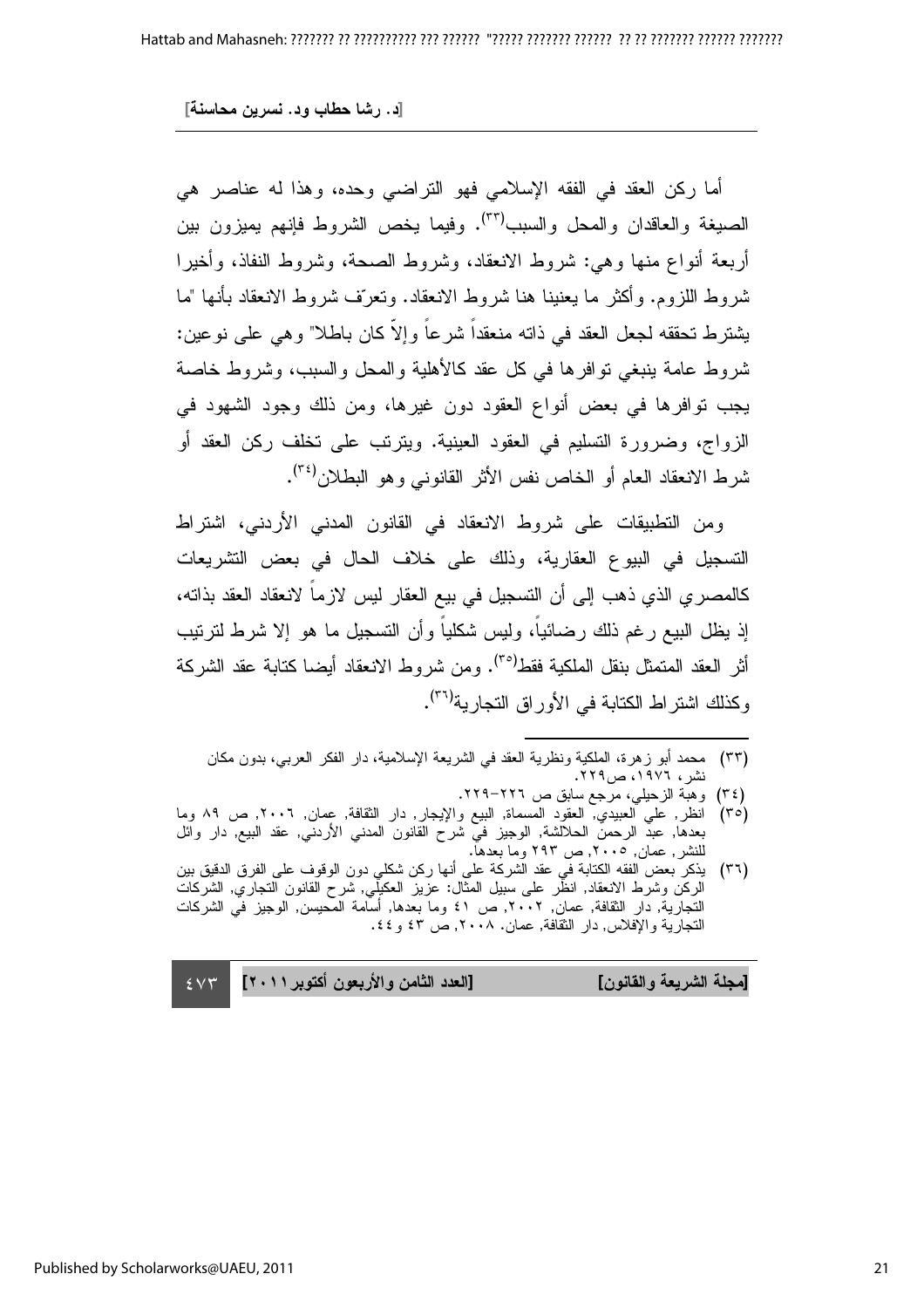وفي تفصيل ذلك يمكن الإشارة إلى أنه وتاثرًا من المشرع الأردني بالفقه الإسلامي فإنه قد ميز بين الركن والشرط، فإذا ما رجعنا لنص المادة ٩٠ من القانون المدني الأردني نجدها نتص على أن" ينعقد العقد بمجرد ارتباط الإيجاب بالقبول مع مراعاة ما يقرره القانون فوق ذلك من أوضاع معينة لانعقاد العقد" ومعنى ذلك أن ركن العقد الوحيد هو النراضـي أما المحل والسبب فـهما شرطان للعقد فقط، على خلاف القوانين الوضعية التي تضيف المحل والسبب لأركان العقد.

وإذا ما عدنا لنص المادة ١/١٦٨ من القانون المدني الأردني نجدها نتص على أن" ١– العقد الباطل ما ليس مشروعا بأصله ووصفه بأن اخنل ركنه أو محله أو الغرض منه أو الشكل الذي فرضه القانون لانعقاده، ولا يترنَّب عليه أي آثر، ولاترد عليه الإجازة". وبالندقيق بالنص المنقدم نجد أن المشرع حدد أسباب البطلان بطريقة فصل فيها بين ركن العقد، وهو النراضي، وبين شروطه المتمثلة بالمحل والسبب والشكلية.

ولقد اشترط المشرع الأردني التسجيل لصحة العقود المتعلقة بالعقارات مما جعل هذه العقود شكلية، ويترتب على غياب الشكلية البطلان، ودليل ذلك نص المادة ١١٤٩ التي جاء فيها " التعهد بنقل ملكية عقار يقتصر على الالتزام بالضمان إذا أخل أحد الطرفين بتعهده سواء أكان التعويض قد اشترط في التعهد أم لم يثَنْتُرْطَ" فَلَم يُعْتَرْفَ الْمُشْرَعِ بُوجُودِ الْعَقْدِ في هذه الْحَالَة. وكذلك في عقد الشَّرِكَة اعتبر المشر ع الأردني الكتابة شرطا فجاء في نص المادة ٥٨٤/مدني "١– يجب أن يكون عقد الشركة مكتوبا. ٢- وإذا لم يكن العقد مكتوبا فلا يؤثر ذلك على حق الغير وأما بالنسبة للشركاء أنفسهم فيعتبر العقد صحيحا إلا إذا طلب أحدهم اعتباره

> $\mathcal{E} \vee \mathcal{E}$ [مجلة الشريعة والقانون] [الع

دد الثامن والأربعون أكتوبر ٢٠١١]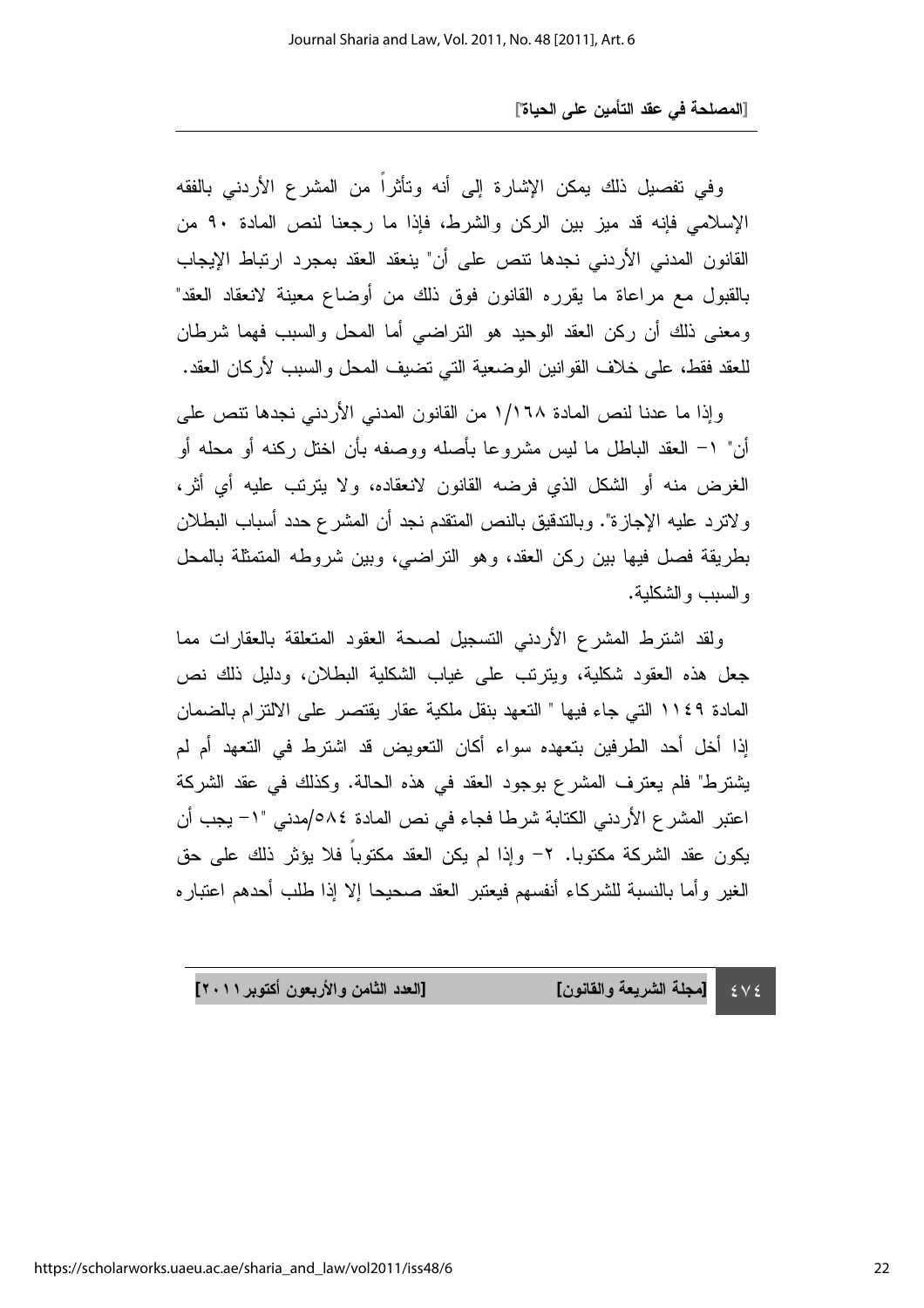[د. رشا حطاب ود. نسرين محاسنة]

غير صحيح، فيسري هذا العقد من تاريخ إقامة الدعوى". إن التأمل بنص الفقرة الثانية يؤدي بنا إلى القول بأن اثار تخلف الكتابة في عقد الشركة لا تلتقي مع اثار انتفاء ركن العقد، فعندما بنتفي ركن العقد بنهدم العقد كله دون التمييز ببن حقوق الغير وخيارات المتعاقدين، مما يدعم من جديد أن الكتابة في عقد الشركة في ظل القانون الأردني أقرب ما نكون إلى الشرط منها إلى الركن<sup>(٣٧)</sup>.

وبناءً على ما سبق بيانه ونأسيسا على أن جوهر عقد النأمين على الحياة هو نلك المصلحة التي يتوخاها المؤمن على حياته من عقد التامين، فإن وجود هذه المصلحة يدور وجودا وعدما مع وجود العقد، فإذا وجدت المصلحة كان العقد صحيحا، وإذا انتفت كان باطلا. وبالرغم من عدم وجود نص صريح يقول بوجوب توفر المصلحة في النامين على الحياة في القانون الأردني فإن موقف المشرع الاردني من حماية هذه المصلحة، وموقفه الرافض للمقامرة يؤيد اشتراطه لهذه المصلحة ولو ضمنا. على أن الباحثين لا يميلان إلى اعتبار المصلحة هنا ركنا إضـافيا في عقد التامين لمـا سبق وأن فصـلنـاه في موقف المشرع الأردنـي من الركن والشرط، وعلى ذلك بمكن اعتبار المصلحة شرط انعقاد قياسا على شكلية التسجيل في البيو ع العقارية وكذلك شكلية الكتابة في عقد الشركة والأوراق التجارية.

 $\overline{a}$ (٣٧) في ذلك انظر المذكر ة الإيضاحية للقانون المدني الأردني النعليق علي نص المادة ٩٠ من القانون المدنـي والنـي نتشير صـراحـة إلـى أن النسجيل كشرط انعقاد. الـجز ء الأول، المكتب الفنـي – نقابـة المحامين الأردنيين، عمان الطبعة الثانية ١٩٨٥، ص ٩٧.

| [الـعدد الثـامن والأربـعون أكتوبر ٢٠١١]   ٤٧٥ | [مجلة الشريعة والقانون] |  |
|-----------------------------------------------|-------------------------|--|
|                                               |                         |  |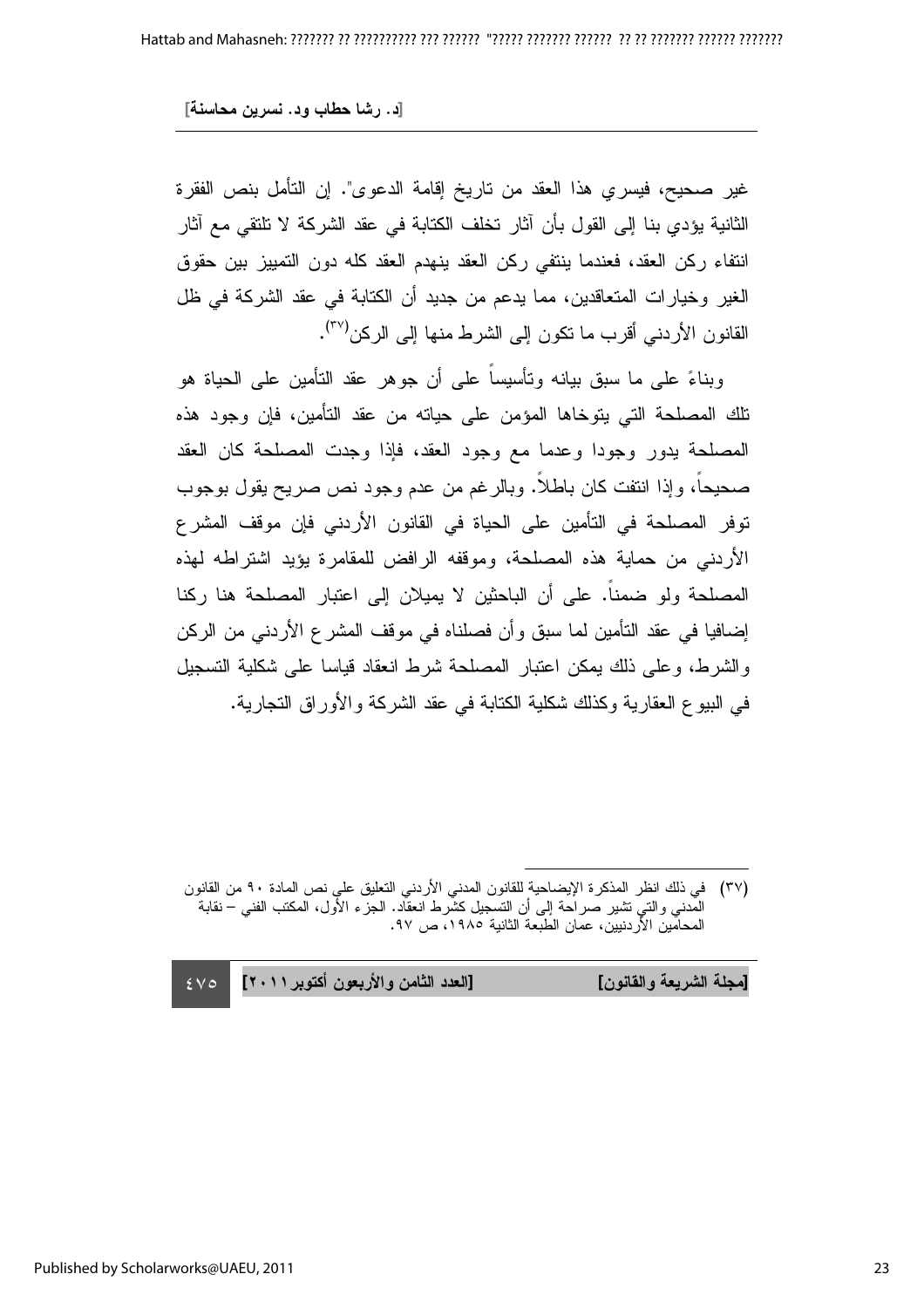#### الفرع الثاني

#### المصلحة أحد عناصر ركن المحل

لقد ذهب بعض الفقه إلى القول بأن المصلحة في عقد التأمين إنما هي عنصر من عناصر المحل، ويضـاف إليها مبلـغ النـأمين والقسط والخطر<sup>(٣٨)</sup>. في حين يرى الأستاذ السنهوري الذي لا يرى أصلا ضرورة توفر المصلحة في عقد التأمين على الحياة أن المحل في عقد التأمين بشكل عام يتضمن عدة عناصر نتمثل بالخطر المؤمن منه والقسط ومبلغ النامين، فالقسط هو محل النزام المؤمن له، ومبلغ النامين هو محل التزام شركة التأمين والالتزام بدفع القسط أو مبلغ التأمين يكون بمناسبة وبسبب الخطر المؤمن ضده وبدونه لا يكون النامين، وعلى ذلك فالخطر هو المحل الأساس في عقد التأمين<sup>(٣٩)</sup>.

أما سند من قال: إن المصلحة هي عنصر من عناصر ركن المحل في التأمين بشكل عام، فيتمثل في خلو القانون المدني الأردني من إشارة صريحة لهذا الموضوع، مما يتحتم معه الرجوع إلى القواعد العامة في العقد تارة والقواعد الخاصة في النأمين نارة أخرى. ومن قبيل الرجوع إلى القواعد العامة في القانون المدني ما ورد في المادة ١/١٦٦ والتي جاء فيها أن "لا يصح العقد إذا لم نكن فيه منفعة مشروعة لعاقديه". فالقراءة لمهذا النص تعني أن محل العقد هو المنفعة المشروعة، وفي عقد التأمين المصلحة هي المنفعة. أما في إطار القواعد الخاصة بالتأمين فيمكن الإشار ة إلى المادة ٩٣٧ التي بدأ مطلعها بعبار ة "يجب على من

l

 $\epsilon$   $\vee$   $\tau$ دد الثامن والأربعون أكتوبر ٢٠١١] [مجلة الشريعة والقانون] [الع

<sup>(</sup>٣٨) عبد القادر العطير، النامين البري في التشريع– دراسة مقارنة– دار الثقافة، عمان، ٢٠٠٤، ص ١٨٨–١٨٩. انظرِ ايضا خالد رِشيد القيام، شرح عقد النامين في القانون المدني الاردني، ج ١– النظرية العامة للتامين وعقد التامين، مكتبة ابن خلدون، مؤتة، ١٩٨٩ ص ١١٨.

<sup>(</sup>۳۹) السنهوري، مرجع سابق، ص ۱۲۱۷–۱۲۱۸.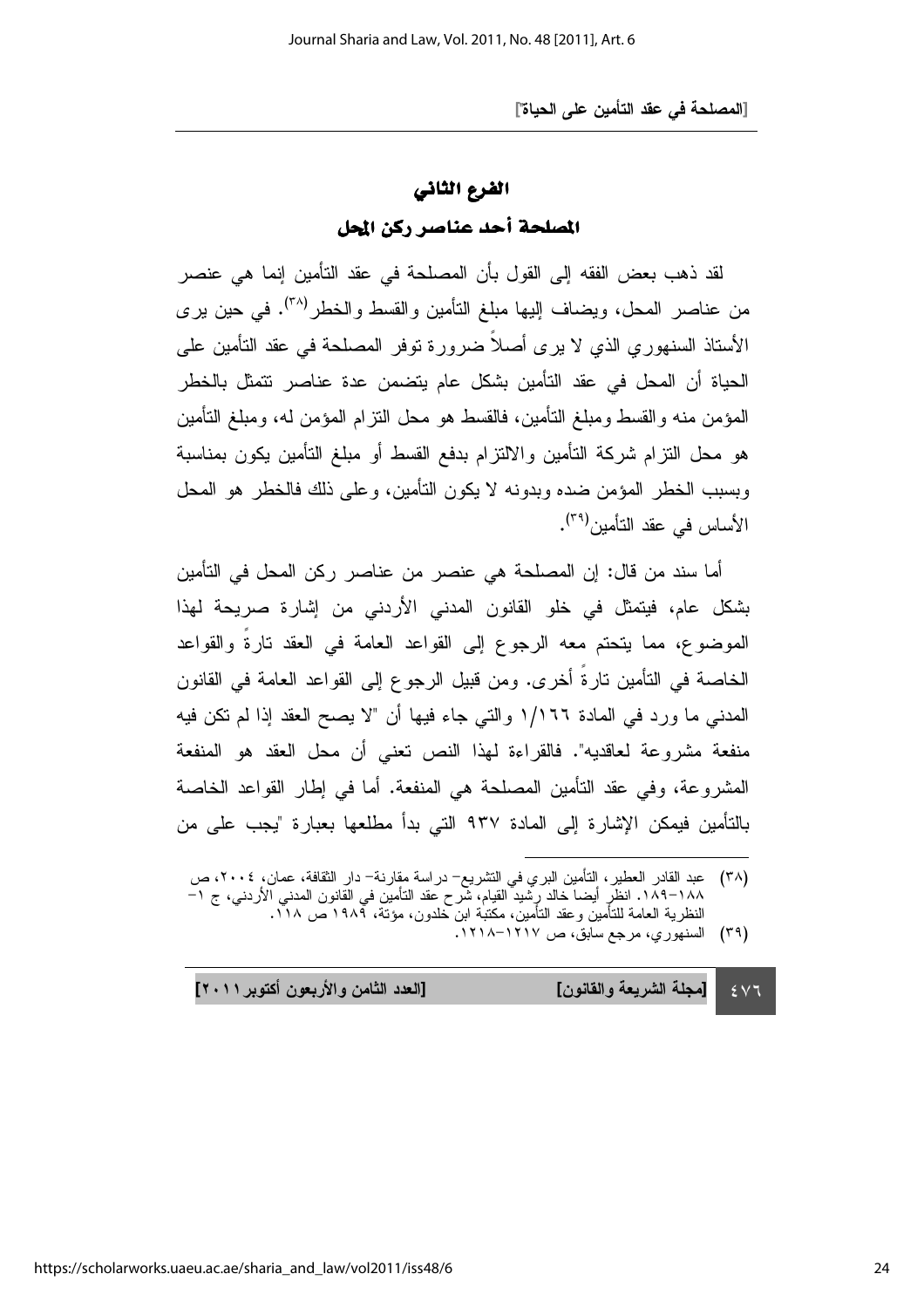يؤمن على شيء أو مصلحة..." وكذلك المادة ٩٣٨ التي بدأت بالقول " إذا تم النَّامين على شيء أو مصلحة..."<sup>(٤٠)</sup>. ولعل المشرع المصري قد كان أكثر صراحة في المادة ٧٤٩ من القانون المدني المصري التي جاء فيها "يكون محلا للتأمين كل مصلحة...".

وقيل في الرد على الحجج السابقة: إن نص المادة ١٦٦ يتعلق بالسبب لا المحل، وفيما يخص المادتين ٩٣٧ و٩٣٨ فإن تعبير المصلحة لم يكن مقصودا لذاته، حيث استخدمه المشرع مع تعبير (الشيء) وباعتبار أن التأمين لا يكون فقط على الأشياء، وإنما يتعدى ذلك كما في النأمين من المسؤولية أو النأمين على الحياة التي لا يمكن وصفها بأنها شيء، فكان قصد المشر ع بيان أن ليس كل ما يرد عليه النأمين هو شيء، ولم يقصد المصلحة النأمينية<sup>(٤١</sup>).

ونحن نرى ان الراي الاخير هو الاوفق باعتبار ان المنفعة التي تعود على الشخص المؤمن على حياته مثلاً من عدم تحقق خطر الوفاة، تصلح باعثا يدفعه إلى إبرام عقد التأمين ولكنه لا يصلح محلا، فالمحل هو خطر الوفاة، وليس المنفعة العائدة عليه من عدم تحقق هذا الخطر. وإذا جاز القول بوجود أوجه شبه بين المصلحة والمحل فإن لكل عقد محلا، وفي كل نأمين لابد من مصلحة، والمحل يكون مالا أو عينا أو منفعة أو قياما بعمل أو امتناعا عن عمل، والمصلحة منفعة، وإذا انعدم المحل بطل العقد، وكذلك إذا انعدمت المصلحة بطل النأمين. ووجب نوفر المصلحة في التأمين والمحل في العقد عند الانعقاد وأثناء النفاذ. كل هذه

,ee. 6 ?Z% [ ?O 
% )-)(

(٤١) هيثم مصاروة، المنتقى في شرح عقد التأمين، مكتبة الجامعة، الشارقة، ٢٠١٠، ص ٢١٦.

 $\overline{a}$ 

 $\sim$  2  $\vee$   $\vee$ دد الثامن والأربعون أكتوبر ٢٠١١] [مجلة الشريعة والقانون] [العا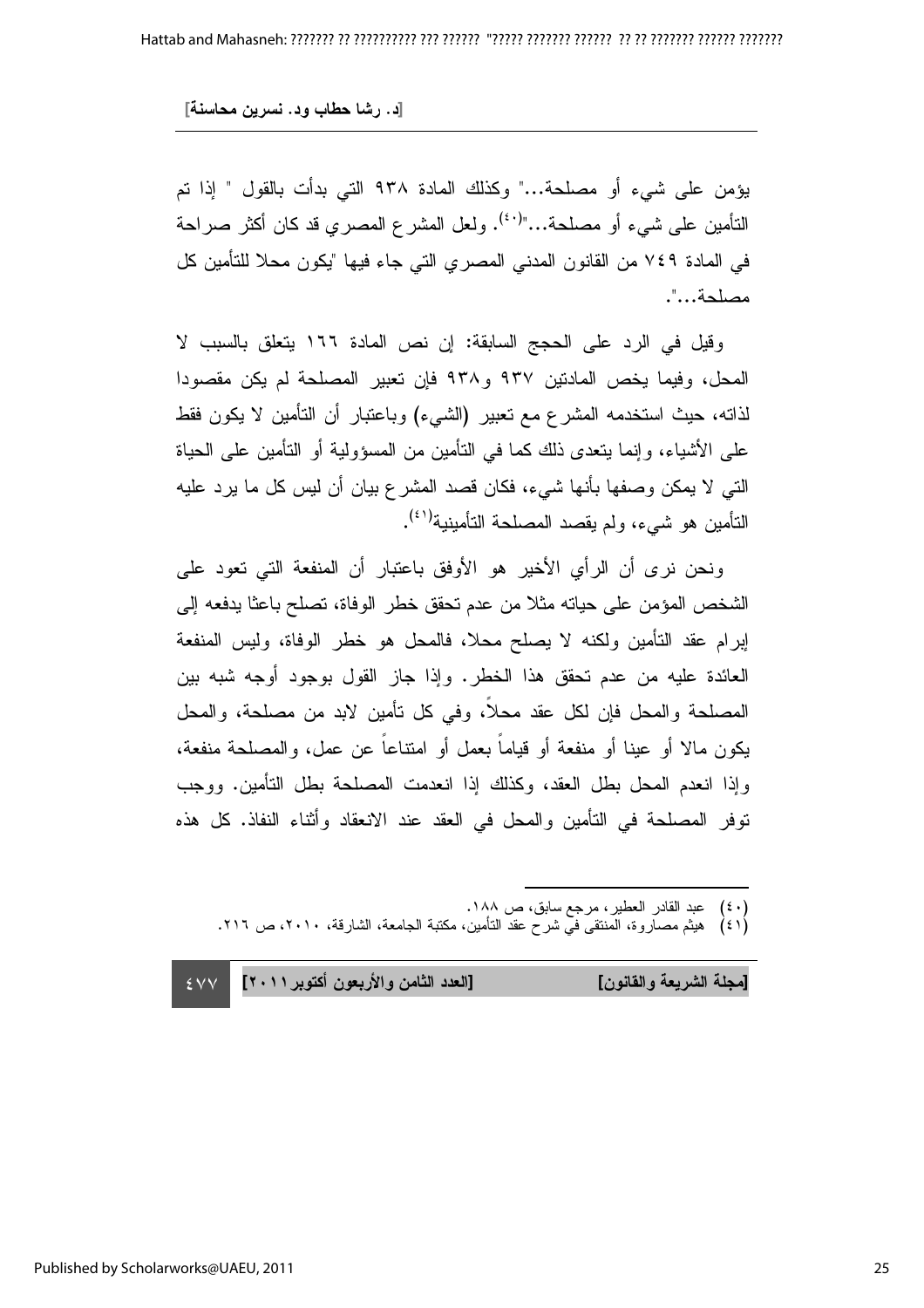وأخرى أوجه شبه بين المصلحة والمحل في العقد<sup>(٤٢)</sup>. على أن كل ذلك لا يبرر اعتبار المصلحة عنصرا من عناصر ركن المحل في عقد التامين، فالمحل هو ما ينصب عليه العقد (الخطر)، بينما المصلحة هي المنفعة من عدم تحقق ما انصب عليه العقد.

#### الفرع الثالث الثالث الثالثالفرع الثالث

المصلحة ركن السبب في عقد التأمين على الحياة

عرفت المادة ١٦٥ من القانون الأردني السبب بأنه "الغرض المباشر المقصود من العقد"، كما أشارت المادة ١/١٦٦ مدني أردني إلى أن لكل عقد منفعة مشروعة لعاقديه، وبذلك فقد جمع المشرع الأردني بين نوعين من السبب يجب توافرهما لوجود العقد، الأول هو سبب الالنزام، والثاني هو سبب العقد أو السبب الباعث <sup>(٤٣)</sup>. وإذا ما طبقنا التعريف السابق بيانه للسبب على التأمين على الحياة لوجدنا أن سبب النزام شركة النأمين بدفع مبلغ النأمين هو النزام المؤمن له بدفع اقساط النأمين، وهذا بدوره بشكل سبب الالتزام. اما سبب العقد في التامين على الحياة فغالبا ما

(٤٣) اخذ المشرع الاردني بالنظريتين التقليدية والحديثة فيما يخص السبب، فالنظرية التقليدية تعرف ما  $(55)$ يسمى بسبب الالتزام، اما النظرية الحديثة فتعرف ما يسمى بسبب العقد. وسبب الالتزام هو عنصر موضوعي لا يتغير في النوع الواحد من العِقود، ففي جميع العقود الملزمة للجانبين سبب التزام كل طرف هو النزام الطرف الاخر وهكذا. اما سبب العقد فيختلف باختلاف العقود وحتى في النوع الواحد من العقود وهو ما برمـي المتعاقد الِيه شخصيا منِ وراء العقد. ولتحقيق استقرار المعامِلاتِ فإن سبب العقد لا يؤخذ به إلا بتوفر شرطين هما: ان يعلم به المتعاقد الاخر علما حقيقيا او ان نوحي الظروف انه يجب ان يكون عالما به ( العلم المفترض) والثاني هو ان الهدف من هذه القاعدة هو حماية الغير حسن النية، وعليه فلا يبطل العقد إذا تمسك به العاقد صاحب الباعث غير المشروع، ولكنه يبطل متى تمسك به العاقد الاخر غير العالم حقيقة او افتراضا بالباعث غير المشروع. انظر باسين الجبوري، المبسوط في شرح القانون المدني، الجزء الاو ل− مصادر الحقوق الشخصية– المجلد الاول– نظرية العقد، دار وائل، عمان، ٢٠٠٢، ص ٥٩٩–  $7 \cdot \Lambda$ 

 $\epsilon$  Y A دد الثامن والأربعون أكتوبر ٢٠١١] [مجلة الشريعة والقانون] [الع

l (٤٢) انظر المواد من (١٥٧–١٦١) من القانون المدني الاردني والمتعلقة بشروط المحل.  $(51)$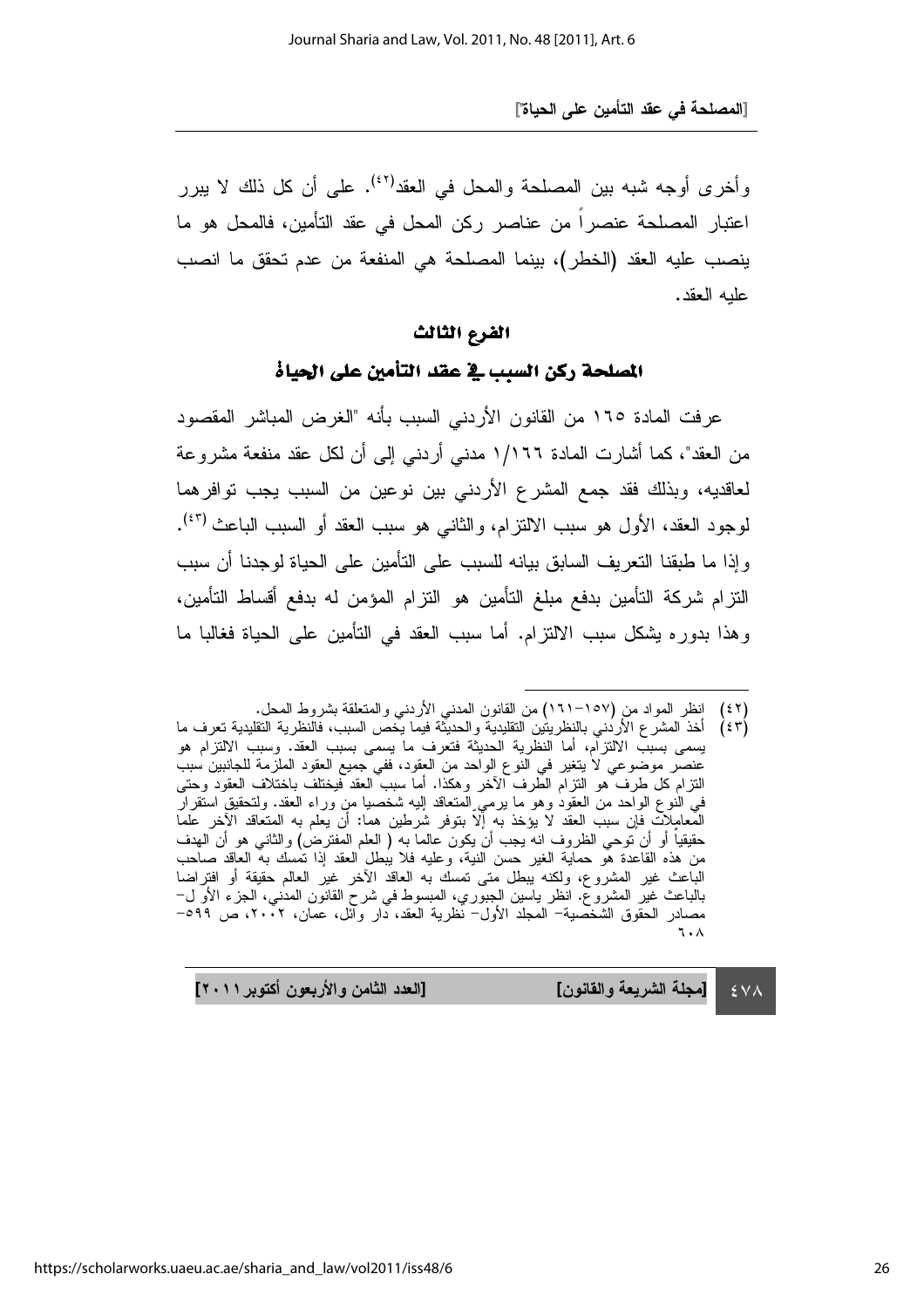يكون عدم تحقق الخطر المؤمن ضده. فالأب الذي يؤمن على حياته لمصلحة أبنائه لا يود تحقق موته، لما في ذلك من اثار سلبية على أبنائه، ويحاول من خلال التأمين على حياته تخفيف هذه الاثار السلبية بقدر الإمكان. وبالرجوع إلى معنى المصلحة التأمينية والتي سبق بيانها مما انتهى بنا إلى القول بأن المصلحة في التأمين على الحياة هي المنفعة التي تعود على المؤمن له من عدم تحقق الخطر المؤمن ضده، فإن هذا التعريف إنما يعكس بطريقة أو بأخرى مفهوم السبب الباعث في التأمين على الحياة<sup>(٤٤)</sup>.

وبالانتقال إلى شروط السبب حسب ما وردت في الفقرة الثانية من المادة ١٦٥ من القانون المدني، نجد أنها نتمثَّل في: الوجود والصحة والمشروعية وعدم مخالفة النظام العام والآداب العامة<sup>(٤٥)</sup>. وبالنسبة لشرط الوجود فإن أحد أهم المبادئ النبي يقوم عليها التامين هو "لا تامين بلا مصلحة"، وهذا ينطبق على جميع انواع التأمين. ويرتبط شرط وجود السبب بسبب الالتزام أكثر منه بسبب العقد أو السبب الباعث<sup>(٤٦)</sup>، فإذا وجد الأول وجد بالضرورة الثاني. فمتى أبرم عقد النأمين على الحياة، وجب النظر إلى الالنزامات المتبادلة التي نقع على الأطراف، ومن هنا يمكن الحكم على العقد على أنه عقد نأمين باطل أو صحيح، فإذا وجد عقد التأمين نظرنـا إلى السبب الباعث والذي قد بشكل في نـهايـة المطـاف المصلحة.

(٤٤) يقصد بالسبب الباعث الدوافع التي ادت بالاطراف إلى إبرام العقد وهذا يتعلق بشخص المنعاقدين، إن السبب الباعث بهذه الصورة قد يتعدد، وهنا ينظر إلى السبب الباعث الرئيسي الذي ادى إلــــى إبرام العقد ومن خلال ذلك يحكم على مشروعيته. عدنان السرحان ونوري خاطر، شرح القـــانون المدني– مصـادر الحقوق الشخصية ( الالتز امات)– در اسة مقارنة، دار الثقافـــة، عمـــان، ٢٠٠٥، ، ص ۱۸۳ وما بعدها.

 $\overline{a}$ 

- (٤٥) نتص المادة ٢/١٦٥ من القانون المدني الأردني " ويجب أن يكون موجودا وصحيحا ومباحا غير مخالف للنظام العام أو الأداب".
	- (٤٦) ياسين الجبوري، مرجع سابق، ص ٢٠٣.

 $\sim$  2  $\vee$  9 دد الثامن والأربعون أكتوبر ٢٠١١] [مجلة الشريعة والقانون] [العا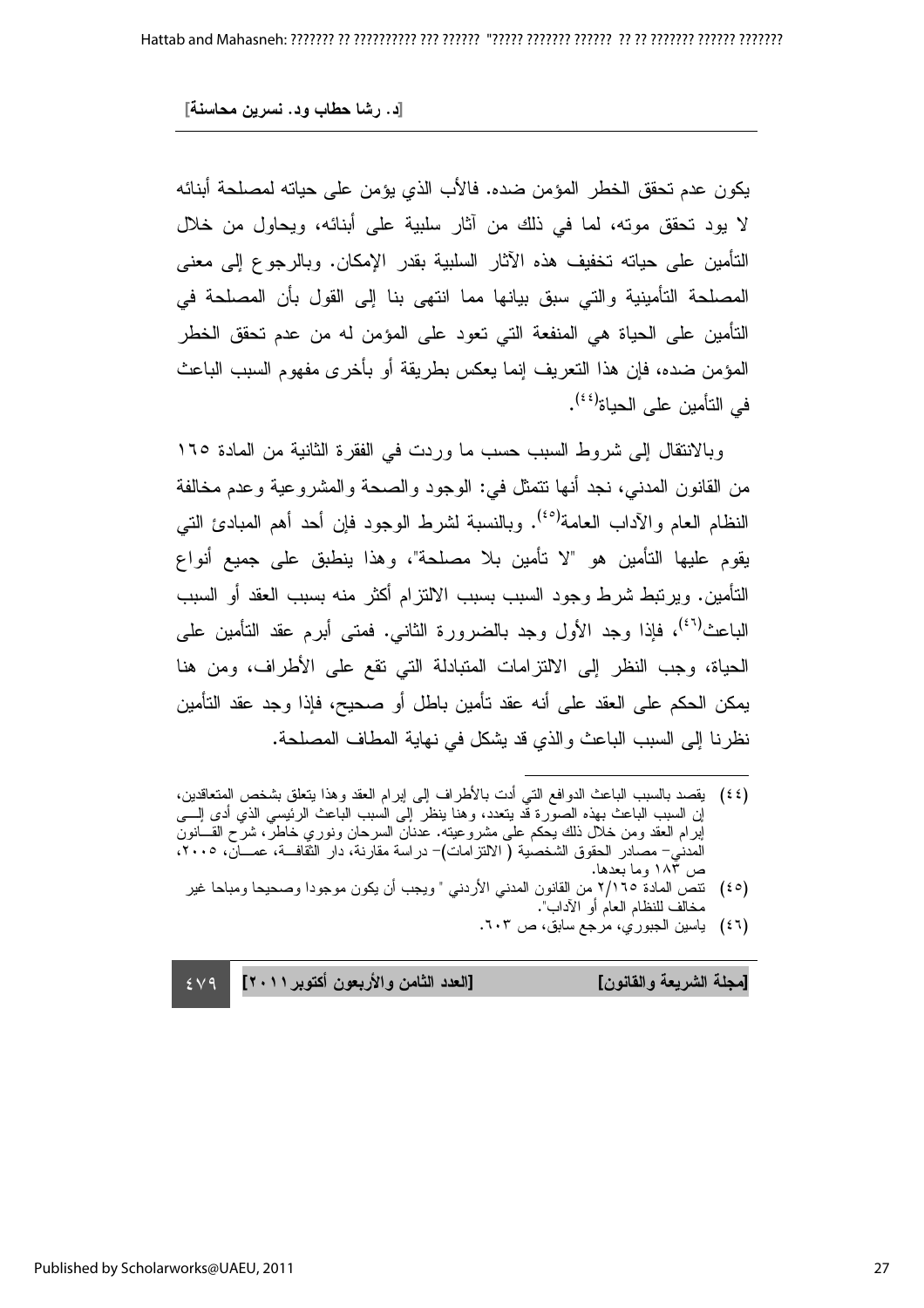والسبب الصحيح في النأمين على الحياة هو أن لا نكون المصلحة مغلوطة أو صورية<sup>(٤٧)</sup>، وهذه قابلة لتنطبق على السبب الباعث، ومن ذلك أن يؤمن شخص على حياته لمصلحة اخر يعتقد أنه ابنه أو قريب له ثم يتضح أن لا رابطة قرابة فيما بينهما. ففي هذا الفرض، يكون عقد النأمين باطلاً لعدم وجود المصلحة، وبنفس الوقت لعدم صحة السبب. أما صورية المصلحة فتكون على سبيل المثال كما لو أمن شخص على حياته لمصلحة الغير، رغم أنه في حقيقة الأمر لا وجود لمهذا التأمين، لأن من يدفع الأقساط هو شخص غير المؤمن له، ويحتفظ المؤمن له بورقة ضد نفيد عدم استفادة المستفيد من مبلغ التأمين، وهنا الصورية في التأمين مطلقة. وقد نكون صورية المصلحة في النامين نسبية، وهنا نتتاول الصورية بندا أو شرطًا من شروط العقد، فعلَّى سبيل المثال، قد بيرم شخص عقد تأمين بمبلغ ۲۰۰۰۰ دینار، ویحتفظ المؤمن له بورقة ضد تجعل المستفید مدینا بمبلغ ۱۰۰۰۰، أي أن الغطاء النَّاميني أقل في الحقيقة مما هو معلن في وثيقة التأمين. وهذه الصورية التي تستر شيئًا لا تؤثَّر على العقد، ما دام أن المصلحة موجودة ومشروعة. فالصورية بحد ذاتها ليست سببا للبطلان، ما لم تخف ِ عدم مشروعية<sup>(٤٨)</sup>.

أما شرط الإباحة وعدم مخالفة النظام العام والاداب فإنما ببعكس مشروعية المنفعة من عدم تحقق الخطر المؤمن منه، أي بعبارة أخرى مشروعية المصلحة. ويمكن تصور المصلحة غير المشروعة في التأمين على حياة شخص لمصلحة

- (٤٧) انور سلطان، مرجع سابق، ص ١٣٨.
- (٤٨) عدنان السرحان ونوري خاطر، مرجع سابق، ص ١٩٧.

l

 $\epsilon$  /  $\cdot$ [مجلة الشريعة والقانون] [الع

دد الثامن والأربعون أكتوبر ٢٠١١]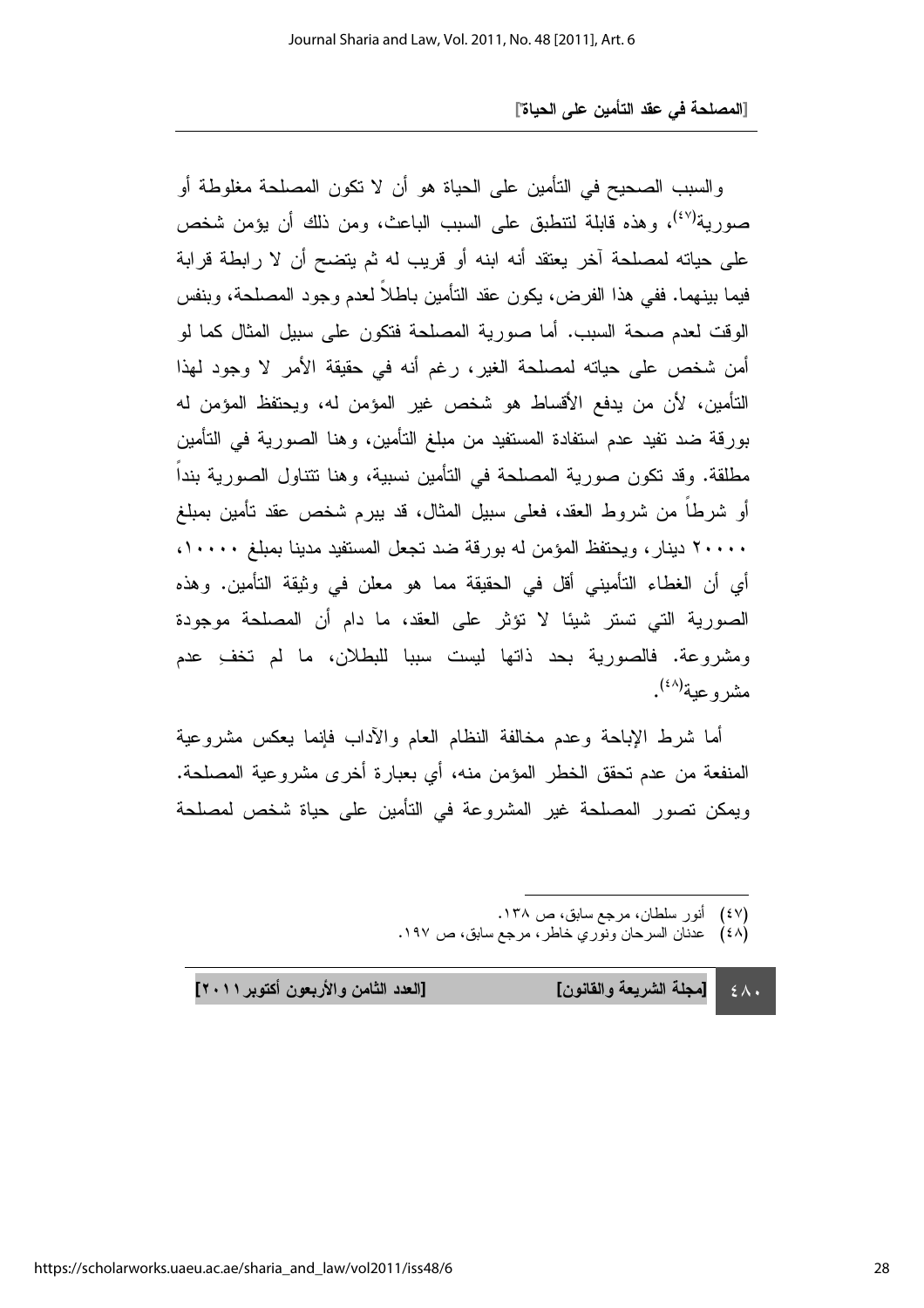عشيقته، أو لمصلحة شخص دائن لاخر بدين قمار أو نأدية خدمات مشبوهة، كأن يكون الغطاء التأميني بمثابة رشوة مبطنة لشخص ما.

إن عدم وجود السبب في العقد يترتب عليه البطلان، ويترتب على البطلان إعادة الحال إلى ما كان عليه قبل انعقاد العقد، أما إذا تخلف السبب بعد انعقاد العقد، فَإِنْ آثَرِ الْبَطْلَانِ إِنَّمَا لِنَشَأَ لْلْمُسْتَقْبِلْ فَقَطْ. والسؤال الذي نحاول الإجابة عليه هو: إلى أي مدى يمكن قياس ذلك على المصلحة في التأمين على الحياة؟ فلو فرضنا أن شركة النأمين قد أبرمت عقدا للنامين على حياة شخص دون مصلحة، وقام المؤمن له بدفع أقساط التأمين، ثم أثيرت مسالة غياب المصلحة، سيكون عقد التأمين في هذه الحالة باطلا، ووجب إعادة الحال إلى ما كان عليه، ويكون ذلك من خلال استعادة المؤمن له لأقساط التأمين، وذلك بعكس الحالة التي نتخلف فيها المصلحة بعد انعقاد العقد صحيحا، حيث يترنب على ذلك احتفاظ شركة التأمين بالأقساط وانقضاء العقد للمستقبل. إنّ هذا الفرض يشكل نقطة نقاطع أخرى بين المصلحة في التأمين وركن السبب في العقد<sup>(٤٩)</sup>.

وبالنتيجة يمكن القول بأن تعريف السبب الباعث في التأمين على الحياة قد يتطابق مع تعريف المصلحة ونتطبق معظم شروط ركن السبب على المصلحة.

 $\overline{a}$ 

. Scottish Law Commission

[مجلة الشريعة والقانون] [العا

 $\sim$  2  $\land$  1 دد الثامن والأربعون أكتوبر ٢٠١١]

<sup>(</sup>٤٩) يترتب على عدم وجود المصلحة في التامين على الحياة في القانون الانجليزي اعتبار التامين غير قانوني وعلى ذلك جرى اجتهاد المحاكم البريطانية. ولقد قيل بان هناك فرقا بين اعتبار العقد غير قانوِني واعتباره باطلاً، فإذا كان العقد غير فإنوني لن يكون بإمكان المؤمن له اســـنرجاع اقســــاط ً التأمينّ، على العكس من حالة اعتباره باطلاً حيث يترتب على الــبطلان اســـتعادة المـــؤمن لــــه للاقساط. على أن قواعد الإثراء بلا سبب في القانون الانجليزي تسمح للمؤمن له باسترجاع أقساط النَّامين المدفوعة بلا مصلحة، بشرط عدم وجود الغش أو النعمد، ووفقًا لما نزَّاه المحكمة عـــادلًا. ونوصـي لِجنة القانون في اسكتلندا بتعديل الأثر القانونـي علـى عدم وجود المصلحة ليوصف العقـــد بأنـه بـاطـلا وليس غير قانونـي.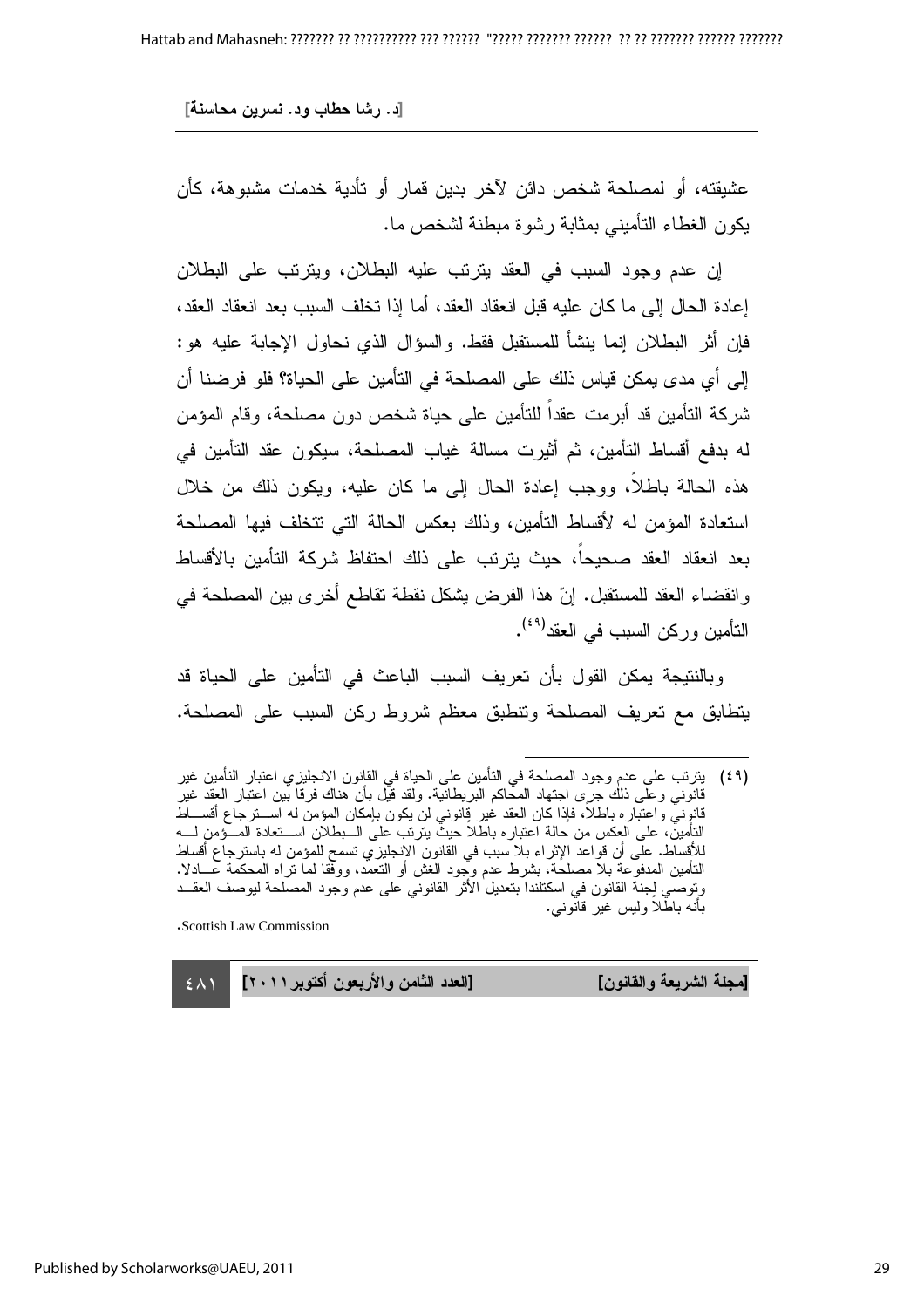وباعتبار السبب ركنا في العقد فإنه بترتب على تخلفه أو تخلف أحد شروطه المبينة أعلاه بطلان العقد، وعلى ذلك فإن تخلف المصلحة (المنفعة من عدم تحقق الخطر) يترنب عليها بطلان عقد التأمين أيضا<sup>(٥٠٠)</sup>. أضف إلى ذلك أن كلا من السبب والمصلحة في عقد النامين وجب نوافر هما عند انعقاد العقد وأنناء نفاذه أيضـا.

على أن هناك فوارق مهمة بين السبب الباعث والمصلحة في عقد التأمين على الحياة؛ وأول هذه الفوارق هو أن السبب كركن وجب تحريه وتحري شروطه لدى طرفي العقد، (المؤمن له وشركة التأمين). أما المصلحة باعتبارها المنفعة التي تعود من عدم تحقق الخطر المؤمن ضده فهذه يجب تحريها فقط في جانب المؤمن لـه وليس شركـة الـتأمين.

ويظهر الفرق الاخر بين ركن السبب والمصلحة في عقد النأمين على الحياة بمعرض نص المادة ٢/١٦٦ التي اقامت قرينة قانونية بسيطة على وجود السبب ومشروعيته في كل العقود ما لم يثبت عكس ذلك<sup>(٥١)</sup>. أما في التأمين على الحياة فلا بد في العديد من الحالات من إثبات وجود المصلحة ابتداء وإثبات توافر شروطها، وإن ذهب رأي إلى القول بأن المصلحة في التأمين على حياة الشخص نفسه أو لمصلحة زوجه أو أولاده هي مصلحة مفترضة بداعي علاقة القربى التي تربط بين المؤمن له والمستفيد<sup>(٥٢)</sup>.

0٠) نتص المادة ١/١٦٦ من القانون المدني الاردني على انه " لا يصح العقد إذا لم نكن فيه منفعة مشروعة لعاقديه".

l

- (٥١) نتص المادة ٢/١٦٦ من القانون المدني الاردني على" ويفترض في العقود وجود هذه المنفعة المشروعة ما لم يقم الدليل على غير ذلك".
	- (٥٢) توفيق حسن فرج، مرجع سابق، ص ١٧٢.

دد الثامن والأربعون أكتوبر ٢٠١١]

 $\epsilon$   $\wedge$   $\vee$ [مجلة الشريعة والقانون] [الع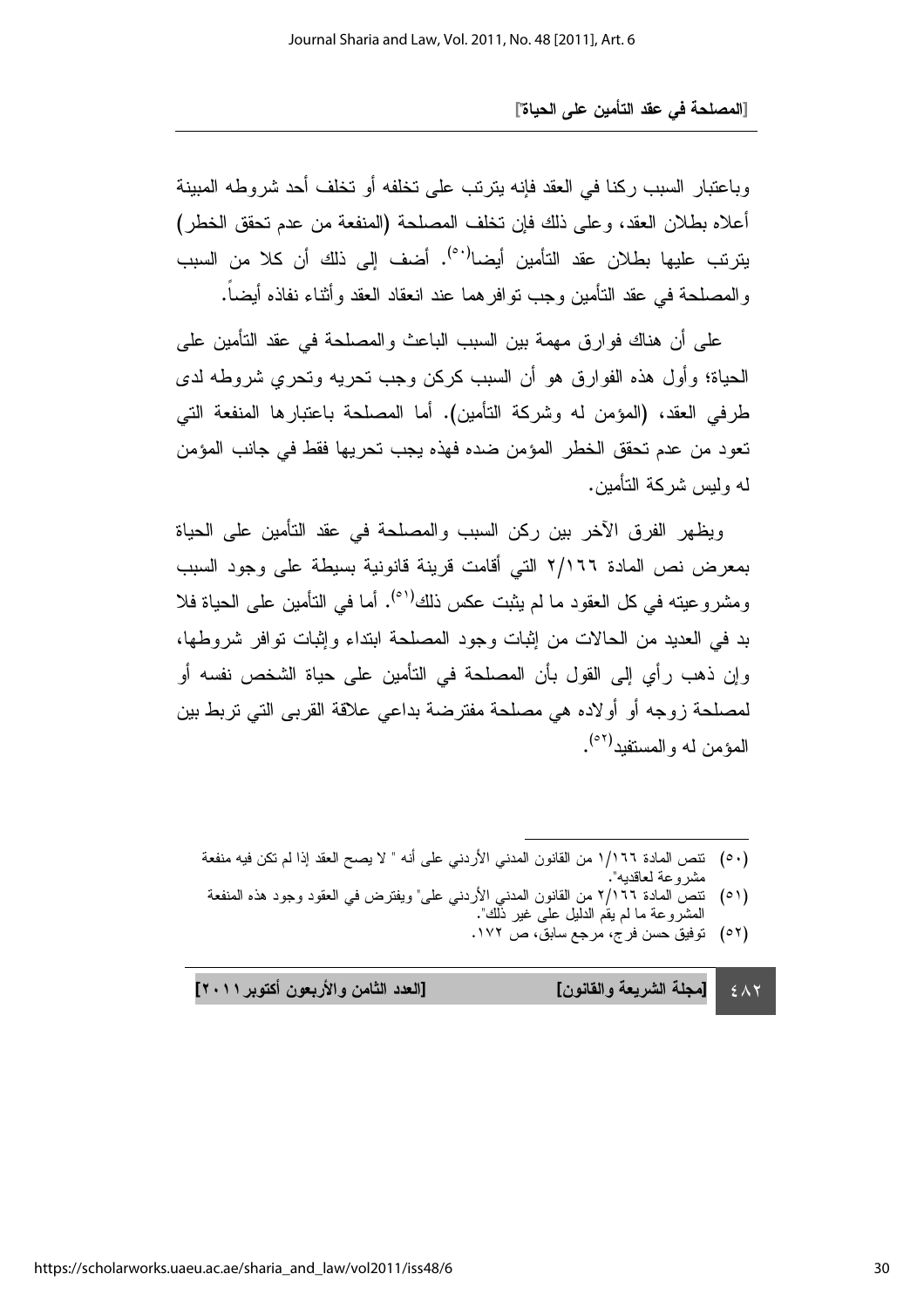ومن ناحية أخرى كثيرًا ما يمكن الفصل بين المصلحة في التأمين والسبب الباعث على التعاقد بمعنى أنه قد نتوافر المصلحة المشروعة، ولكن يكون السبب الباعث غير مشروع؛ ومثال ذلك أن يؤمن صـاحب العمل على حياة موظفة من موظفاته الناشطات التي يعتمد عليها نجاح المؤسسة، ولكن وبالرغم من ذلك يكون الباعث هو إقامة علاقة غير مشروعة مع هذه الموظفة، ففي هذا الفرض ببطل العقد لعدم مشروعية السبب الباعث لا المصلحة. ومن ناحية أخرى فإن النراضـي يجب أن ينصب على المسائل الجوهرية في عقد النامين والتي نتمثل بالقسط والخطر ومبلغ التأمين، ولم يقل أحد: إن المصلحة هي أحد المسائل الجوهرية في العقد الأمر الذي يخر ج المصلحة في التأمين من دائر ة أركان العقد<sup>(٥٣)</sup>.

من خلال العرض السابق يمكن القول بأن ركن السبب الباعث في العقد يتقاطع مع المصلحة في عقد النامين على الحياة، مما قد يوحي بان المصلحة النامينية ما هي إلا ركن السبب في عقد التأمين على الحياة، إلا أن السبب والمصلحة يعودان ويفترقان في مواقع أخرى، الأمر الذي يرجح أن المصلحة التأمينية أكثر ما يصح وصفها بأنـها شرط انـعقاد فـي عقد النـأمين.

#### المبحث الثاني

### شروط المصلحة وتطبيقاتها في عقد التأمين على الحياة

يتناول هذا المبحث بالعرض والتحليل الشروط الواجب نوافرها في المصلحة التأمينية وصور ونطبيقات هذه المصلحة في نوعين من أنواع التأمين على الحياة، الأول التأمين على حياة الشخص نفسه سواء أكان ذلك نأمين حال الحياة أو حال

 $\overline{a}$ 

 $\epsilon$   $\wedge$   $\tau$ دد الثامن والأربعون أكتوبر ٢٠١١] [مجلة الشريعة والقانون] [العا

<sup>(</sup>٥٣) هيثم مصـاروة، مرجـع سابق، ص ٢١٧–٢١٩.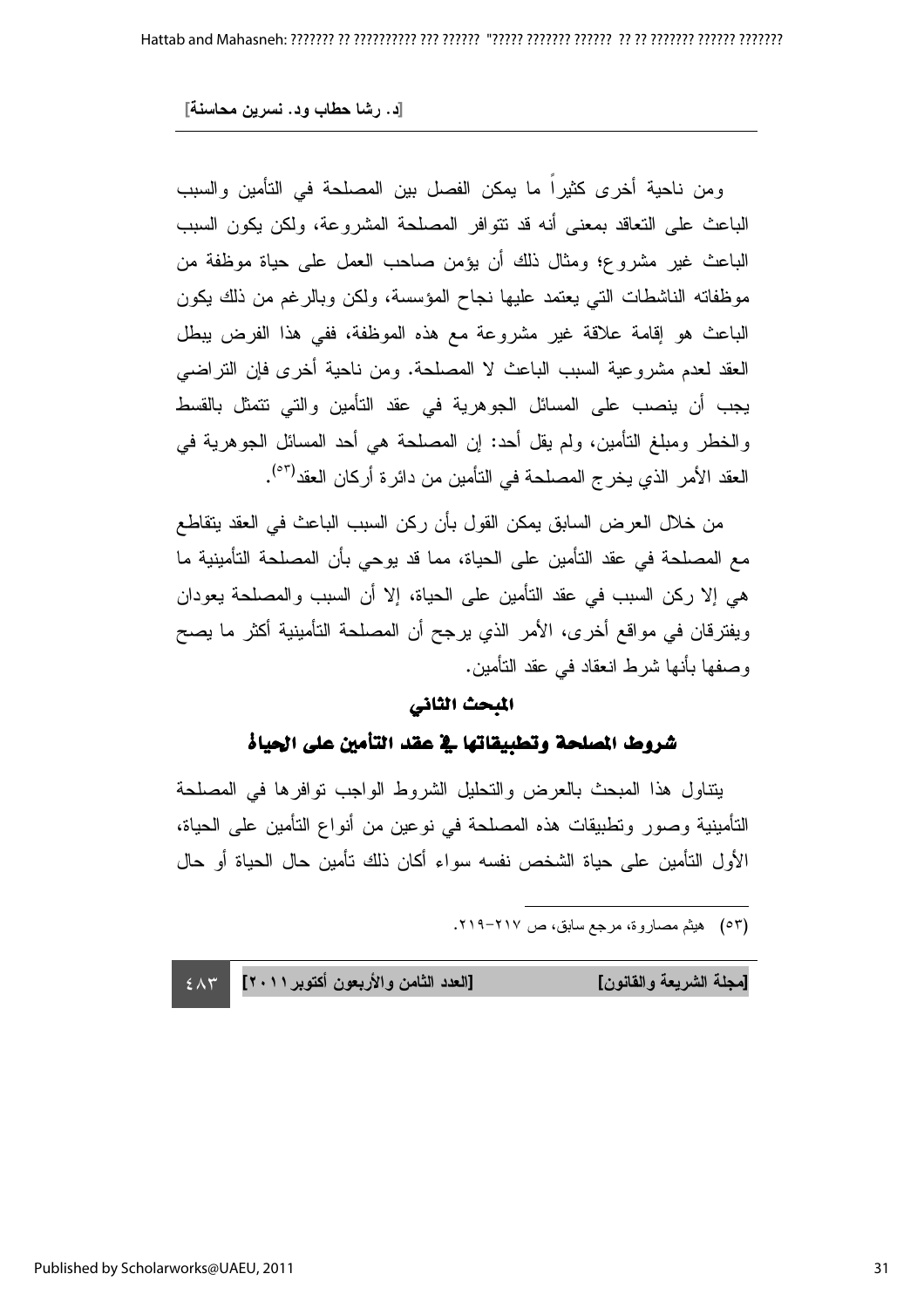الوفاة، والثاني المتعلق بالتأمين على حياة الغير. كما سيتم إبراز بعض صور المصلحة في التأمين على الحياة والمعروفة في بعض القوانين الغربية كالقانون الإنجليزي والأمريكي. وعلى ذلك سينقسم هذا المبحث إلى مطلبين على النحو الآتبي:

## المطلب الأول الأول الأولالمطلب الأول التأمين على حياة الشخص نفسه

بصدد الحديث عن هذا النو ع من التأمين فلا بد بداية من القول: إن الشخص قد يؤمن على حياته لمصلحة مستفيد معين يقبض مبلغ التأمين عند وفاته، وبصرف النظر عن الوقت الذي تحصل فيه الوفاة<sup>(٥٤)</sup>. وفي هذا النوع من التأمين يجب أن نتوافر المصلحة بشروطها الأربعة وهي: الوجود، والجدية، والمشروعية، والقيمة الاقتصادية. فإلى أي مدى نتطبق هذه الشروط على المصلحة في هذا النوع من النّامين.؟ سنتم معالجة هذه الشروط نباعا.

## الفرع الأول جدية المصلحة

قد توجد المصلحة ( منفعة من عدم تحقق الخطر) ولكنها لا تكون جدية أو مشروعة أو اقتصادية. وإذا ما أردنا تحري وجود المصلحة فإن العلاقة التي نربط بين المؤمن له والمستفيد هي دليل وجود المصلحة، أما دليل جدية المصلحة فيكمن

 $2\lambda$ دد الثامن والأربعون أكتوبر ٢٠١١] [مجلة الشريعة والقانون] [الع

l

<sup>(0</sup>٤) د. محمد حسن قاسم، مرِجع سابق، ص ٢٤. هناك انواع مختلفة من التامين علي حياة الشخص نفسه ومن ذلك مثلا النامين المؤقت ويعني ان شركة النامين نقوِم بدفع مبلغ النامين للمستفيد إذا توفي المؤمن لهِ خلالٍ مدة مِعينة. فإذا لم يتحقق ذلك ينتِهي التامين ويبرا المؤمن من التزاماته. ومن الصـور الاخر ى ايضـا ان يلتزم المؤمن بدفع مبلـغ النـّامين للمستفيد إذا بقي علـى قيد الـحياة بـعد<br>موت المؤمن علـى حياته، أمـا إذا مـات المستفيد قبل المؤمن لـه فيبرأ المؤمن من أداء مبلـغ النـّأمين. محمد حسن قاسم، مرجع سابق، ص ٢٤.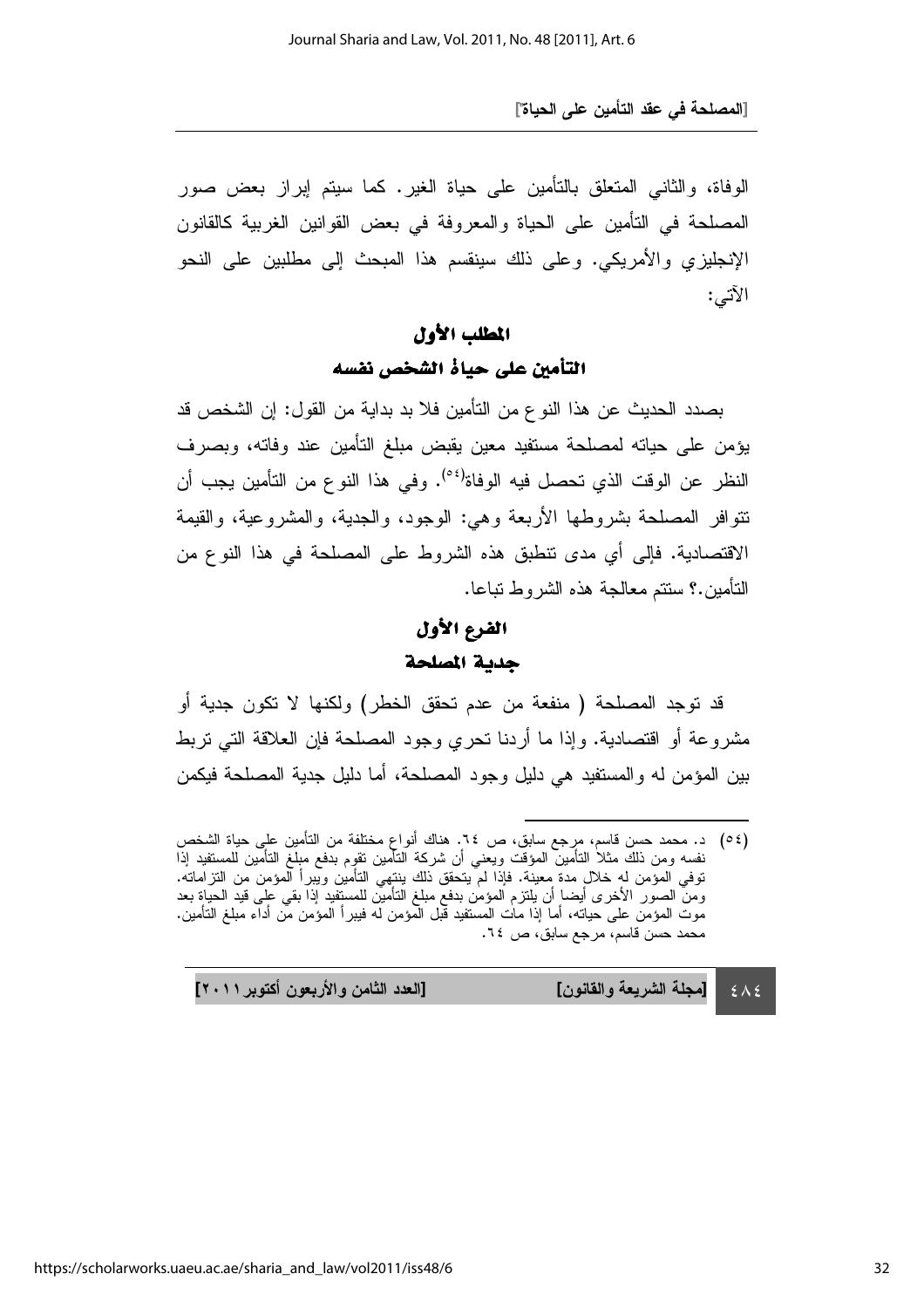في نوع هذه العلاقة<sup>(٥٥)</sup>، فتأمين شخص على حياته لمصلحة زوجته وأولاده أو أخيه الصغير أو قريب اخر له يعكس جدية في العلاقة بين المؤمن له والمستفيد، في حين نتعدم هذه الجدية متى كان التأمين لمصلحة شخص لا تربط المؤمن له به صلة قوية. وهذه العلاقة الوطيدة في المحصلة هي ضمان حماية المصلحة وهي التي نقلل من احتمالات اعتداء المستفيد على حياة المؤمن له بالقتل للحصول على مبلغ التأمين.

كما أن جدية العلاقة ندخل ضمن المسائل التي تقدرها المحكمة في حال وصل الأمر إلى القضاء، حيث لا يتم الاكتفاء بما يدلي به المؤمن من مبر رات لاعتبار العلاقة جدية<sup>(٥٦)</sup>. ومن الملاحظ أن المشرع الأردني قد ركز على علاقة الدم في المادة ٢/٩٤٥ من القانون المدني حيث جاء فيها "وإذا كان التأمين لمصلحة زوج المؤمن له او اولاده او فروعه او ورثته فإن مبلغ النامين يستحق لمن نثبت له هذه الصفة عند وفاة المؤمن له، وإذا كان الورثة هم المستفيدين فإن مبلغ النأمين يقسم بينهم طبقا للأنصبة الشرعية في الميراث". فهذا النص معنى بإثبات صفة معينة في المستفيد نتمثَّل في علاقة القرابة، وطبقًا لمهذا لنص فإن الزوج والزوجة والأبناء والبنات وكذلك الأحفاد (فروعه) تجمعهم بالمؤمن له صلة تجعل له مصلحة جدية في التأمين على حياته لمصلحتهم، على أن المشرع عاد وذكر الورثة، والوريث قد يمتد إلى غير الأقارب السالف ذكرهم، ويدخل في اعتبارات تحديد الورثة الحجب،

[مجلة الشريعة والقانون] [العا

 $\epsilon \wedge \circ$ دد الثامن والأربعون أكتوبر ٢٠١١]

 $\overline{a}$ (٥٥) أحمد شرف الدين، مرجع سابق، ص ٢٧٨. إن مجرد وجود علاقة الحب أو العاطفة والقرابة فيما بين المؤمن له والمستفيد لا تعكس بالضرورة جدية المصلحة، ولا بدّ والحالة هذه من تقييد العلاقات التي تتوافر فيها المصلحة الجدية، حيث تشكل هذه العلاقة الضمانة في عدم اعتداء المستفيد على حياة المؤمن له. محمد حسين منصور ، أحكام التأمين، مرجع سابق، ص ١٠٣.

<sup>(</sup>٥٦) رمضان أبوالسعود، أُصِول النَّامين، الطَّبعة ٢، دار المطبوعات الجامعية، الإسكندرية، ٢٠٠٠، ص ٢١٩، انظر أيضا جلال محمد ابراهيم، مرجع سابق، ص ٤٠٦ .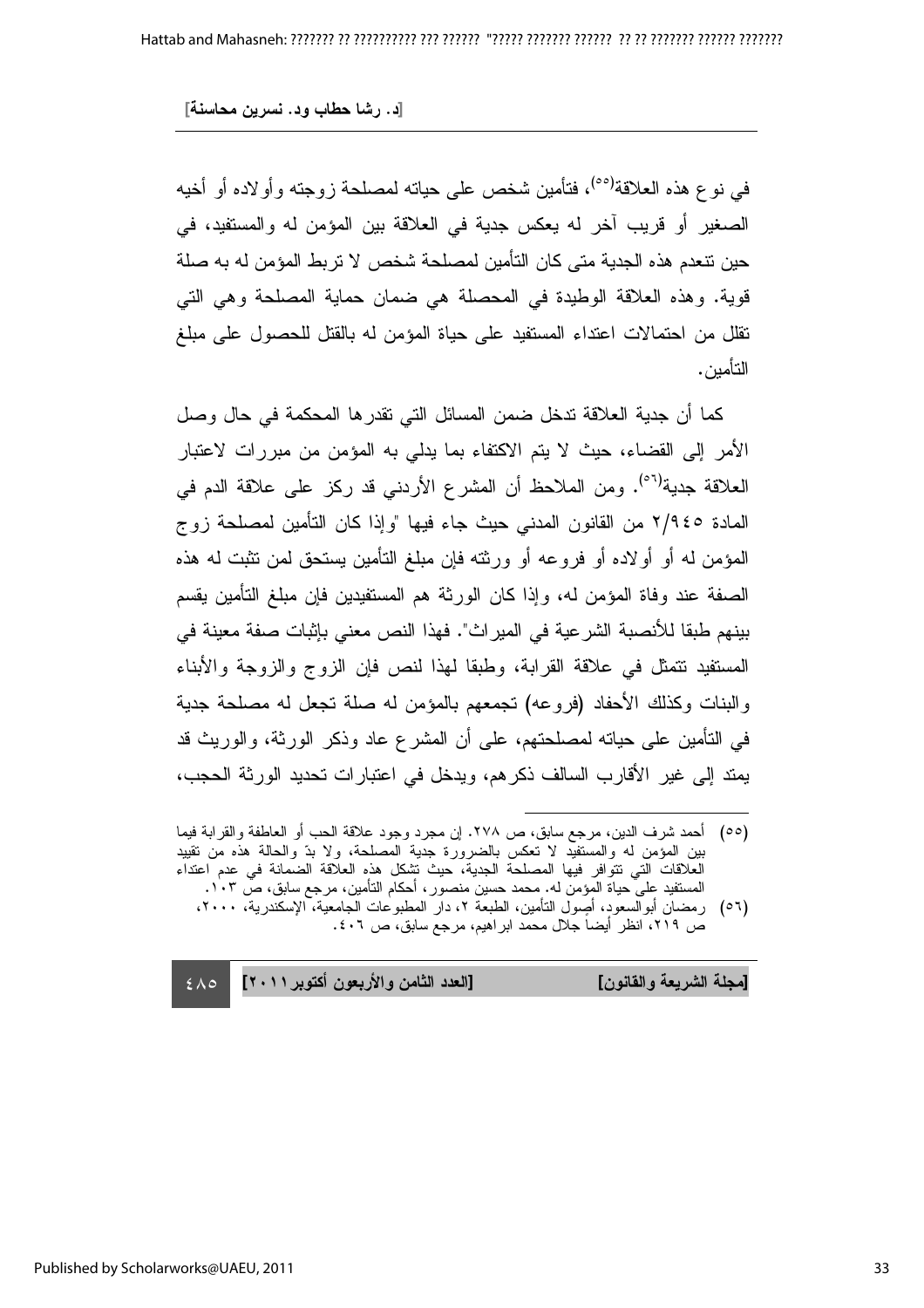فليس كل قريب هو وريث، فالأخ وريث بالنسبة إلى المؤمن له غير المنزوج، ولكنه ليس كذلك متى كان للمؤمن له ولد. وهذا بدوره يعكس توسُّع المشرع الأردني في تقرير. جدّية المصلحة.

وفي مجال تحديد علاقات القربي التي نتواجد فيها مصلحة في التأمين على الحياة تم تصنيف بعض العلاقات في الولايات المتحدة الأمريكية على أساس أنها نتبرر النامين ونوجد بها المصلحة النامينية، فلا بد من وجود علاقة القربى والروابط العاطفية، وهذه العلاقات هي: التأمين على حياة الأزواج لمصلحة بعضهم البعض، تأمين الأب أو الأم على حياة الابن أو البنت (بما في ذلك الأولاد بالنبني)، تأمين الأجداد لمصلحة الأحفاد، تأمين الإخوة على حياتهم لمصلحة بعضهم البعض، وفي بعض الولايات تأمين المخطوبين على حياة بعضهم البعض. في حين لا تتوافر المصلحة في علاقات المصـاهرة ونـأمين الشخص على حياته لمصلحة ابن أو بنت أخيه أو أخته، ولا أولاد الأعمام ولا نامين الشخص على حياته لمصلحة ولد أو بنت زوجته من زواج اخر . ففي كل الفروض الأخيرة لا مصلحة جدية في التأمين على الحياة<sup>(٥٧)</sup>.

l

 $\epsilon$   $\wedge$  7 [مجلة الشريعة والقانون] [الع

دد الثامن والأربعون أكتوبر ٢٠١١]

<sup>(</sup>٥٧) من الامثلة على حالاتٍ توجد فيها المصلحة في تامين الشخص على حياة نفسه لمصلحة اخرين في القوانين المقارنة: نامين الشخصِ على حيانه لمصلحة زوجه السابق منى استمر بينهم الود بعد الانفصال، للشخص مصلحة في النامين عِلَى حيانه لمصلحة من يعيش معه ولو بدون زواج ولو منِ نفس الجنس، للابن مصلحة في التامين على حياته لمصلحة احد او كلا والديه، للشخص النَّامِين على حيانه لمصلحة زوج ابنه بشرط وجود الرِّوابط العاطفية القوية، للشَّخص مصلحة في النامين على حياته لمصلحة الشخص الذي يتوقع منه ان يقوم بدفنه عندما بموت ولو لم يكن ملزما بنالك قانونا وهنا بتم الرجوع إلى العرف. للشخص مصلحة في التامين على حياته لمصلحة اخر يتولى هو الإنفاق عليه.

MFB Reinecke. See also Malcolm A Clarke and others, The Law of Insurance Contracts, LLP, London, Hongkong, 1999 at p 3-5.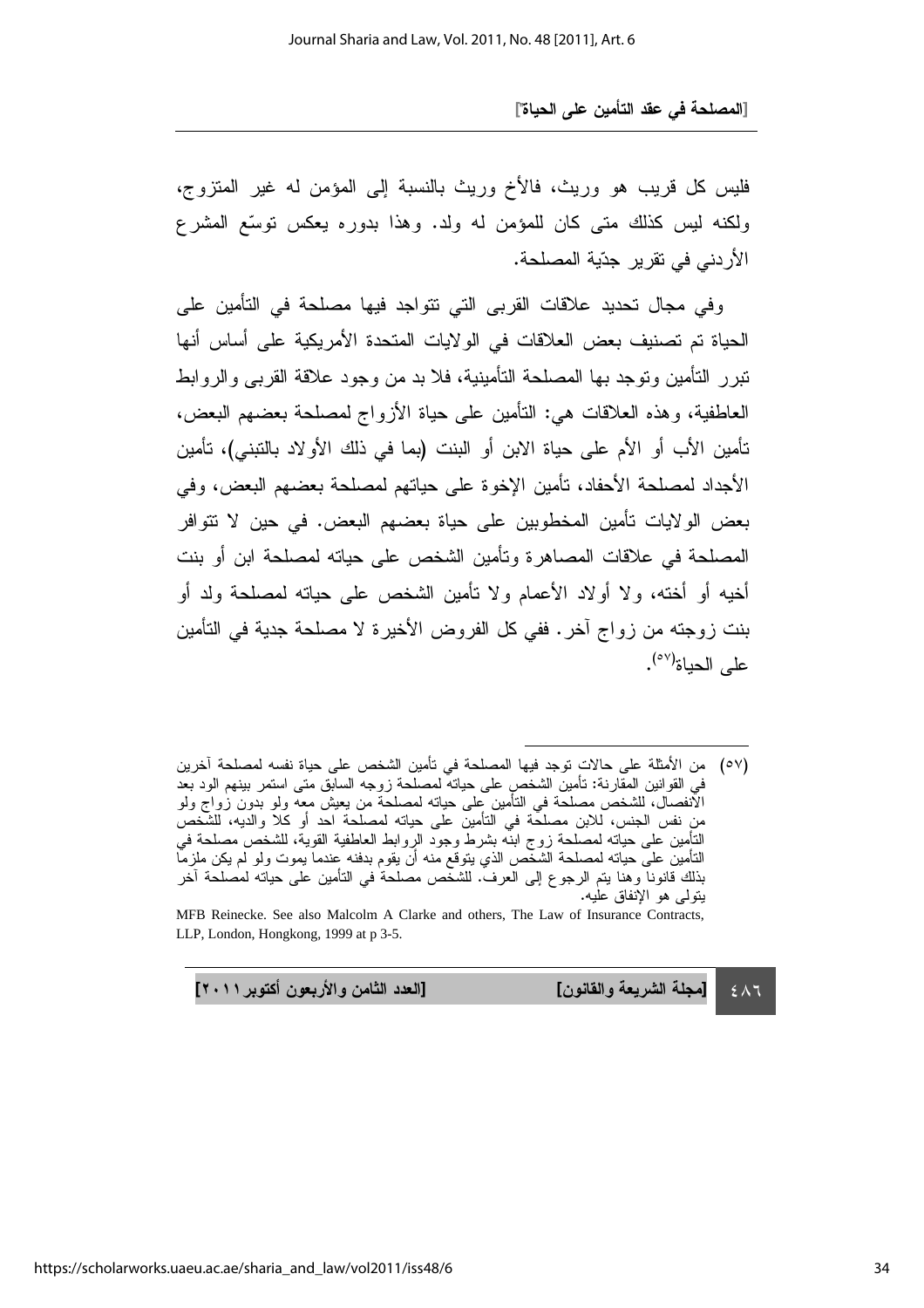[د. رشا حطاب ود. نسرين محاسنة]

أما في القانون الإنجليزي فعلاقات القربى الني نجيز النامين على الحياة محدودة جدا، ونتصل بنلك العلاقات بين الشخص ونفسه، كمن يؤمن على حياته لحال البقاء ونلك بين الأزواج، وفيما عدا ذلك وجب نواجد المصلحة الاقتصادية<sup>(٥٨)</sup> على ما سنري في الفر ع الثانبي.

## الفرع الثاني المصلحة الاقتصادية المشروعة

وإذا ما نتاولنا طبيعة المصلحة في التأمين على حياة الشخص لمصلحة مستفيد معين وفيما إذا كانت اقتصادية أم لا، فقد سبق أن أشرنـا إلـى أن هذا الموضـوع كـان محلا لجدل قانوني واسع، فمن ناحية يمكن النظر للمصلحة على أنها رغبة المؤمن له بنكوين مبلغ مالي يحقق الأمان المادي للمستفيد بعد وفاة المؤمن له، وهذه لا تخرج عن كونها مصلحة مالية، فوفاة المؤمن له يعني الإضرار بمصلحة المستفيد. وإذا كان هذا التحليل صحيحا فهو إنما يصح متى كان المؤمن له ملزما بالإنفاق على المستفيد كما لو كان ينفق على زوجته أو أولاده القصر. على أنه يجانب الصواب في الحالة التي لا يكون فيها المؤمن له ملزما بالإنفاق على المستفيد، كأن يؤمن الشخص على حياته لمصلحة ابنه البالغ الذي يعمل ويعيل نفسه، فهنا تبدو المصلحة ادبية بحتة. وبالمقابل، نبدو المصلحة اقتصادية لا ادبية عندما يؤمن شخص على حياته لمصلحة آخر فقير لا تربطه به علاقة دم، حيث أخذ على عاتقه الإنفاق عليه رغم أنه ليس ملزماً بذلك<sup>(٥٩)</sup>.

(58) Scottish Law Commission

(09) أحمد شرف الدين، مرجع سابق، ص ٢٨٢– ٢٨٣.

 $\overline{a}$ 

 $\sim$  2  $\land$  Y دد الثامن والأربعون أكتوبر ٢٠١١] [مجلة الشريعة والقانون] [العا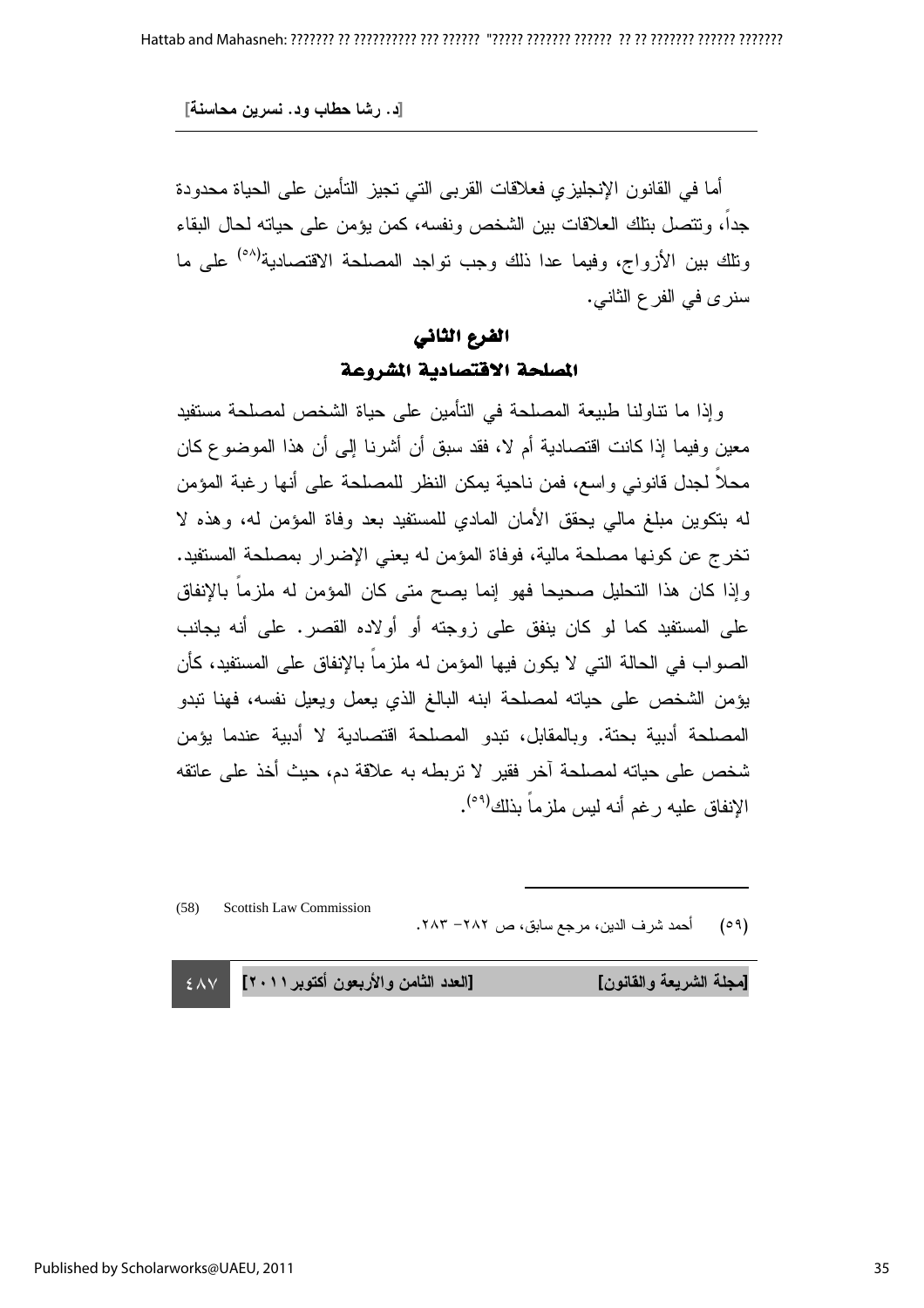وفي معرض هذا النقاش قيل: إن البحث عن المصلحة في هذا النوع من التأمين يجب أن يكون في جانب المؤمن له والمستفيد جنبا إلى جنب، فيجب أن تكون للمستفيد مصلحة أدبية في عدم وفاة المؤمن له، كما في حالة أن يكون المستفيد ابنا بالغا مستقلا ماليا عن أبيه، أو مصلحة اقتصادية كما في حال المستفيد غير القريب بصلة دم ولكن المؤمن له ينفق عليه، أو الولد أو الزوجة اللذين ما زال المؤمن له يلتزم بالإنفاق على أحدهما. إن وجود المصلحة (مالية أو أدبية) في جانب المستفيد هي صمام الأمان الذي يمنع المستفيد من الاعتداء على حياة المؤمن له<sup>(٢٠</sup>).

ولعله من الصعب في بعض صور النأمين الفصل النام بين المصلحة الأدبية والاقتصادية، فعندما بؤمن الشخص على حياته لمصلحة أبنائه القصر الذين ينفق عليهم أو لمصلحة زوجته، يكون بلا شك مدفوعا برابطة الحب والحرص على أولاده أو زوجته، وهذه إنما تعكس المصلحة الأدبية، وبنفس الوقت فهو يفكر في ضمان المستقبل المادي وبقاء مورد رزق بضمن حياة كريمة لأولاده وزوجته، وهذه لا تخرج عن مفهوم المصلحة الاقتصادية.

وبالانتقال إلى القانون الإنجليزي يلاحظ أن قانون التأمين لسنة ١٧٧٤ لم يحدد بالضبط نو ع المصلحة ولكن وبحسب ما قررته لجنة القانون في اسكتلندا فإن طبيعة المصلحة نتحدد بما يلي: مصلحة معنوية، مصلحة اقتصادية، مصلحة يفرضها قانون خاص وأخيراً مصـالـح غير مـا ذكر ولكن عرفتها المحاكم<sup>(٦١</sup>). فيما يخص

- l (٦٠) احمد شرف الدین، مرجع سابق، ص ٢٨٢– ٢٨٣. انظر ایضا محمد حسین منصور ، مرجع سابق، ص ۱۰۳.
- (٦١) من الامثلة على مصلحة تامينية مقررة بقانون خاص ما ورد في قانون الزواج المدني لعام ٢٠٠٤ في بريطانيا والذي قرر صحة نامين الازواج على حياتهم لمصلحة ازواجهم بموجب عقـــد زواج مدني.

Scottish Law Commission.

 $\epsilon$   $\wedge$   $\wedge$ [مجلة الشريعة والقانون] [الع

دد الثامن والأربعون أكتوبر ٢٠١١]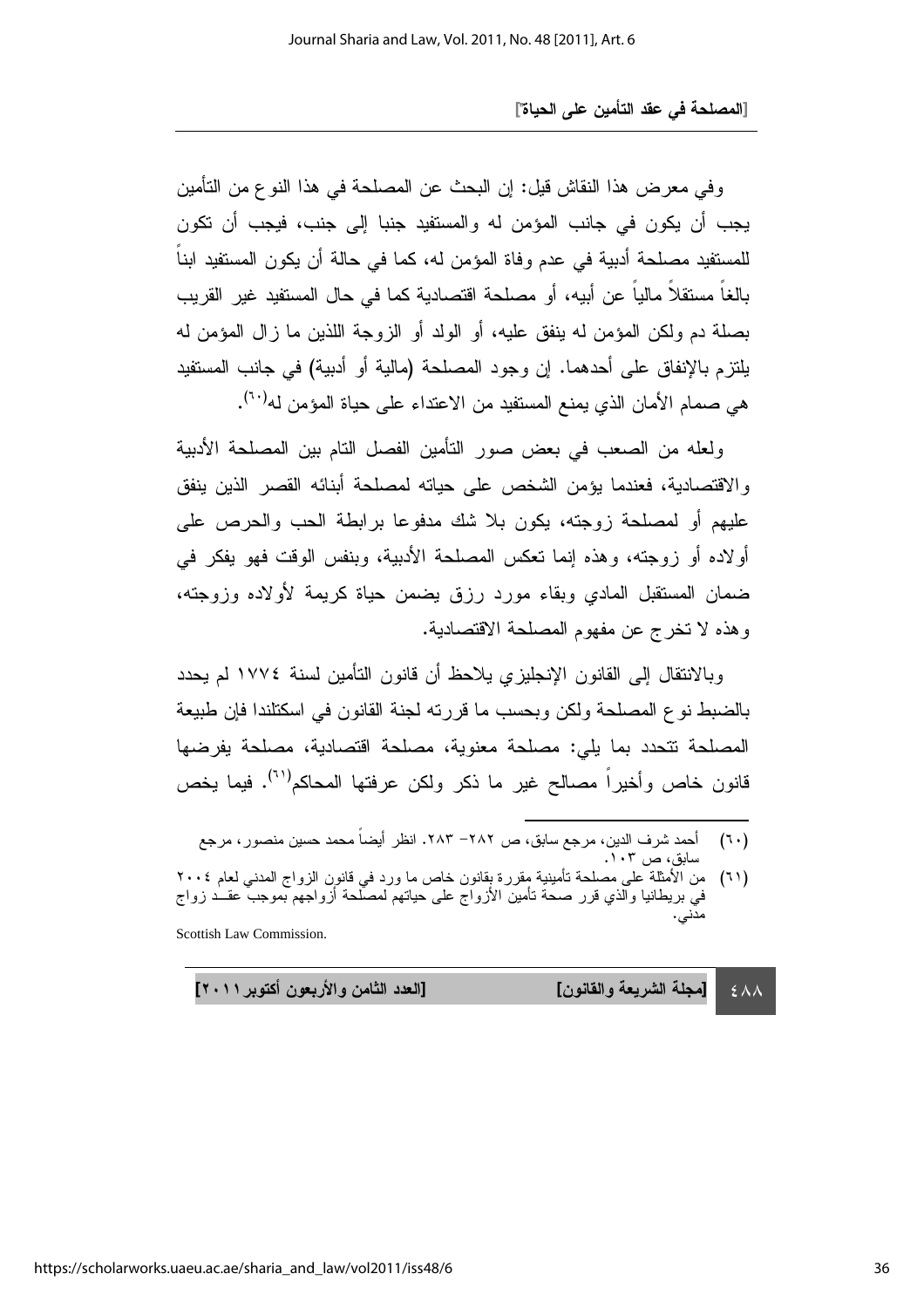المصلحة المعنوية، فلا يعترف القانون الإنجليزي بهذه المصلحة إلا في أضيق الحدود وذلك في العلاقة بين الشخص ونفسه والعلاقة بين الأزواج، ففي هذه العلاقات فقط يتم الاكتفاء بالرابطة الطبيعية وتكون هذه الرابطة هي المصلحة. أما العلاقات العائلية الأخرى فجميعها تخضع للمصلحة الاقتصادية المالية الملموسة، ولا يكون التأمين إلا بقدر هذه المصلحة ولا يقبض المستفيد من مبلغ التأمين إلا بقدر ما يلحقه من خسارة فعلية. وعلى ذلك يخرج من نطاق التأمين على الحياة في القانون الإنجليزي نأمين الشخص على حيانه لمصلحة أبنائه، ونامين الأبناء على حياتهم لمصلحة والديهم، ونامين الإخوة والأخوات والأعمام والأجداد وغير ذلك من علاقات الدم<sup>(٦٢)</sup>.

أما فيما يخص المصلحة المالية، ففي مجال نأمين الأب أو الأم على حياته لمصلحة الابن القاصر توجد المصلحة، ويصح التامين طالما ثبت ان المؤمن له ملزم قانونا بالإنفاق على الصغير القاصر، مما يجعل الصغير يعاني ماديا فيما لو تحقق الخطر المؤمن منه وهو وفاة الأب أو الأم. ومن الجدير بالذكر أن مسألة الإنفاق وفيما إذا كانت النزاما قانونيا بين الأب والابن مسالة لم يعرفها القانون الإنجليزي العرفي، على أن الفرض الذي كثيرا ما يتحقق هو صدور قرار من المحكمة بإلزام والد بالإنفاق على ولده، فهنا يكون النأمين الذي ببرمه الوالد على حياته لمصلحة الابن تأمينا مقبولا والمصلحة المالية متوافرة. وفي موضوع تقدير القيمة لمهذا التأمين قيل بأنها قيمة مالية غير محددة، وكذلك الحال في تأمين الأزواج على حياة بعضهم البعض<sup>(٦٣)</sup>.

 $\overline{a}$ 

- (62) Scottish Law Commission.
- (63) John Birds at p 40.

 $\epsilon$  /2 دد الثامن والأربعون أكتوبر ٢٠١١]

[مجلة الشريعة والقانون] [العا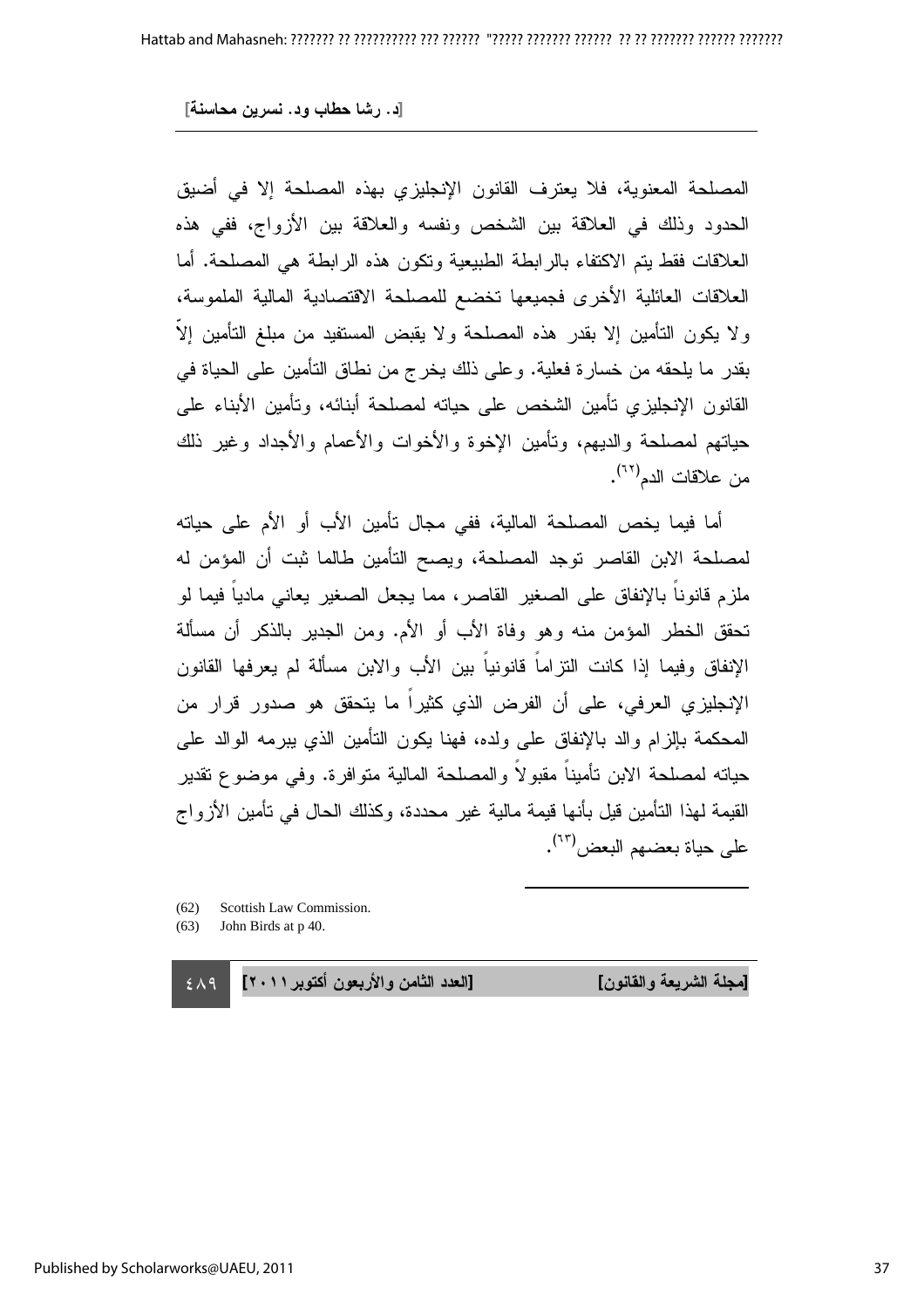ففي قضية Halford v Kymer <sup>(٦٤)</sup> قام أب بالتأمين على حياة ابنه، رفضت شركة التأمين دفع مبلغ التأمين بعد وفاة الابن مستندة إلى انعدام مصلحة. جادل الوالد بوجود هذه المصلحة قائلا بأن وجود ابنه على قيد الحياة كان الضمان لرعايته والإنفاق عليه، إلا أن القضاء رفض هذه الحجة واعتبر أنه لا مصلحة في النأمين<sup>(٦٥)</sup>. وفي قضية أخر ى طبق فيها شرط الالنزام بالإنفاق، أمّن ابن على حياة أمه التي تعيش معه بنفس المنزل، وكانت قد أوصت له ببيت بعد وفاتها، نصت بوليصة التأمين على أنها لتغطية نفقات الجنازة. رفضت المحكمة هذا التأمين وقضت ببطلانه لعدم وجود مصلحة، حيث إن الابن ليس ملزما قانونا بدفن أمه ولا الأم ملزمة بإعطائه منز لا<sup>(٢٦)</sup>.

إنّ نطلب وجود الالنزام القانوني بالإنفاق كدليل على وجود المصلحة في النامين على الحياة في القانون الإنجليزي من شأنه– في ظل عدم وجود هذا الالتزام أصلا ولا حتى في العلاقة بين الاباء والأبناء– من شأنه أن يجعل توافر المصلحة في التأمين على الحياة أمرا نادر الحصول، وقد انتقد القانون الإنجليزي على هذا الأساس. على أن موقف القانون الإنجليزي هذا له ما بيرره، فهو ينظر إلى المصلحة في التأمين على الحياة كمصلحة اقتصادية مالية بحتة. كما أن ما تدفعه شركة النَّامين إلى المستفيد عند وفاة المؤمن له إنما يعادل قيمة المصلحة التي تم تقييمها ابتداء عند إبرام وثيقة التأمين<sup>(٦٧)</sup>.

l

(64) (1830) 10 B&C 724.

(65) Scottish Law Commission.

(66) Harse v. Pearl Life Assurance Co. Ltd (1904) 1 K. B. 558, see John Birds at p 41.

(67) MFB Reinecke.

دد الثامن والأربعون أكتوبر ٢٠١١]

 $\epsilon$ 9. [مجلة الشريعة والقانون] [الع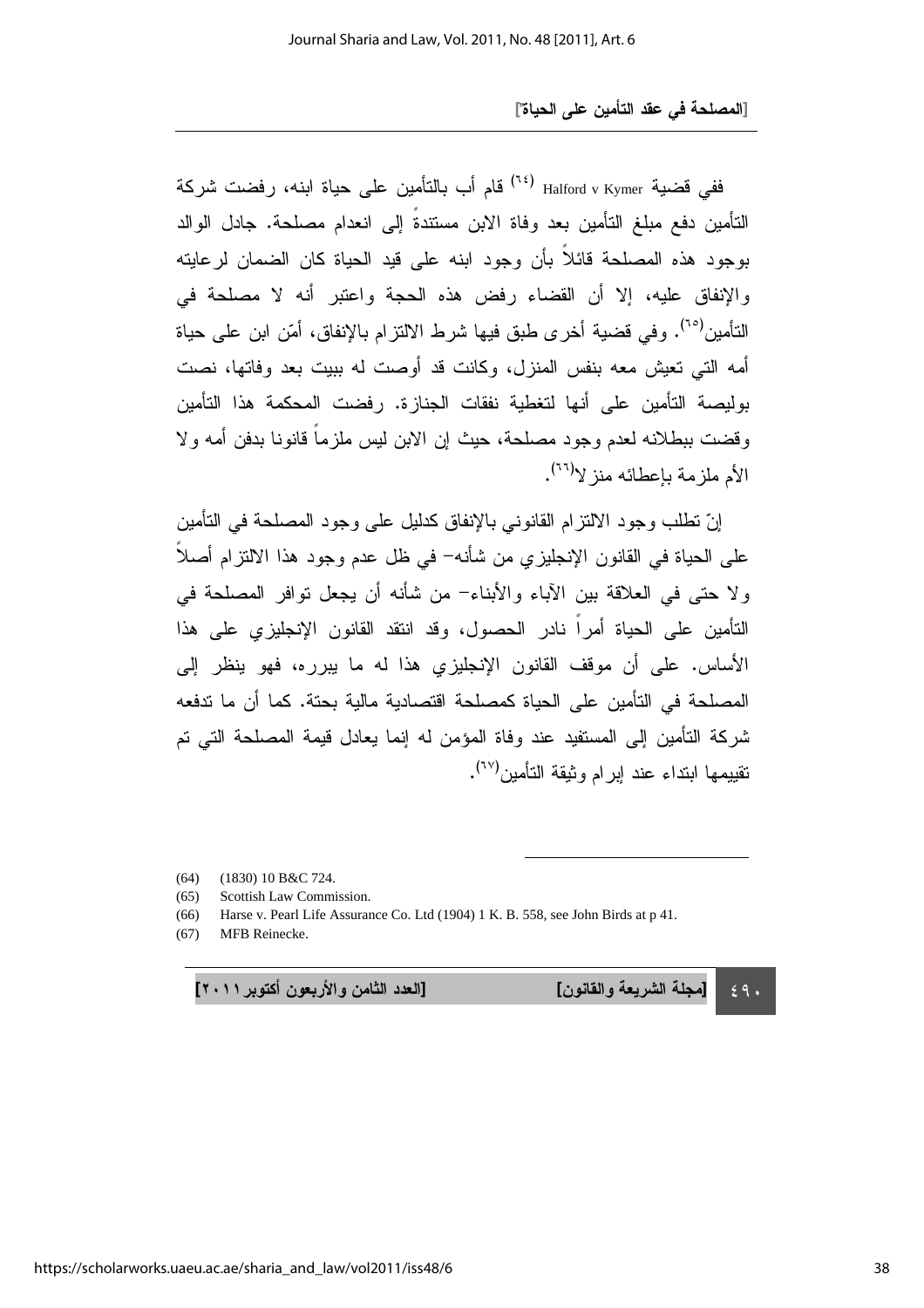أما مشروعية المصلحة، فمن السهل الحكم عليها من خلال الرجوع إلى العلاقة بين المؤمن على حياته والمستفيد، فالعلاقة بين الأب (المؤمن على حياته) والأولاد هي علاقة مشروعة والنامين يكون مشروعا نبعا لذلك، بينما العلاقة بين خليلين هي علاقة غير مشروعة وبالتالي لا يصح تأمين أي منهما على حياته لمصلحة الآخر <sup>(٦٨)</sup>.

أما الصورة الأخرى للتأمين على حياة الشخص نفسه فهي الحالة التي يؤمن فيها شخص على حياة نفسه لمصلحة نفسه، أي ما يسمى بالتأمين على الحياة لحال البقاء، وفي هذا النوع من النامين يكون المؤمن له هو المستفيد، وبموجب بوليصة التأمين يلتز م بدفع أقساط التأمين لمدة معينة، فإذا بقى حياً لغاية الأجل المحدد في الوثيقة استحق مبلغ النامين. أما إذا مات قبل حلول الأجل فيبرأ المؤمن، ولا يلتزم بدفع مبلغ النأمين ويستبقي الأقساط الني قام المؤمن له بدفعها<sup>(٢٩)</sup>.

وإذا ما أردنا تحري شروط المصلحة في هذه الصورة من التأمين فمن حيث الوجود فللمؤمن له مصلحة في عقد التامين، ونتمثل هذه المصلحة في ضمان حياة كريمة له عند بلوغه سنا معينة هي غالبا سن الشيخوخة، وهذه المصلحة بهذه الصورة هي مصلحة مالية؛ لأنها نتعلق بالدرجة الأولى بتلبية احتياجات المؤمن له المادية (الأمان المالي)، و هي بالناكيد جدية فليس هناك اقوى من العلاقة التي نربط بين الإنسان ونفسه وهي بالضرورة مشروعة أيضا.

- $\overline{a}$ (٦٨) مصطفى الجمال، مرجع سابق، ص ١٦٤.
	- (٦٩) محمد حسن قاسم، مرجع سابق، ص ٦٥.

[مجلة الشريعة والقانون] [العا

 $+$  29) دد الثامن والأربعون أكتوبر ٢٠١١]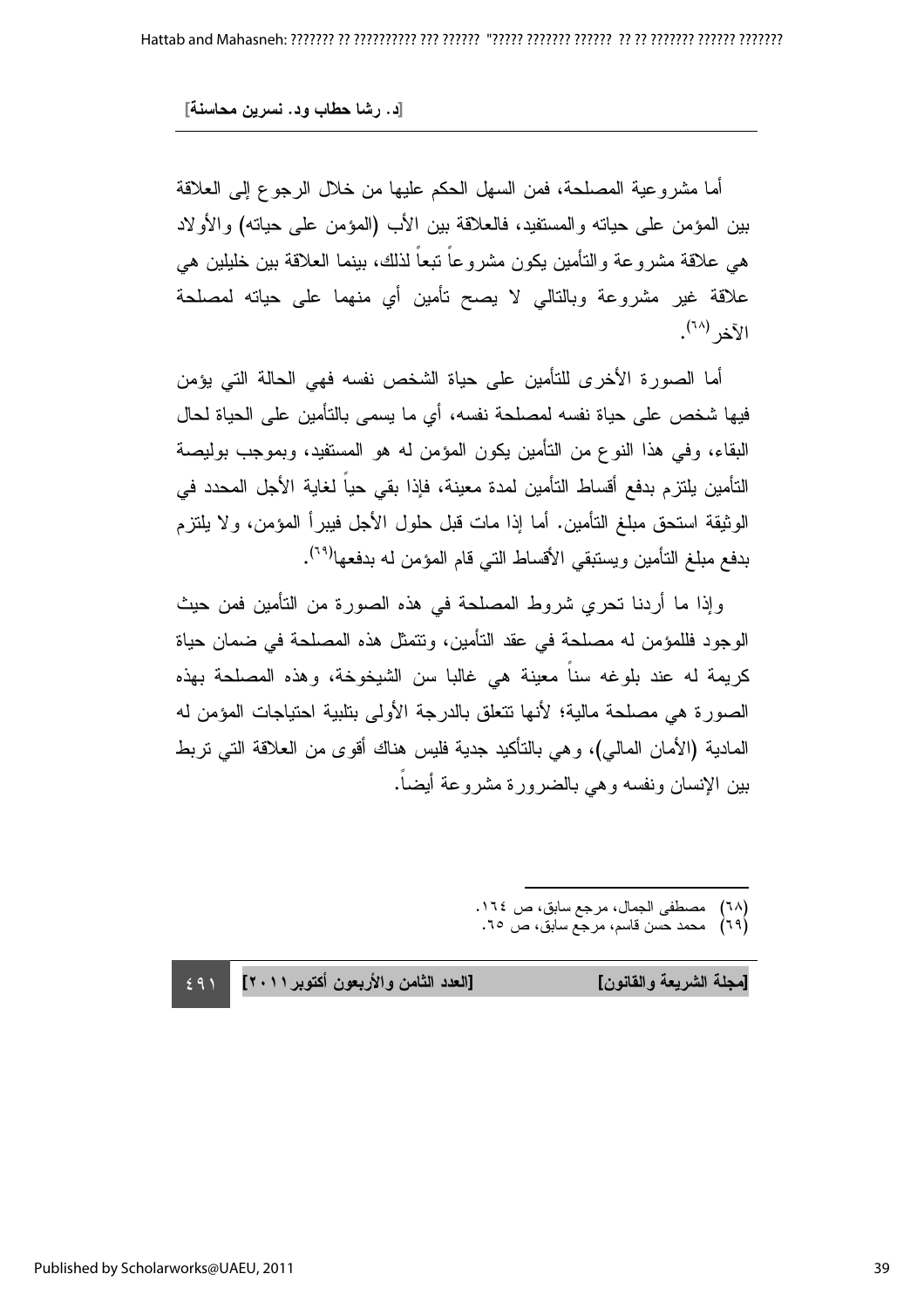## المطلب الثاني التأمين على حياة الغير

يتناول هذا المطلب صورتين أساسيتين من صور التأمين على حياة الغير، الأولى هي في مجال العلاقات المالية (الدائن والمدين) والثانية في مجال العلاقات الاجتماعية كالأقارب محاولين تحري المصلحة وشروطها في كلا النوعين مع الإشارة إلى موقف القانون المقارن وبعض الصور الأخرى المعروفة فيه للتأمين على حياة الغير . وفي هذا المجال فإن النأمين على حياة الغير يعني أن يقوم شخص بالتأمين على حياة اخر لمصلحته، بحيث يكون هو المستفيد، فهل المصلحة التأمينية شرط في هذا الفرض؟ سنتم مناقشة هذه المسائل في الفرو ع التالية:

#### الفرع الأول

## العلاقة بين موافقة المؤمن على حياته وشرط المصلحة في التأمين على الحياة

لقد اشترط المشرع الأردني صراحة في التأمين على حياة الغير موافقة الغير (المؤمن على حيانه) خطياً على هذا النأمين، وكذلك فعل المشرع المصري<sup>(٧٠)</sup>. على أن السؤال المطروح هنا هو هل هذه الموافقة الخطية نغني عن المصلحة، بحيث لا تعود المصلحة مطلوبة طالما وجدت الموافقة الخطية؟ أم أن الموافقة الخطية منطلب إضافي للمصلحة في التأمين على حياة الغير <sup>(٧٠)</sup>؟

 $291$ دد الثامن والأربعون أكتوبر ٢٠١١] [مجلة الشريعة والقانون] [الع

l (٧٠) نتص المادة با ٩٤٢ من القانون المدني الاردني علبي " يشترط لنفاذ عقدِ النامين على حياة الغير موافقته خطيا قبل إبرام العقد فإذا لم نتوافر فيه الاهلية فلا ينفذ عِقده إلا بموافقة من يمثله قانونا" نتص المادة ١/٧٥٥ من القانون المدني المصري " بقع باطلا التامين على حياة الغير ما لم يوافق الغِير عليه كتابة قبل إبرام العقد. فإذا كان هذا الغير لا نتوافر فيه الاهلية فلا يكون العقد صحيحاً إلا بموافقة من بمثله قانونا".

<sup>(</sup>٧١) من النطبيقات الـعالمية في هذا الموضوع، ان القانون الفرنسي يكتفي بالمو افقة والرضا مـــن قبـــل المؤمن على حياته ولا يتطلب المصلحة. بينما يتطلب القانون البلجيكي المصــــلحة دون الرضــــا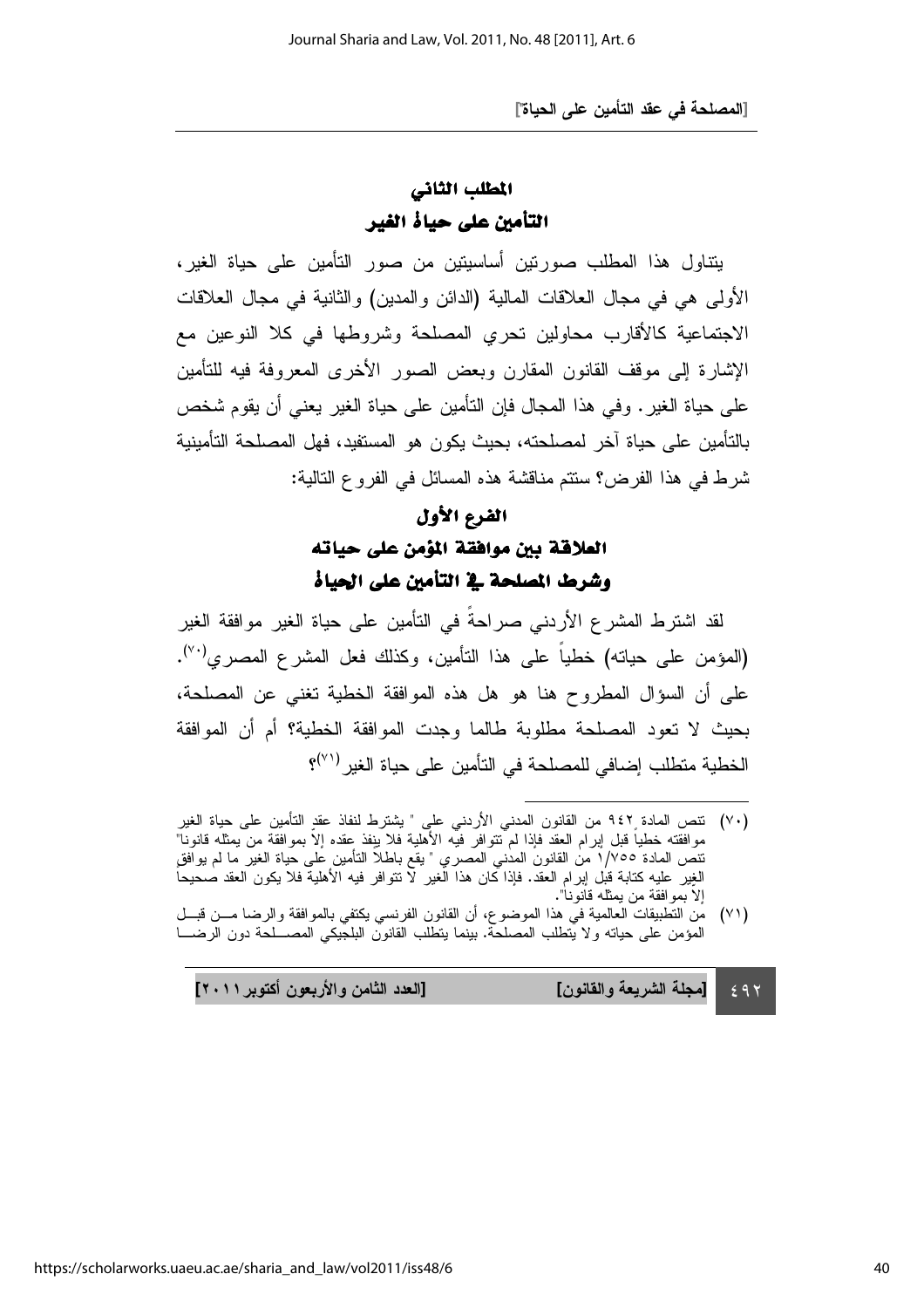ولعل هذا الجدل القانوني غير موجود أصلا في ظل القانون الأردني، حيث إن المصلحة نفسها غير منصوص عليها في القانون، أما في ظل القانونين المصري واللبناني مثلا فهناك نص قانوني خاص يتطلب وجود المصلحة في كل أنواع التأمين، ويؤكد مبدأ لا تأمين بلا مصلحة<sup>(٧٢)</sup>. ففي ظل القانون اللبناني قيل بكفاية الموافقة الخطية للمؤمن على حياته دون البحث في وجود أو عدم وجود المصلحة، و هو ذات الحكم المعمول به في القانون الفرنسي<sup>(٧٣)</sup>. أما الفقه المصري فقد انقسم في هذه المسألة إلى رأيين، فذهب رأي إلى أن شرط الموافقة الخطية يجُّب شرط المصلحة، وقد نمّ نبرير هذا الرأي بالقول بأن موافقة المؤمن على حياته نضمن أن المستفيد لن يعتدي على حياة المؤمن على حياته، وأن الأخير مطمئن ولا يخشى اعتداء المستفيد عليه، ناهيك عن النصوص الأخرى في القانون والتي تقرر حرمان المستفيد من مبلغ التأمين إذا هو تسبب في وفاة المؤمن على حياته<sup>(٢٧</sup>).

على أن الرأي الأخير قد انتقد على أساس أنه يتجاهل نص المادة ٧٤٩ مدني مصري والتي نتنترط المصلحة في كل أنواع التامين. أضف إلى ذلك أن شرط الموافقة الخطية وحده لا يضمن ولا يمنع المؤمن له أو المستفيد من استعجال وفاة الغير المؤمن على حياته، وإن النص الذي يقضـي بـحرمان المستفيد من مبلـغ التامين إذا هو تسبب بوفاة المؤمن على حيانه غير كاف، حيث يشترط القانون إثبات النعمد

- وقوع خطر معين نكون محلا للنأمين" ونتص المادة ٧٤٩ مدني مصري على "يكون محلا للنأمين كل مصلحة اقتصادية مشروعة تعود على الشخص من عدم وقوع خطر معين".
	- (٧٣) توفيق فرج، مرجع سابق، ص ١٧٦.
	- (٢٤) السنهوري، مرجع سابق، ص ٢٢٩. .

 $\epsilon$  9  $\tau$ دد الثامن والأربعون أكتوبر ٢٠١١]

[مجلة الشريعة والقانون] [العا

 $\overline{a}$ 

والموافقة. اما في القانون المدني لمقاطعة كوبيك الكندية، فالرضا او المصلحة كل منهمـــا يعتبـــر بديلا عن الآخر ، فمتى توفر أحدهما صح التأمين. جابر محجوب، مرجع سابق، ص ٢٠٢–٢٠٥. (٧٢) نتص المادة ٧٤٩ مدني لبناني علي "كل مصلحة اقتصادية مشروعة نعود على الشخص من عدم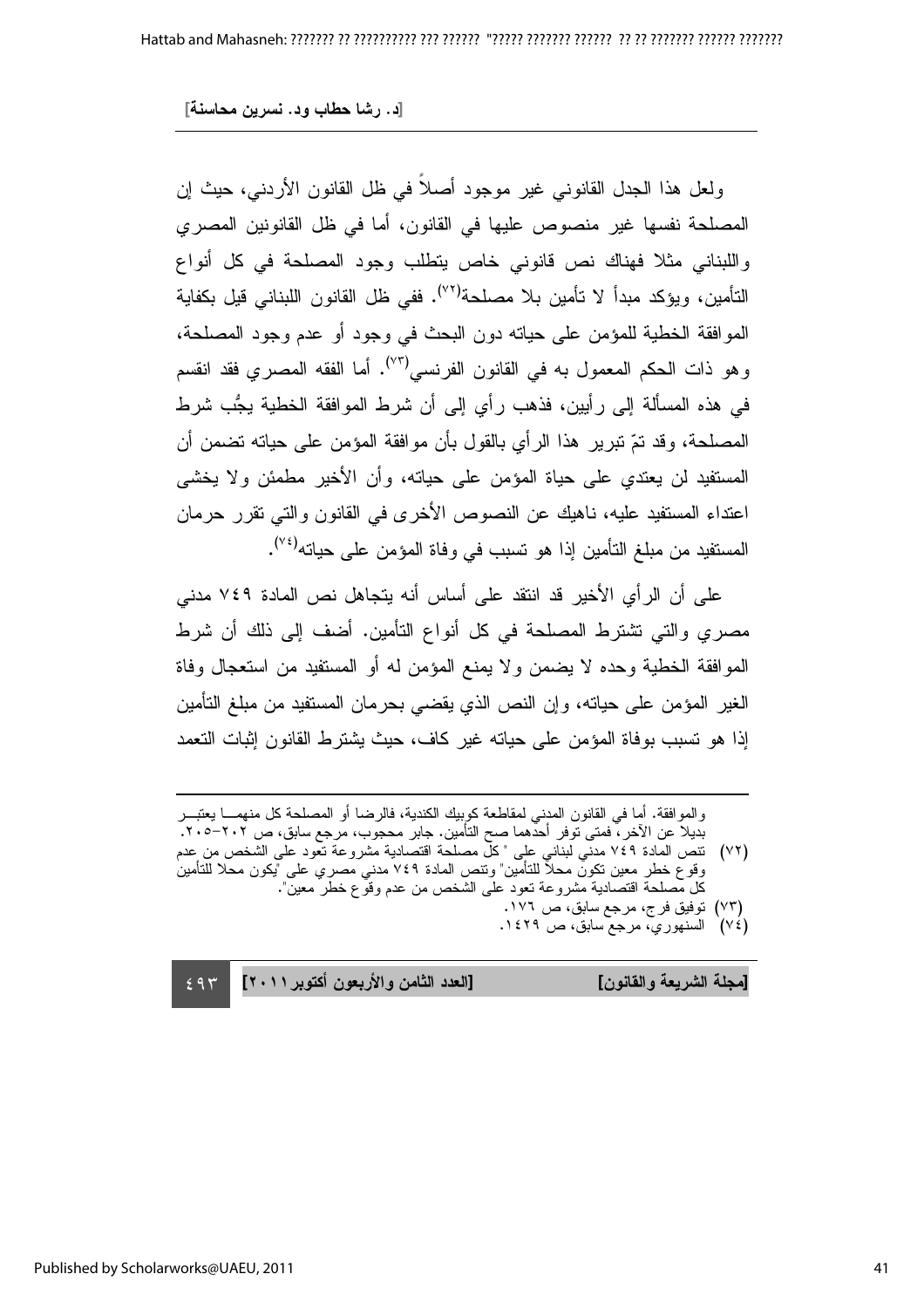لمهذه الغاية و هو لُميس بـالأمر السَّهل، كلَّ ذلك من شأنه إدخال هذا النوع من التَّامين متـى كـان بـلا مصلحة إلـى نطـاق المضـاربـة غير المشروعة<sup>(٧٥)</sup>. ووفقاً للرأي الأخير فإن شرط الموافقة الخطية ما هو إلا شرط إضافي، وليس بديلا عن شرط المصلحة، ويهدف إلى التشديد ونتبيه المؤمن على حياته للمخاطر المحتملة من النأمبن على حياته لمصلحة آخر .

أما في القانون الإنجليزي فلا يشترط موافقة المؤمن على حياته في التأمين على حياة الغير، وإنما يكتفى بالمصلحة المالية تطبيقا للقاعدة العامة في المصلحة التأمينية. إلا أن لجنة القانون في اسكتلندا نادت باستبدال المصلحة التأمينية في النَّامين على حياة الغير بموافقة المؤمن على حيانه شريطة أن نكون قيمة البوليصة محددة بالمبلغ الذي يو افق عليه المؤمن على حياته<sup>(٢٦)</sup>.

وإذا ما عدنا للنصوص القانونية المنظمة لعقد النامين على الحياة في القانون المدني الأردني نجد أنه في معرض الحديث عن التأمين على حياة الغير أورد المشرع الأردني النص النالي " يشترط لنفاذ عقد النأمين على حياة الغير موافقته خطيا قبل إبرام العقد...." في حين أن النص المقابل لهذا النص في القانون المصـري قد جاء فيه " يقع باطـلا النـْأمين علـى حياة الـغير ما لم يوافق الـغير عليه كتابة قبل إبرام العقد...." . ولا يمكن إنكار الفرق بين الصياغتين فموافقة الغير الخطية في التأمين على حياة الغير شرط لنفاذ العقد في القانون الأردني، بينما هي شرط انعقاد في القانون المصري، ويترتب على ذلك أن انتفاء الموافقة الخطبة في قانوننا الأردني لا يترتب عليه البطلان، بمعنى أن العقد ينعقد صحيحا بأركانه

(٧٥) أحمد شرف الدين، مرجع سابق، ص ٢٨٦– ٢٨٧.

l

(76) Scottish Law Commission.

 $292$ [مجلة الشريعة والقانون] [الع

دد الثامن والأربعون أكتوبر ٢٠١١]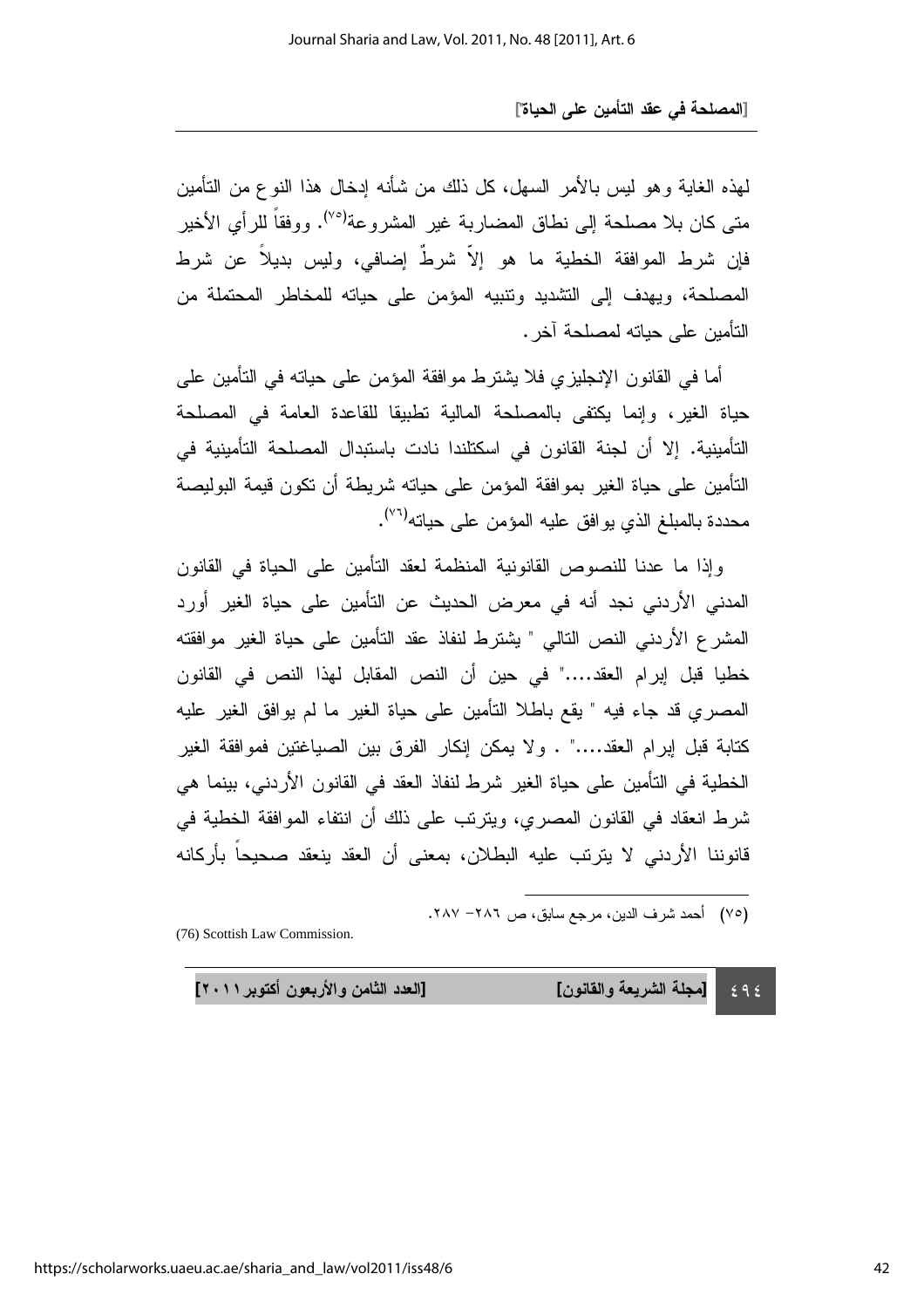المتعارف عليها (النراضـي والمحل والسبب) علـى أن يظل موقوف النفاذ علـى صدور الموافقة الخطية. على أن هذا الفهم يصطدم بعبارة المشرع "موافقته خطيا قبل إبرام العقد" مما يعني أن الموافقة اللاحقة لإبرام العقد لن نتقذ العقد، ولن نؤدي إلى نفاذه، فالعقد ليس موقوفا على صدور الموافقة الخطية كما قد يوحي النص لأول وهلة. إزاء هذا التحليل يمكن القول بأن المشرع الأردني لم يكن موفقا بصياغة نص المادة ٩٤٢ من القانون المدني، حيث استخدم تعبير " يشترط لنفاذ" وهذا يقرب من العقد الموقوف في حين كان يعني " يشترط لانعقاد" وهذا يقلب العقد باطلا إن هو خلا من موافقة الغير الخطية.

ويرى الباحثان أن شرط الموافقة الخطية لايغني عن نطلب المصلحة في التأمين على حياة الغير، حيث إن لكل وظيفة مختلفة، ففي حين تهدف الموافقة الخطية بالدرجة الاولى إلى نتبيه المؤمن على حياته لخطورة التصرف وهي مسالة تخصه وحده، فإن وجود المصلحة لدى المؤمن له متمثلة في المنفعة التي تعود عليه من عدم تحقق الخطر المؤمن ضده نشكل قيدا قانونيا يضمن الفصل بين التأمين على حياة الغير والمقامرة، فهي مسألة نتعلَّق إذا بالنظام العام. إن القول بغير ذلك يعني أن من حق أي شخص أن يؤمن على حياة شخص اخر لمصلحته، ولو لم نكن هناك علاقة تبرر هذا النوع من التأمين كعلاقة المديونية أو القرابة، مما يدخل التأمين في دائرة المضاربة<sup>(٧٧)</sup>.

[مجلة الشريعة والقانون] [العا

 $\epsilon$ 90 دد الثامن والأربعون أكتوبر ٢٠١١]

 $\overline{a}$ (٧٧) نأييدا لذلك قيل بأن الموافقة الخطية المسبقة وإن كانت نتبه المؤمن على حيانه للمخاطر، وتعطيه فرصة للتفكير والنندبر قبل الإقدام على جعل حياته محلا للتأمين، إلا أن ذلك كله لا يكفي لأن الثقة وإن وجدت عند انعقاد العقد، فقد تنعدم بعده وتثور خلافات بين المستفيد والمؤمن على حبانه، ويقوم المستفيد بالاعتداء على حياة المؤمن على حياته. كما أن حرمان المستفيد من مبلغ التأمين وإن كان عقابًا، فهولن يمنع واقعة الاعتداء على حياة المؤمن على حيانه. وبهذا نظل المصلحة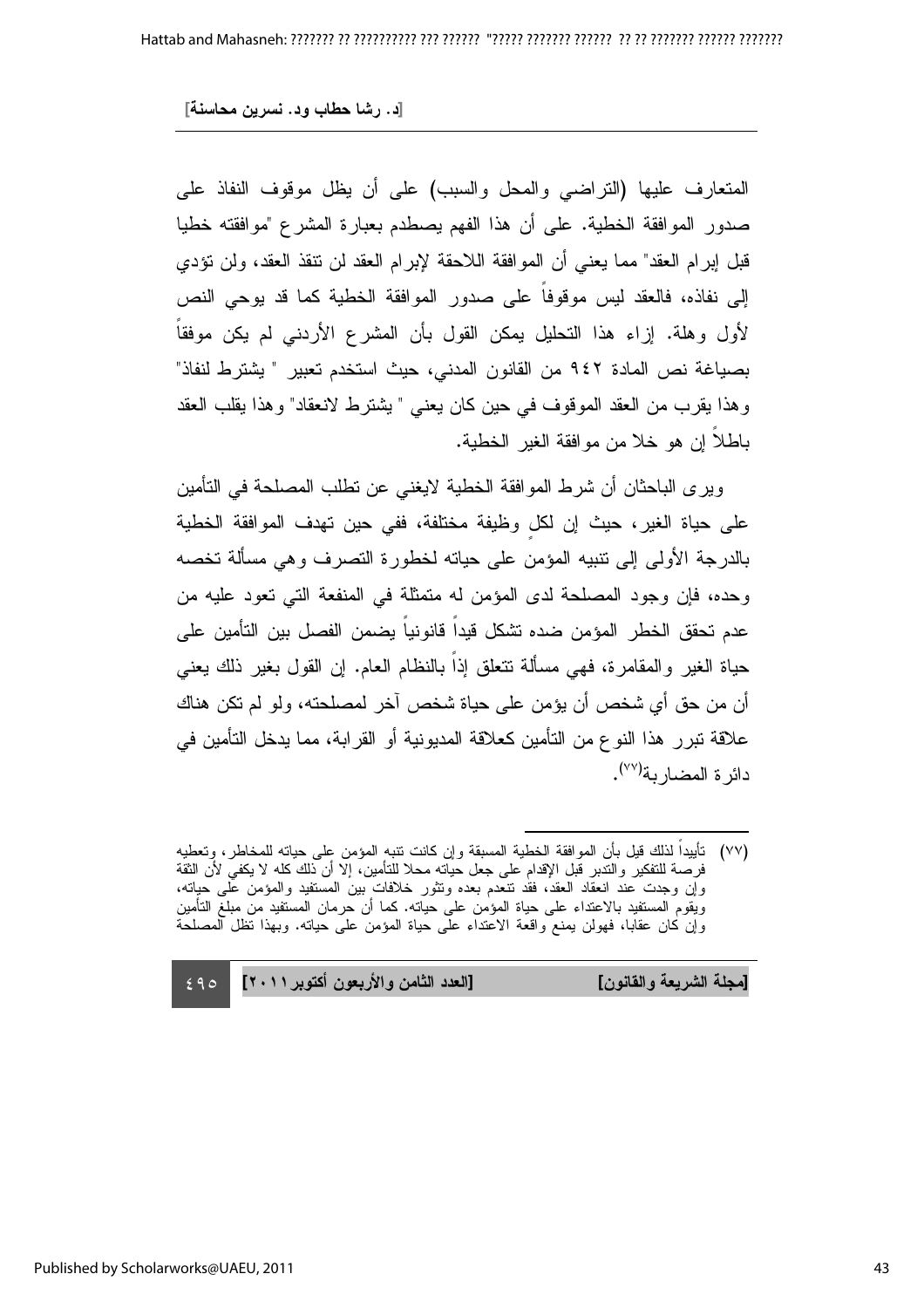#### الفرع الثاني

### صور التأمين على حياة الغير

إنّ من أهم وأبرز صور النّامين على حياة الغير نامين الدائن على حياة مدينه ولمصلحته، وكثيرًا ما نقوم البنوك بالتأمين على حياة مدينيها، ويكون البنك هو المستفيد. ونتمثَّل المصلحة في هذا الفرض بالمنفعة التي نعود على الدائن من عدم وفاة المؤمن على حياته، فطالما أن المدين على قيد الحياة فإنه سيظل قادرا على الوفاء باقساط الدين، فالمصلحة والحالة هذه موجودة. والملاحظ هنا أن علاقة المديونية هي التي أوجدت المصلحة، فلو افترضنا أن شخصا وافق بدون مناسبة على أن بتم التأمين على حباته لمصلحة آخر لا علاقة تذكر ببنهما، فإن المصلحة ستتنفي رغم وجود الموافقة الخطية، وستقترب العملية من فكرة المقامرة والرهان على موت أو حياة الاخرين. والمصلحة في هذا الفرض يجب أن نكون جدية، فإذا كان للمدين أموال ظاهرة وكافية للوفاء بالدين لم يعد للدائن مصلحة جدية في التأمين على حياة مدينه لمصلحته<sup>(٧٨)</sup>.

وبالانتقال إلى القانون الإنجليزي نراه يعرف صورا للنأمين على حياة الغير ومنها نأمين الدائن على حياة مدينه ونأمين صـاحب العمل على حياة عماله لمصلحته، وتأمين الشريك على حياة شريكه، وكل هذه الصور إنما تعكس علاقات مالية، فمثلا عندما نؤمن شركة على حياة موظف متميز فيها، لما لخبرته وكفاءته من أثر في ازدهار الشركة، تظهر جلياً المصلحة الاقتصادية للمؤمن له<sup>(٣٩)</sup>. على

| هي الضمانة الحقيقية لعدم الاعتداء على حياة المؤمن على حياته وكذلك فهي التي نبعد التأمين عن |  |
|--------------------------------------------------------------------------------------------|--|
| شبهة المقامرة والمضاربة على حياة الناس. جابر محجوب، مرجع سابق، ص ٢١٠-٢١٥.                  |  |
| (٧٨) محمد حسين منصور، مرجع سابق، ص ١٠٣.                                                    |  |
| (۷۹)   انظر جلال محمد ابراهیم، مرجع سابق، ص ٤٠٨.                                           |  |

 $\leq 97$ دد الثامن والأربعون أكتوبر ٢٠١١] [مجلة الشريعة والقانون] [الع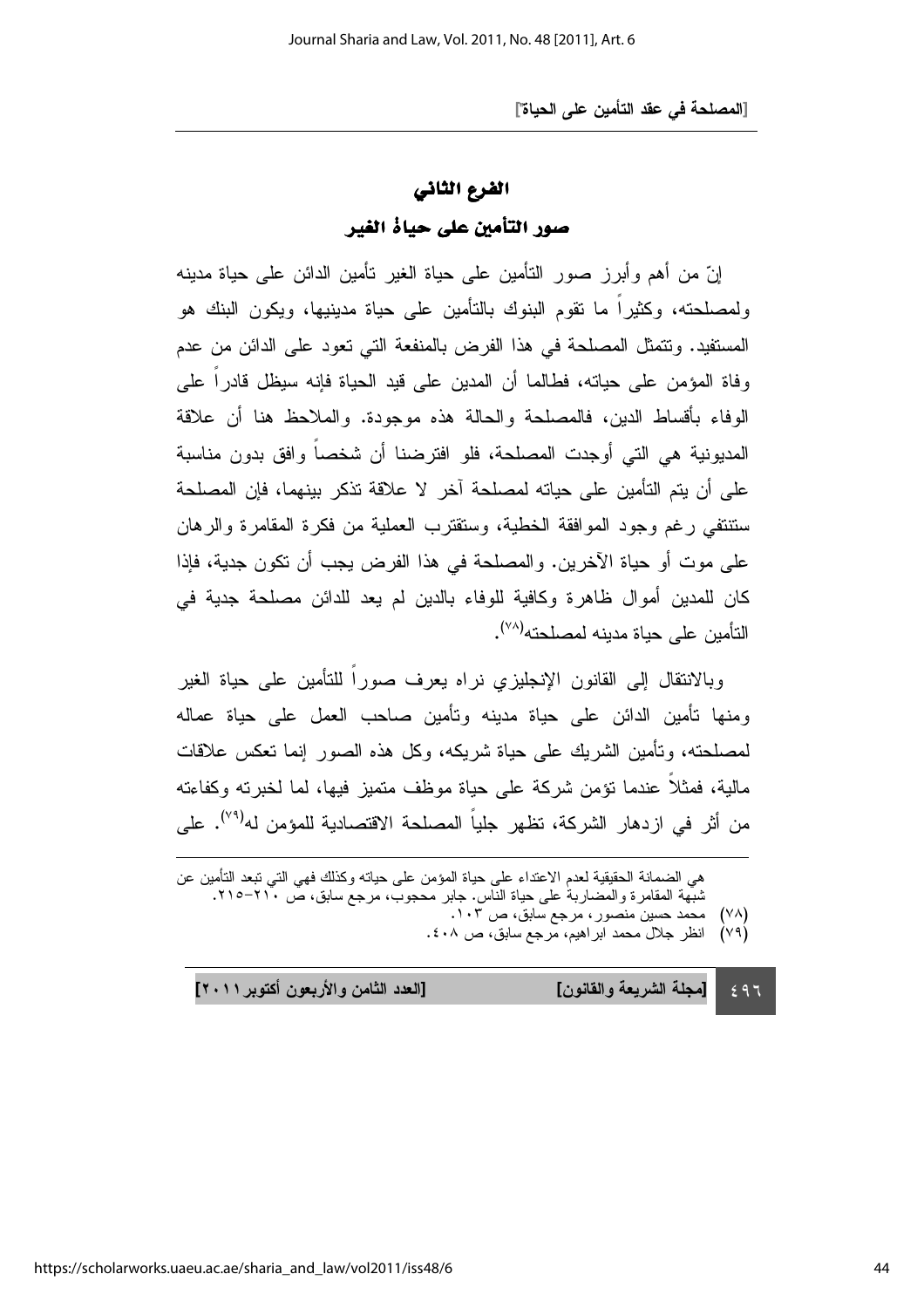أن مقدار ما يمكن للمستفيد الحصول عليه إنما هو محددٌ بالقيمة المالية للمصلحة. ولقد وصف هذا النوجه في ظل القانون الإنجليزي بأنه يجعل للنامين على الحياة الصفة التعويضية، كل ما في الأمر أن احتساب التعويض يكون وقت تحقق الخسارة، أما احتساب مبلغ التأمين فيكون على أساس تاريخ إبرام وثيقة التأمين<sup>(^^)</sup>.

ويشترط قانون التأمين على الحياة الإنجليزي في التأمين على حياة الغير وجود المصلحة المالية بالدرجة الأولى، على أن هذا وحده لا يكفي، فلا بد من أن يظهر في بوليصة التأمين اسم كل شخص مستفيد أو مستعمل أو منتفع من هذه الوثيقة ولو بصورة غير مباشرة وإلا بطلت وثيقة التأمين. والمقصود هنا أن التأمين على حياة شخص معين يخفي بين طياته منفعة لاخر ، فعلاوة على المصلحة، يجب أن يرد اسم أي منتفع من النامين في وثيقة النامين.

ولنوضيح هذا الشرط بمكن الإشارة إلى القضية النالية: قامت زوجة بالنامين على حياتها لمصلحة دائن زوجها، وكان هذا الدائن هو أحد الأمناء على مبلغ من المال يخص الزوجة عندما نبلغ الواحد والعشرين من العمر. أصرّ الأمناء على نقديم ضمان وكان الضمان هو النأمين على حياة الزوجة. على أن اسم الزوج لم يذكر في وثيقة التأمين، فقضت المحكمة بعدم قانونية الوثيقة، حيث إن الزوج مستفيد من هذه الوثيقة وبدونها لم يكن ليحصل على المال، وبالرغم من وجود مصلحة للزوج في النامين على حياة زوجته، على أن إيراد اسمه في وثيقة النامين كان ضرورياً للقول بصحة الوثيقة<sup>(\^)</sup>. وفي قضية أخرى قام والد بالتأمين على

 $\overline{a}$ 

 $-$  29 $\vee$ دد الثامن والأربعون أكتوبر ٢٠١١]

[مجلة الشريعة والقانون] [العا

<sup>(80)</sup> John Birds and Norma J. Hird at p 42.

<sup>(81)</sup> Evans v. Bignold (1869) L. R. 4 Q. B. 662. cited at John Birds at p 44.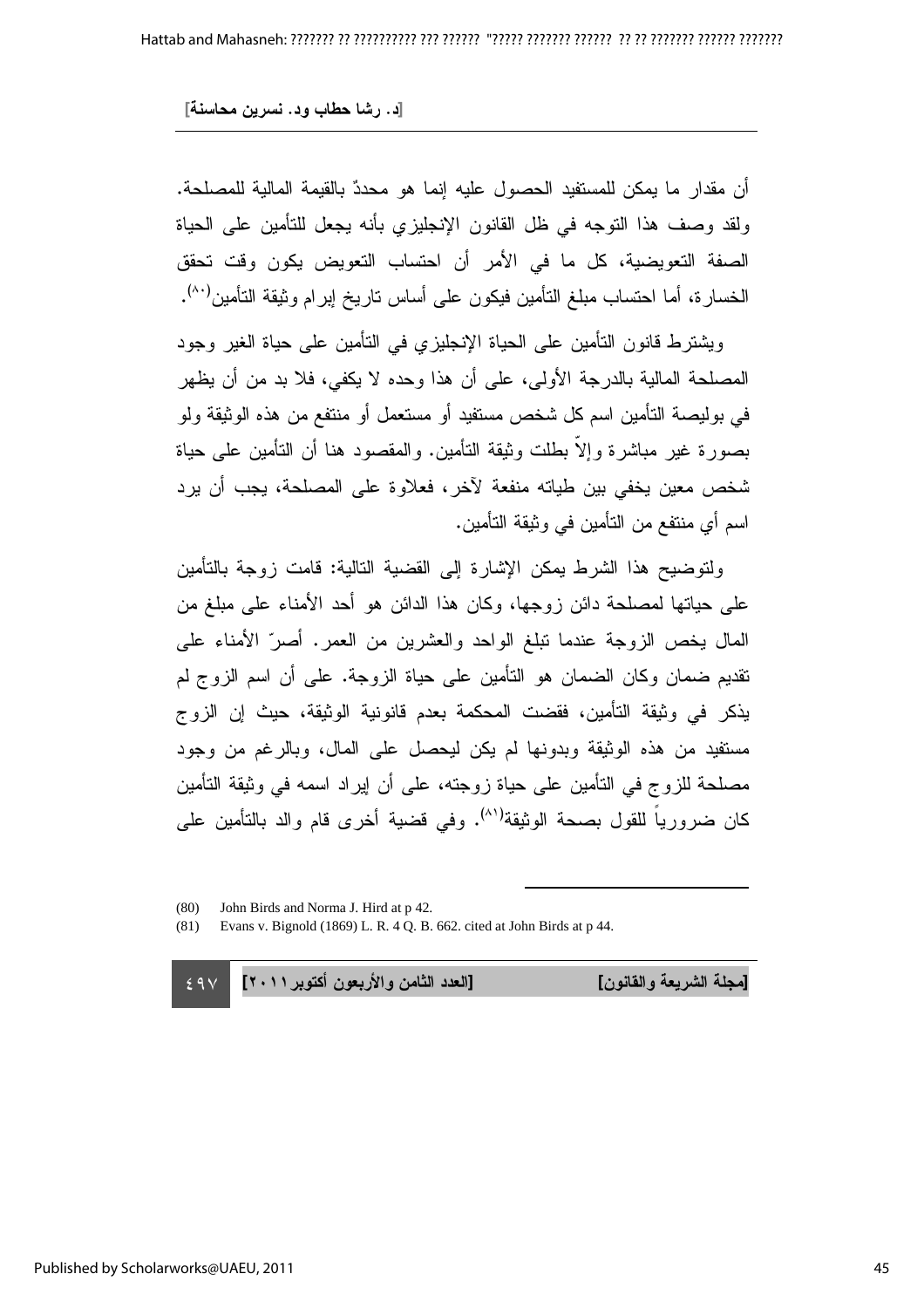حياته لمصلحة دائنه، ثم ظهر بعد ذلك أن الابن هو المستفيد من ذلك حيث استفاد من مبلغ القرض وقام هو بتسديد الأقساط، وقد قام الوالد فور النأمين بالايصاء لابنه. لقد حكم بأن هذا الفرض إنما يعني أن الابن يؤمن على حياة أبيه لمصلحة الدائن، وأنه لا مصلحة للابن في مثل هذا النأمين مما يجعله غير قانوني<sup>(٨٢)</sup>.

وفي تأمين الدائن على حياة مدينه تظهر المصلحة ذات طبيعة اقتصادية بحتة، وكذلك الحال في نأمين صـاحب العمل علـى حياة أحد الـعاملين لديه كـان يكون عاملا مميزًا جدًا، أو تأمين الشركة على حياة أحد الشركاء، حيث يكون المؤمن له مدفوعا بالخسارة المالية التي ستحل به فيما لو توفي هذا العامل أو الشريك الممهم أو عدم الوفاء باقساط الدين فيما لو نوفي المدين، ففي هذه الفروض وجدت المصلحة وهي مالية. وكذلك فإن المصلحة جدية وتستمد جديتها من العلاقة القانونية التي تربط بين الدائن والمدين، العامل وصـاحب العمل، وطـالمـا وجدت العلاقة القانونية فالمصلحة مشروعة.

ويعرف القانون الأمريكي بدوره العديد من صور التأمين على حياة الغير لعل أبرز ها نامين الدائن على حياة مدينه، على أنه يشترط موافقة المدين المؤمن على حياته، كما يشترط أن يكون سقف التأمين هو مبلغ الدين، ويقع على عاتق المؤمن النترام قانوني بتحري المصلحة في النامين على حياة الغير، والتاكد من قبول المؤمن على حياته، وإلا كان بالإمكان مقاضاة الشركة من قبل كل ذي مصلحة. كما يمكن الإشارة إلى صور أخرى من النامين على حياة الغير ومن ذلك نامين صاحب العمل على حياة عماله لمصلحته، وينبني هذا التأمين على مصلحة مالية

l

دد الثامن والأربعون أكتوبر ٢٠١١]

 $\epsilon$  9  $\wedge$ [مجلة الشريعة والقانون] [الع

<sup>(82)</sup> Shilling v. Accidental Death Insurance Co. (1857) 2 H. & N. 42. Cited at John Birds at p 45.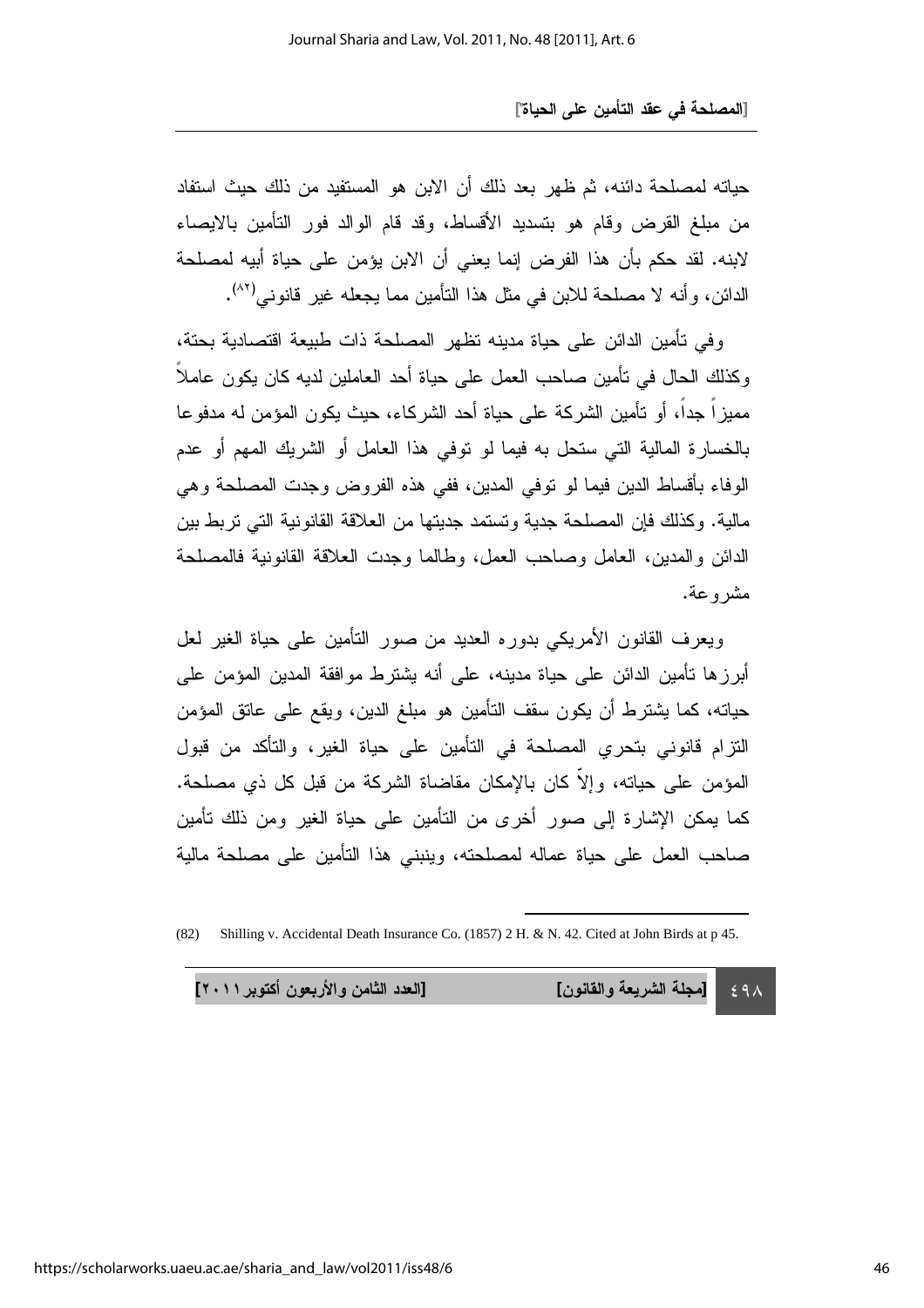[د. رشا حطاب ود. نسرين محاسنة]

مفادها أن موت أحد العمال سيتسبب في متاعب وخسارة في العمل. ويرتبط بهذا النو ع من التأمين أيضـا تأمين صـاحب الـعمل؛ علـى حياة أحد الـعمال الـهامين كمدير دائرة معينة، والمصلحة هي ذاتها كما في النوع الأول مالية اقتصادية. كما للعامل مصلحة في التأمين على حياة صاحب العمل، لأن وفاة صاحب العمل قد تعني عدم استقرار مالي ووظيفي للعامل، فهي إذا مصلحة اقتصادية جدية مشروعة. واكثر من ذلك فقد قيل بمشروعية تأمين الأطراف المتخاصمين أمام القضاء على حياة القاضـي الذي ينظر الدعوى، حيث لمم مصلحة مالية في بقاء القاضـي على قيد الحياة لحماية مصالحهم المالية. في جميع الصور السابقة يقترب التأمين على الحياة من النأمين على الأشياء حيث نظهر فيه الصفة النعويضية<sup>(٨٣)</sup>.

وإذا ما انتقلنا إلى صورة أخرى من صور النامين على حياة الغير، فيمكن الحديث عن نامين الزوجة على حياة زوجها لمصلحتها، او العكس، او نامين الابن على حياة أحد والديه لمصلحته. ففي هذه الصورة المصلحة موجودة ولكنها تأخذ طُبيعة مختلفة فهي ليست مالية بقدر ما هي أدبية معنوية، وتعتبر صلة القرابة دليلا على جدية المصلحة ومشروعيتها. لقد اقترح في هذا الصدد أنه ينبغي الرجوع إلى النصوص القانونية التي تحدد من له الحق بالحصول على التعويض عن الضرر الأدبي عند وفاة المضرور لتحديد من تكون له مصلحة أدبية جدية في تفعيل تأمين علَّـى حياة الغير ، وذلك من قُبيل وضـع القيود علـى مثل هذا النوع من النَّامين وحتـَى لا يتم تعريض حياة المؤمن على حياته للخطر<sup>(٨٤)</sup>.

(83) MFB Reinecke. (٨٤) أحمد شرف الدين، مرجع سابق، ص ٢٨١. على سبيل المثال نتص المادة ٢/٢٦٧ مدني أردني على " ويجوز أن يقضى بالضمان للأزواج والأقربين من الأسرة عما يصيبهم من ضرر أدبي بسبب موت المصاب" وتتص المادة ٢٢٢ مدني مصري على ذات الحكم إلا

 $\overline{a}$ 

| [الـعدد الثّامن والأربعون أكتوبر ٢٠١١]   ٤٩٩ | [مجلة الشريعة والقانون] |
|----------------------------------------------|-------------------------|
|                                              |                         |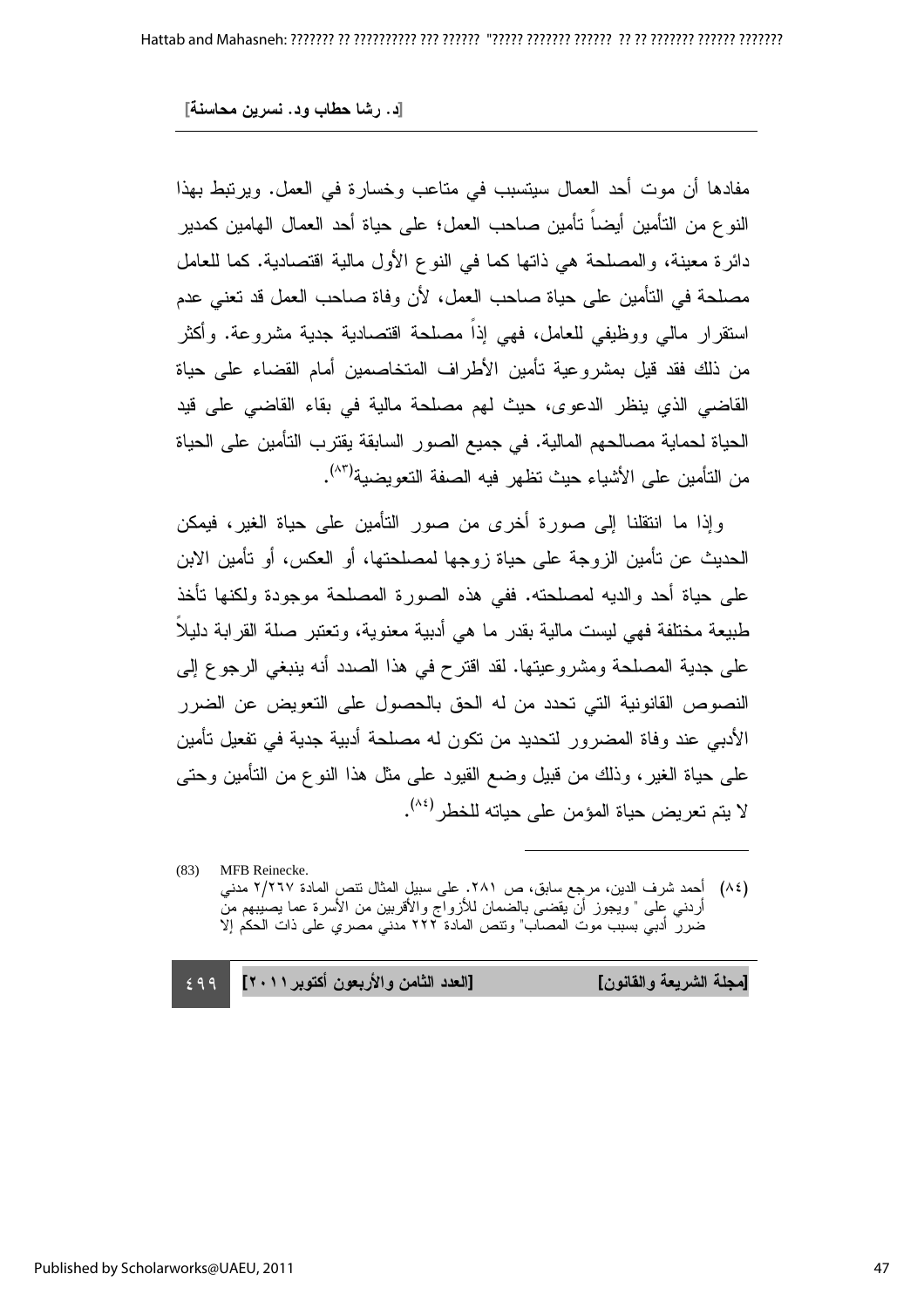إذا كان المبدأ العام الذي يحكم التأمين بصورة عامة هو"لا تأمين بلا مصلحة" فإن تخلف المصلحة في التأمين من شأنها أن تجعل العقد باطلاً كما سبق أن رأينا. على أن السؤال الذي يمكن طرحه هنا هو هل يترتب ذات الأثر على تخلف شرط من شروط المصلحة؟ إذا لم نكن المصلحة جدية بمعنى أن العلاقة بين المؤمن له والمستفيد لا تسمح بإجراء التأمين، فهنا لا يمكن القول بوجود المصلحة أصلا، وإذا لم توجد المصلحة الاقتصادية أو الأدبية بحسب نوع التأمين، فإنه لا يمكن التسليم أيضا بوجود المصلحة ويترتب البطلان لانتفاء المصلحة. إلا أن حكما اخر يمكن أن يقال بصدد مشروعية المصلحة، فإذا لم نكن المصلحة مشروعة ولكنها موجودة كَان يكون المؤمن له ينفق على المستفيد ونكون العلاقة بينهما حميمة، ولكن هي علاقة خارج إطار الزواج (علاقة غير مشروعة) فهنا قيل بأن الاشتراط لمصلحة العشيقة هو الذي يبطل، ولكن لا يبطل النامين نفسه، حيث يكون بإمكان المؤمن له تعيين مستفيد اخر ، وإذا توفي قبل أن يعين مستفيدا اخر ال مبلغ التأمين إلى الورثة<sup>(٨٥)</sup>.

انـها تـحدد درجة القرابة لـغاية الدرجة الثانية، ومن الواضـح ان النص في القانون الاردنـي يعطي القاضـي سلطة تقديرية في تحديد حميمية العلاقة، بينما هذه السلّطة التقديرية غيرً موجودة في ظل القانون المصري الذي يحدد ابتداء درجة القرابة. انظر ايضا جابر محجوب، مرجع سابق، ص ۱۹۳–۱۹۶.

(٨٥) مصطفى الجمال، مرجع سابق، ١٦٤–١٦٥.

 $\circ \cdot \cdot$ [مجلة الشريعة والقانون] [الع

دد الثامن والأربعون أكتوبر ٢٠١١]

l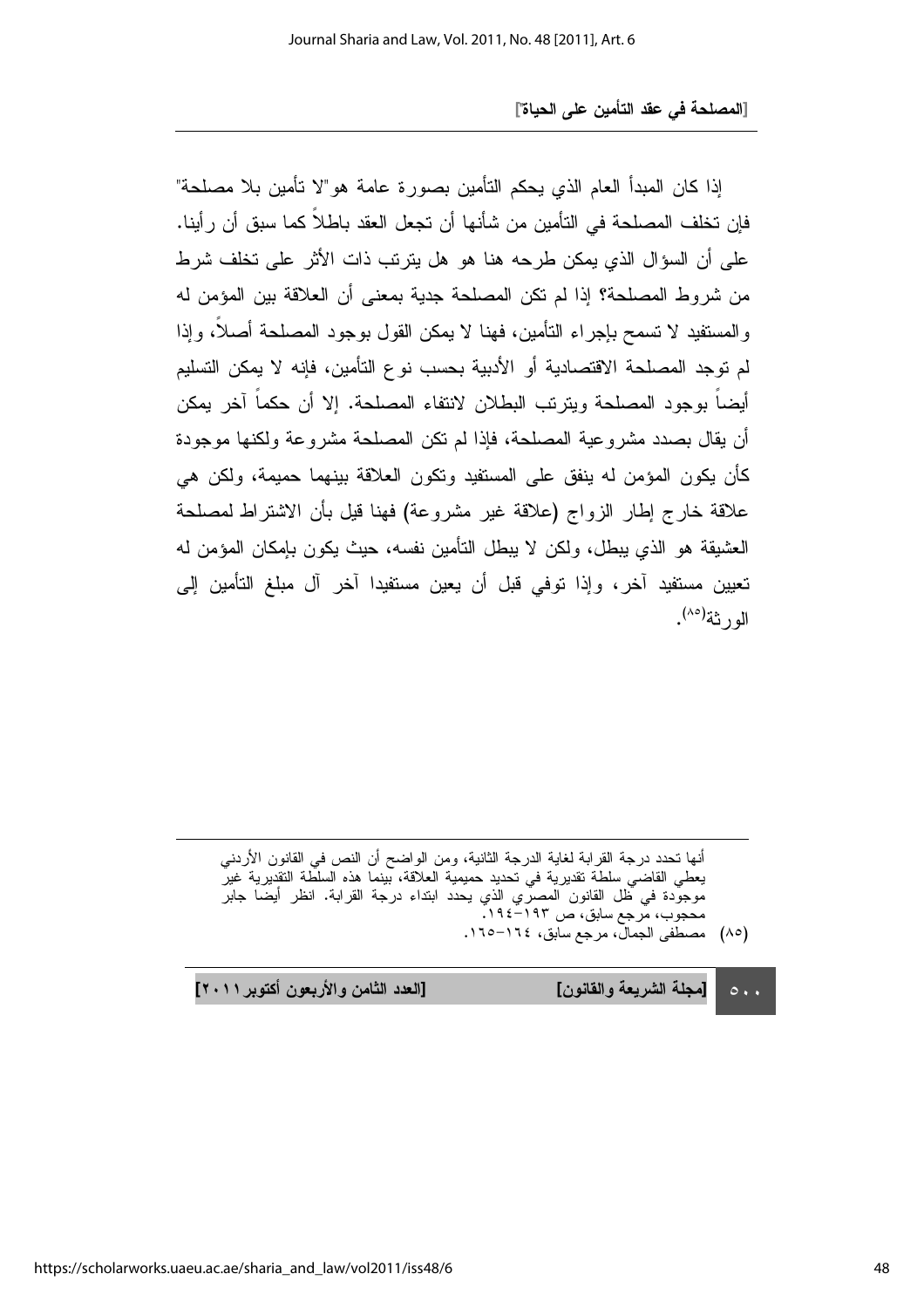#### الخاتمة

لقد أثار موضوع البحث مسائل قانونية عديدة، حاولنا النعامل معها في ضوء القانون المدني الأردني وبالاسترشاد بموقف بعض التشريعات العربية والأجنبية، وذلك لتحري اختلاف المواقف التي يقوم عليها كل قانون، مدركين في ذلك أسباب اختلاف التشريعات، فما القانون إلا نتاج لثقافة وفكر وبيئة اجتماعية واقتصادية معينة، وكلما اختلفت هذه المسائل اختلف نهج القانون. وعلى ذلك نبيّن فيما يلي أهم النتائج والنوصيات التي خرجنا بها:

#### النتائج:

أولا: لا مناص من اعتبار المصلحة في التأمين عموما وفي التأمين على الحياة بشكل خاص شرطا، حتى مع خلو القانون المدني الأردني من نص حول هذا الأمر ، فالمصلحة هي السبيل الوحيد لتمييز التأمين على الحياة عن المضاربة على الحداة.

ث**انيا:** يمكن القول بوجود شرط المصلحة ضمنا بين ثنايا القانون المدني الأردني وخاصة فيما يخص القواعد القانونية المتعلقة بالتأمين على الحياة. ونبرير ذلك أن المشرع الأردني وإن لم يأت على ذكر المصلحة بشكل صريح، إلا أنه جاء على ذكر صور لحماية هذه المصلحة، وذلك في المادنين ٩٤٣ و ٤٤٤، فإذا لم نكن المصلحة موجودة فلماذا نحميها؟ أضف إلى ذلك أن هذه النصوص لها مقابل في نشريعات أخرى عرفت المصلحة ونصت عليها صراحة.

[مجلة الشريعة والقانون] [العا

دد الثامن والأربعون أكتوبر ٢٠١١]

 $\circ \cdot \cdot$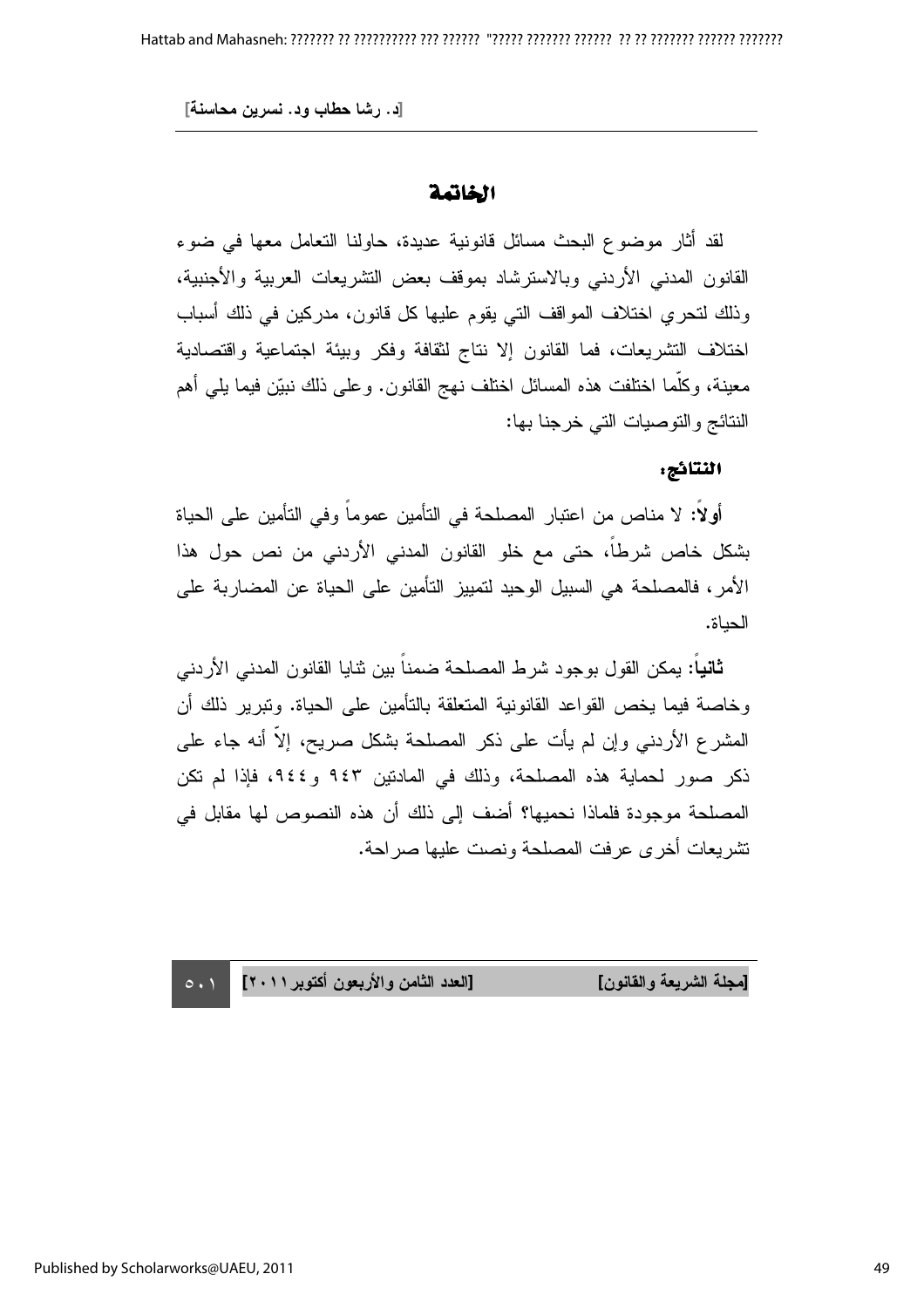ث**الثا:** لقد طرح الفقه بدائل مختلفة بشأن تكيبف المصلحة في التأمين عموما، ولدى نطبيق ذلك على النامين على الحياة وفي ضوء القانون المدني الأردني، نبيّن أن المصلحة تلتقي مع كل من المحل والسبب في العقد على أنها تعود وتفترق عنها في مسائل أخرى، فلا ضرورة والحالة نلك لاعتبارها جزء من ركني المحل أو السبب، وكذلك لا داعي لاعتبارها ركنا رابعا مستقلا في عقد التأمين، لما في ذلك من إضافة على الأركان المتعارف عليها والمنصوص عليها صراحة في جميع القوانين. إن النكييف الأقرب إلى الدقة يكمن في اعتبار المصلحة شرط انعقاد يتز تب على تخلفه البطلان.

را**بعا**: فيما يخص شروط المصلحة، وبالرغم من أن المشرع الأردني لم يحدد هذه الشروط، فيمكن القول بأن هذه المصلحة قد نكون مالية أحيانا كما في التأمين على حياة المدين من قبل الدائن، أو معنوية كما في نأمين الزوجة على حياة زوجها لمصلحتها أو مصلحة أولادها. وفي التأمين على حياة الشخص نفسه لمصلحة نفسه او لمصلحة زوجه او اولاده بمكن الحديث عن مصلحة معنوية اكثر منها مالية. على أن المنطق يقتضي منا القول بأن المصلحة المالية كثيرا ما تختلط بالمصلحة المعنوية، فالأب الذي يؤمن على حياته لمصلحة أولاده القصر يكون مدفوعا برابطة الحب والحرص وبنفس الوقت بود ضمان مورد رزق وإنفاق على أولاده متى ما تحقق الخطر المؤمن ضده وهو وفاته. ولقد ذكر المشرع الأردني في المادة ٩٤٥ من القانون المدني المستفيد وتحدث عن المستفيد غير القريب (الفقرة الأولى) وهذه مصلحة مالية والمستفيد ( زوج، أولاد، فروع، ورثة) وهنا يمكن تصور المصلحة المعنوية. كما أن المصلحة الجدية نتعلق بصلة القرابة أو العلاقة المالية التي نبرر

> $\circ \cdot \tau$ [مجلة الشريعة والقانون] [الع

دد الثامن والأربعون أكتوبر ٢٠١١]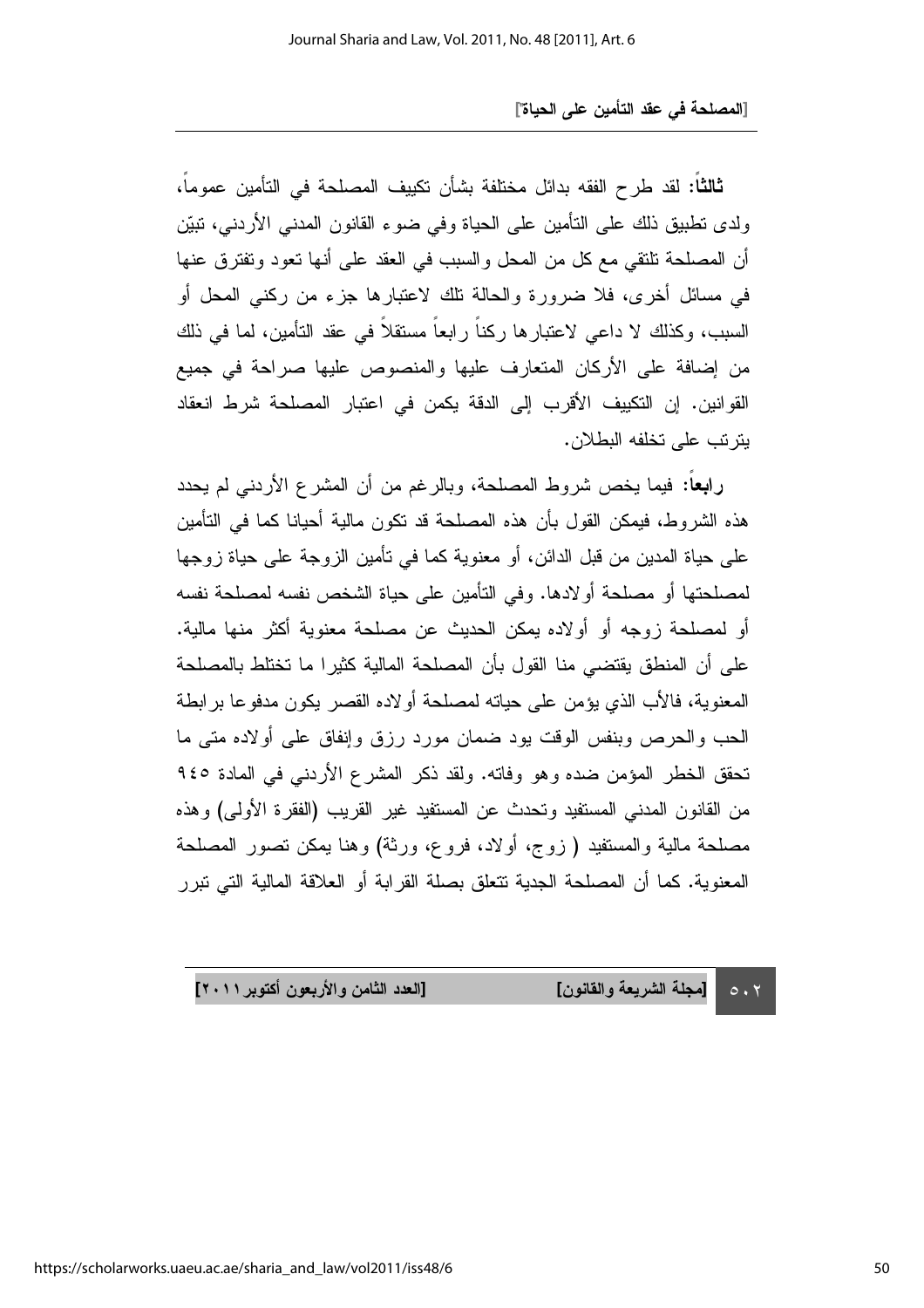إبرام عقد النامين، وهذه المصلحة يجب أن نكون مشروعة غير مخالفة للقانون نطبيقا للقواعد العامة.

**خامسا:** لقد نتاول المشرع الأردني التأمين على حياة الغير بنص صريح (المادة ٩٤٢) واشترط الموافقة الخطية المسبقة للمؤمن على حياته. لدى التساؤل هل الموافقة الخطية تعدّ بديلا عن المصلحة في التأمين على حياة الغير، نرجح أنها ليست كذلك فالمصلحة يجب أن نظل مطلوبة حتى مع وجود الموافقة الخطية للمؤمن على حياته، وتبرير ذلك أن لكل من المصلحة والموافقة وظيفة مختلفة عن الأخر ى، ففي حين تهدف المو افقة إلى نتبيه المؤمن على حياته بالأخطار التي تحدق به، نهدف المصلحة إلى ضمان الفصل بين النامين على حياته والمضاربة عليها.

#### التوصيات:

أولا: ضرورة الندخل التشريعي بإيراد نص صريح في القواعد العامة في عقد النَّامين، يُشترط المصلَّحة الاقتصادية أو المعنوية وذلك بـحسب نوع التَّامين، ويحدد ثَىروط المصلحة. إنّ مثل هذا النص ضروري لحسم المسألة والابتعاد عن النفسير والتأويل والقياس لاستنتاج ضرورة نطلب المصلحة. كما أن وجود نص صريح يتعلق بالمصلحة سيمنح الفرصة للقضاء الأردني للاضطلاع بدور مهم في تطبيق هذا الشرط وإرساء اجتهادات قضائية متعلقة به.

ثانيا: لقد لوحظ أن الفقرة الأولى من المادة ١/٩٤٤ تثير بعض اللبس حيث نتص على أنه "يبرأ المؤمن من النزاماته إذا تم النامين لصالح شخص اخر ونسبب المؤمن له في وفاته او وقعت الوفاة بتحريض منه"، فظاهر النص بوحي بان الفقرة الأولى من المادة المذكورة نتعلق بصورة من صور التأمين على حياة الغير وهي

 $\circ \cdot \tau$ دد الثامن والأربعون أكتوبر ٢٠١١] [مجلة الشريعة والقانون] [العا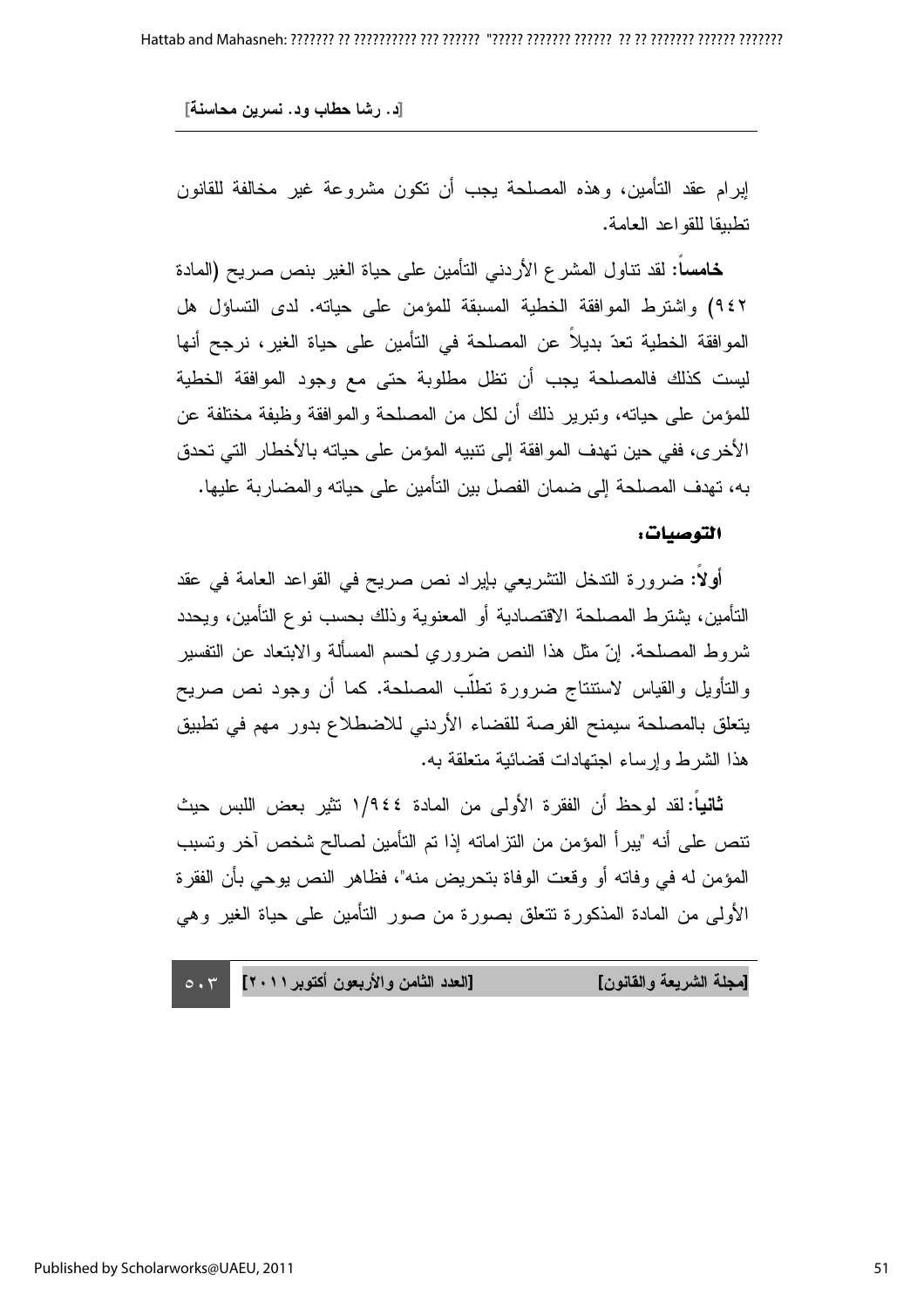التي يفترق فيها شخص طالب التأمين عن شخص المستفيد وشخص المؤمن على حياته، ويفهم من النص أن المؤمن له يبرأ من النزامه في حال نسبب طالب التأمين في وفاة المؤمن على حياته أو وقعت الوفاة بتحريض منه، وهذا أمر غير منطقي؛ ذلك أنه لا مصلحة لطالب التأمين في وفاة المؤمن على حياته طالما أن شخصه مغاير لشخص المستفيد. ومن هنا فإننا نقترح نعديل نص المادة ١/٩٤٤ على نحو يزيل الغموض الذي يعتريه بحيث يصبح كالاتي: "يبرأ المؤمن من التزاماته إذا تم التأمين لمصلحة شخص اخر وتسبب المؤمن له (طالب التأمين) في وفاته أو وقعت الوفاة بتحريض منه".

**ثالثًا:** لدى مناقشة المادة ٩٤٢ المتعلقة بالتأمين على حياة الغير نبيّن لنا أن المشرع قد رتب جزاء عدم النفاذ على إبرام النامين على حياة الغير بدون موافقته الخطية المسبقة. ولقد نبين لنا أن هذا الحكم يقترب من العقد الموقوف، بمعنى أن العقد لا يبطل، وإنما هو عقد صحيح غير نافذ، ولم يحدد المشرع متى ينفذ وفي أي الحالات والشروط. وإذا كنا قد انتهينا إلى ضرورة تطلب المصلحة مع الموافقة الخطية المسبقة في التأمين على حياة الغير، فلا بد –والحالة تلك– من ترتيب ذات الأثر على انعدام أي منهما، وهذا الأثر هو البطلان. وعليه نقترح تعديل النص ليصبح كالاتي " يشترط لانعقاد عقد التأمين على حياة الغير موافقته خطيا قبل إبرام العقد فإذا لم نتو افر فيه الأهلية فلا ينعقد العقد إلا بموافقة من يمثله قانونا".

> $\circ \cdot \circ$ [مجلة الشريعة والقانون] [الع

دد الثامن والأربعون أكتوبر ٢٠١١]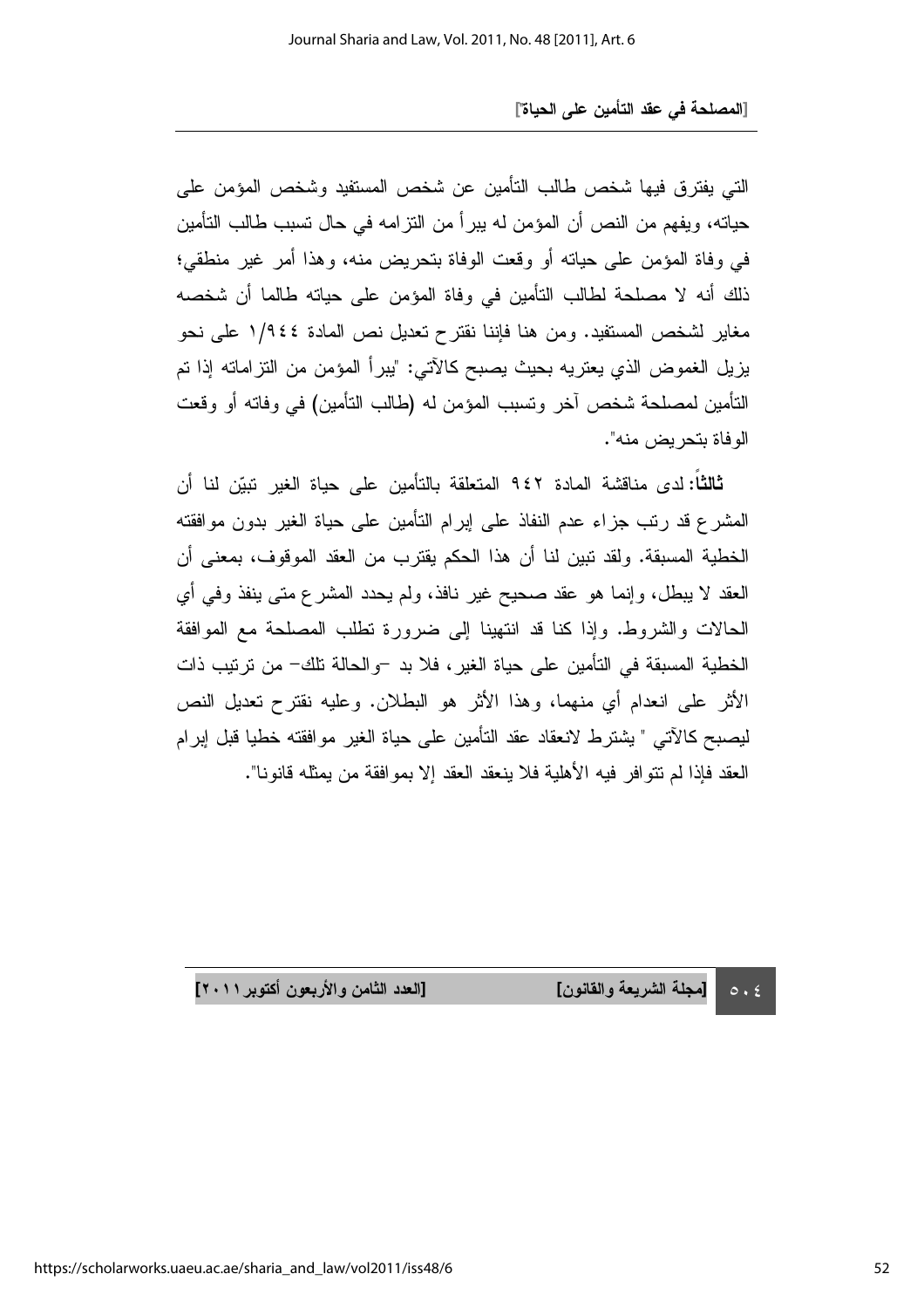## قائمة المراجع

### \* المراجع باللغة العربية

- أحمد شرف الدين، أحكام التأمين في القانون والقضاء، "دراسة مقارنة"، جامعة الكويت، الكويت، ١٩٨٣.
- أسامة المحيسن، الوجيز في الشركات التجارية والإفلاس، دار الثقافة،  $\mathcal{L}(\cdot | \cdot \wedge \cdot \wedge \cdot)$
- − أنور سلطان، مصـادر الالتزام في القانون المدني الأردني (دراسة مقارنة في الفقه الإسلامي)، المكتب القانوني، عمان، ٢٠٠٢.
- أنور العمروسي، عقود الغرر في القانون المدني، دار الفكر الجامعي، الاسكندرية، ٢٠٠٣.
- توفيق حسن فرج، أحكام التأمين، الجزء الأول، مؤسسة الثقافة الجامعية، الإسكندرية، ١٩٩٦.
- جابر محجوب علي، "مدى اعتبار المصلحة ركنا في التأمين على حياة الغير لحال الوفاة"، مجلَّة الحقوق، العدد(٣)، المجلد ٢٦، سنة ٢٠٠٢، الصفحات (١٦٤–١٨٨).
- جلال محمد ابراهيم، التأمين وفقا للقانون الكويتي، دراسة مقارنة مع القانونين المصري والفرنسي، مطبوعات الجامعة، جامعة الكويت، الكويت،  $.19<sub>A</sub>9$
- خالد رشيد القيام، شرح عقد التأمين في القانون المدني الأردني، الجزء الأول، مكتبة ابن خلدون، مؤنة، ١٩٩٩.

 $\circ \cdot \circ$ دد الثامن والأربعون أكتوبر ٢٠١١] [مجلة الشريعة والقانون] [العا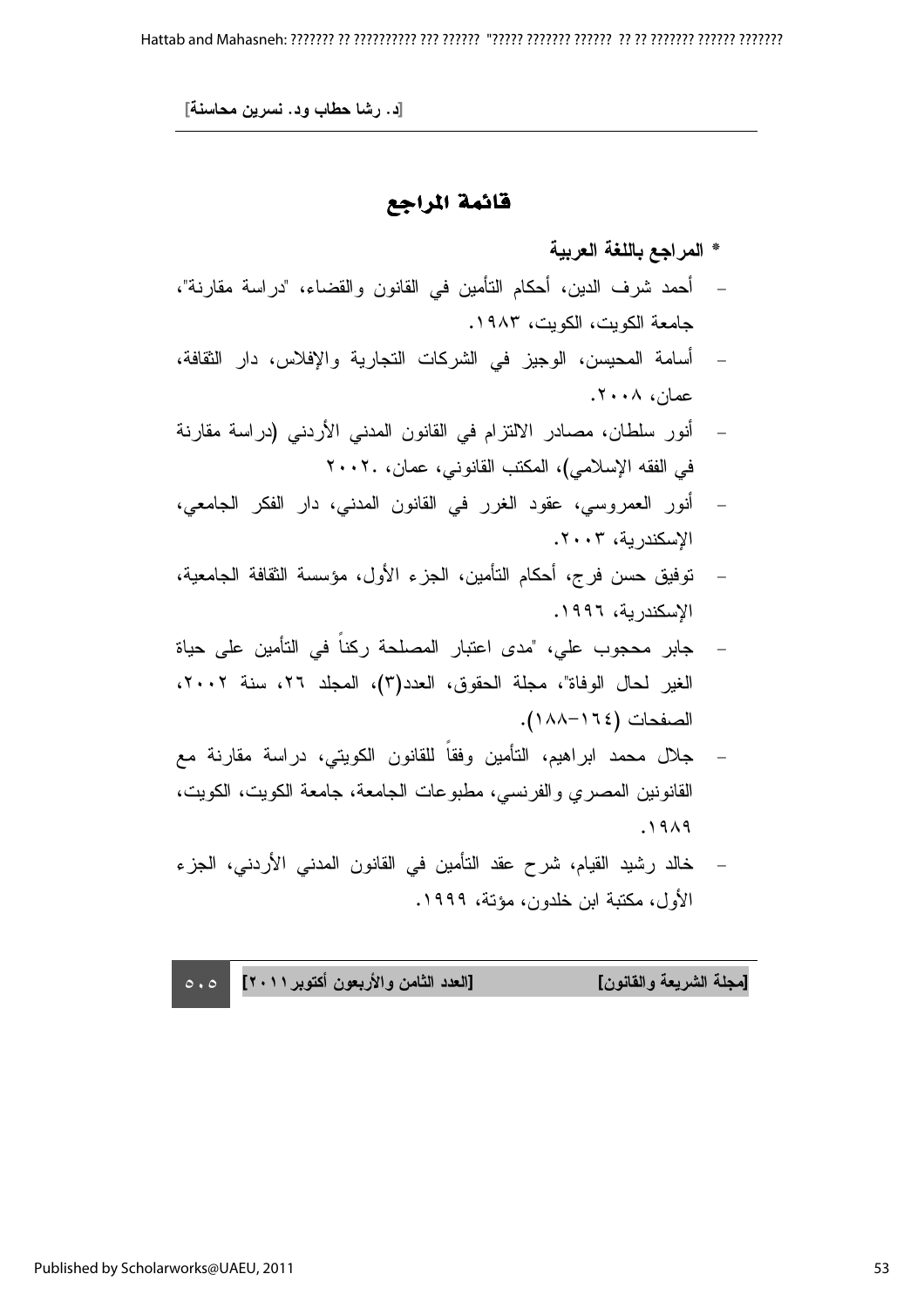- رمضان أبوالسعود، أصول التأمين، الطبعة ٢، دار المطبوعات الجامعية، الإسكندرية، ٢٠٠٠.
- عبد الرحمن الحلالشة، الوجيز في شرح القانون المدني الأردني، عقد البيع، دار وائل للنشر، عمان، ٢٠٠٥.
- عبد الرزاق السنهوري، الوسيط في شرح القانون المدني الجديد، الجزء السابع، المجلد الثاني، عقود الغرر(عقود المقامرة والرهان والمرنب مدى الحياة وعقد التأمين)، منشورات الحلبي الحقوقية، بيروت، ٢٠٠٠.
- عبد القادر العطير، التأمين البري في التشريع دراسة مقارنة، دار الثقافة، عمان، ٢٠٠٤.
- − عدنان السرحان ونوري خاطر، شرح القانون المدني− مصـادر الحقوق الشخصية (الالتز امات)– در اسة مقارنة، دار الثقافة، عمان، ٢٠٠٨.
- عزيز العكيلي، شرح القانون النجاري، الشركات النجارية، دار الثقافة،  $\mathcal{X} \cdot \mathcal{Y} \cdot \mathcal{Y}$ .
- عصـام أنور سليم، أصـول عقد التأمين، منشأة المعارف، الإسكندرية،  $\mathcal{X} \cdot \cdot \Lambda$ 
	- علي العبيدي، العقود المسماة، البيع والإيجار ، دار الثقافة، عمان، ٢٠٠٦.
- محمد أبو زهرة، الملكية ونظرية العقد في الشريعة الإسلامية، دار الفكر العربي، بدون مكان نشر ، ١٩٧٦.
- محمد حسن قاسم، محاضرات في عقد التأمين، الدار الجامعية، بيروت،  $.1999$

 $0.7$ [مجلة الشريعة والقانون] [الع

دد الثامن والأربعون أكتوبر ٢٠١١]